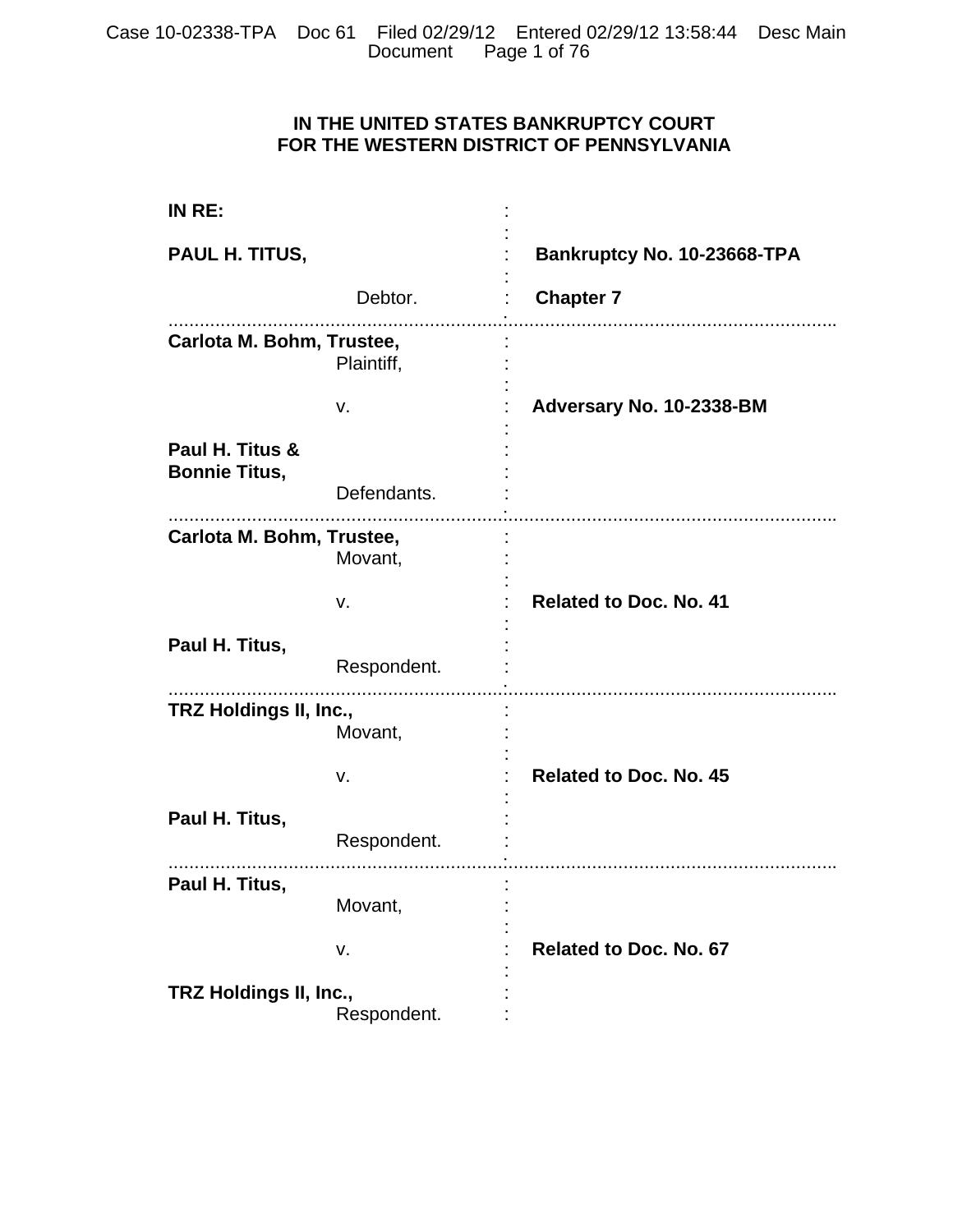| <b>Schnader Harrison Segal &amp;</b><br>Lewis, LLP, |         |                |                         |
|-----------------------------------------------------|---------|----------------|-------------------------|
|                                                     | Movant, | $\blacksquare$ |                         |
|                                                     | v.      |                | Related to Doc. No. 108 |
| TRZ Holdings II, Inc.,<br>Respondent.               |         |                |                         |

Appearances: John P. Vetica, Jr., for Robert Shearer, Trustee. Neal H. Levin, for TRZ Holdings II, Inc. Douglas A. Campbell, for Paul H. and Bonnie Titus. Eric A. Schaffer, for Schnader Harrison Segal & Lewis, LLP.

## **MEMORANDUM OPINION**

The opinion that follows is the second in a line of decisions rendered by the Court to deal with fraudulent transfer actions and related matters that have been brought against several preeminent members of the now-disbanded law firm of Titus & McConomy. The first such decision was handed down in In re Arbogast, B.R. 18, 2012 WL 390214 (Bankr.W.D.Pa. 2012). Much of the analysis contained in the following opinion mirrors that set forth in Arbogast, but, as one can see, there are significant differences between the two opinions.

## **INTRODUCTION**

Robert Shearer, the Chapter 7 Trustee (hereafter "the Trustee") for Paul Titus, the instant debtor (hereafter "the Debtor"), prosecutes the instant adversary proceeding (Adversary No. 10-2338-BM) so as to pursue a fraudulent transfer action against the Debtor and Bonnie Titus, his non-debtor spouse (hereafter "Mrs. Titus"). The fraudulent transfer action includes three counts and is pursued pursuant to Pennsylvania state fraudulent transfer law via 11 U.S.C.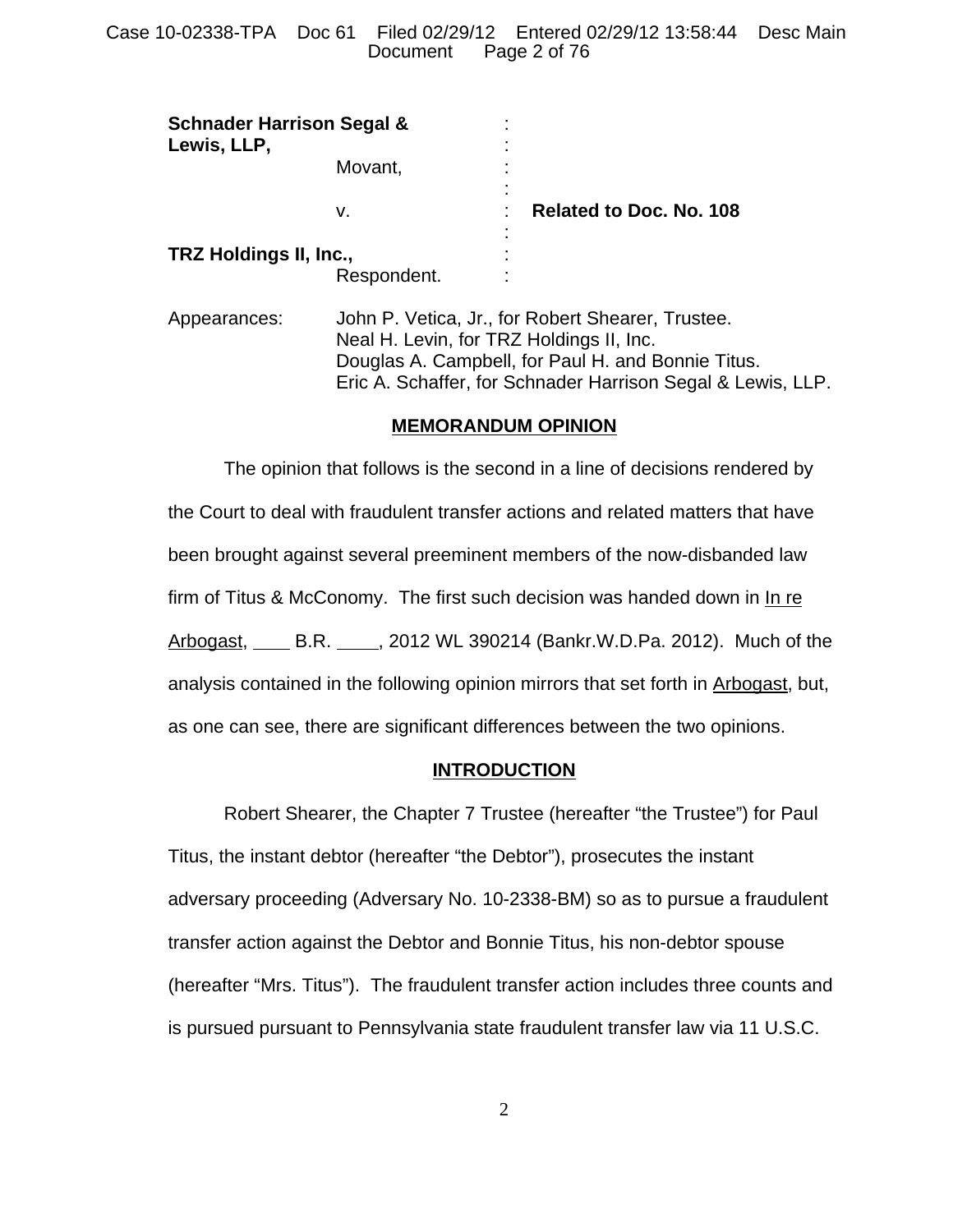$§ 544(b)(1).$ 

The Trustee and TRZ Holdings II, Inc. (hereafter "TRZ"), who is a prepetition creditor of the Debtor, also object to many of the bankruptcy exemptions that the Debtor has taken. Such objections to exemptions are filed at Document No's. 41 and 45 in the main case docket (i.e., Bankruptcy No. 10-23668-TPA).

Shearer replaced Carlota Bohm as the Trustee after the instant adversary proceeding and the exemption objection filed at Doc. No. 41 were filed. Subsequent to such replacement, the captions for such adversary proceeding and exemption objection were never amended. Consequently, Bohm is still listed in such captions as the Trustee, notwithstanding that Shearer is now the Trustee.

The instant opinion and accompanying order also dispose of objections that have been made by the Debtor and Schnader Harrison Segal & Lewis, LLP (hereafter "the Schnader Law Firm") to TRZ's claim against the Debtor (Doc. No's. 67 and 108 in the main case docket respectively). The Schnader Law Firm is a pre-petition creditor of the Debtor.

For the reasons set forth below, the Court will grant judgment in favor of the Trustee, and against the Debtor and Mrs. Titus jointly and severally, on the Trustee's fraudulent transfer action in the amount of \$281,006.18. The Court will also sustain, in part, and overrule, in part, the exemption objections that have been made by the Trustee and TRZ. Finally, the Court will overrule the objections to TRZ's claim that have been made by the Debtor and the Schnader Law Firm.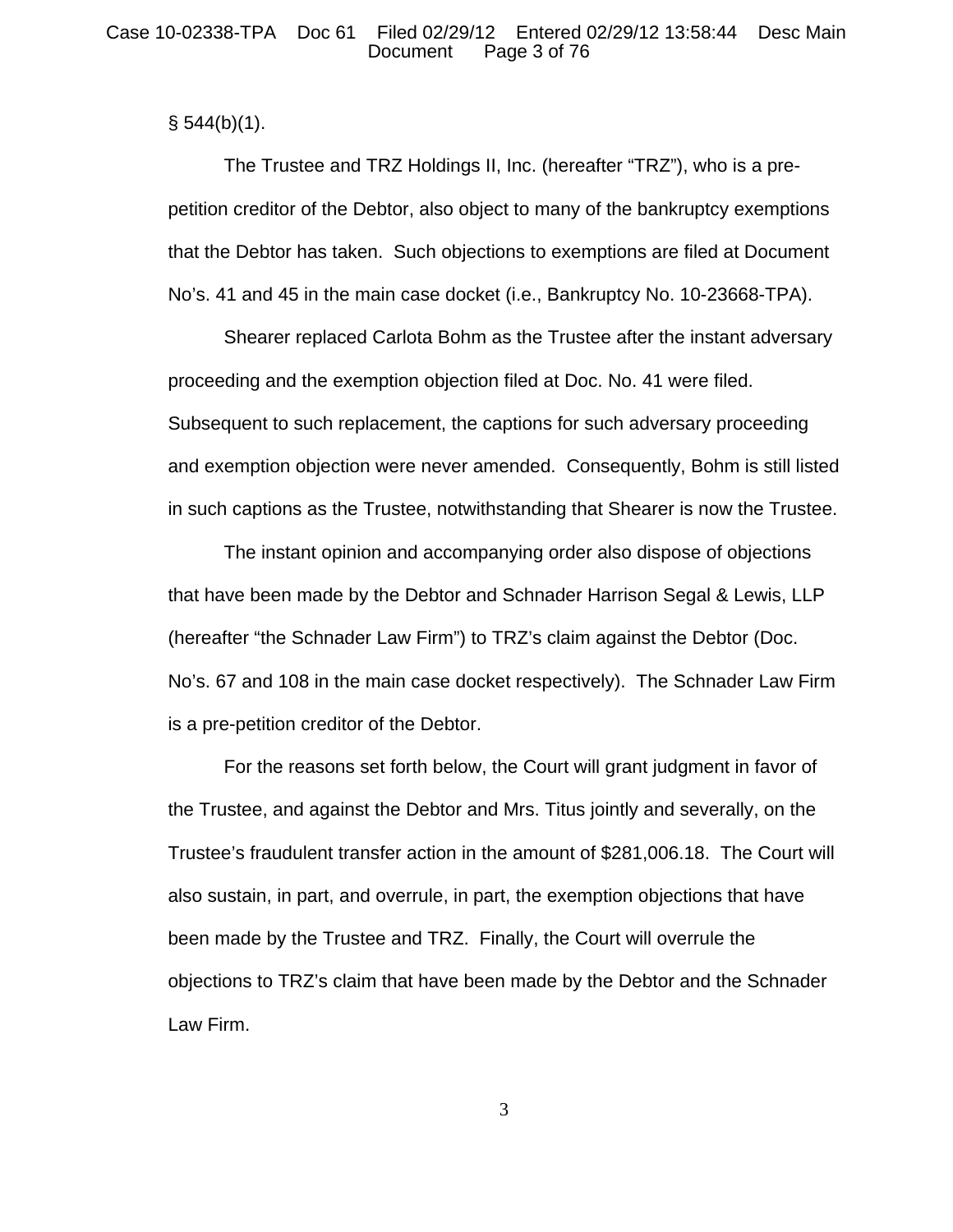Case 10-02338-TPA Doc 61 Filed 02/29/12 Entered 02/29/12 13:58:44 Desc Main Page 4 of 76

#### **STATEMENT OF FACTS**

The Debtor is an attorney who at one time was a partner at Titus and McConomy (hereafter "T & M"), a now-disbanded law partnership. In July 2000 Trizechahn Gateway, LLC (hereafter "Trizec"), who was the owner of the building in which T & M had rented space, filed a lawsuit against T & M in the Pennsylvania Court of Common Pleas for Allegheny County (hereafter "the Common Pleas Court"). Trizec filed such lawsuit on the basis that T & M had breached its lease agreement with Trizec (hereafter "the Lease Litigation"). Trizec named as defendants in the Lease Litigation approximately 20 individual partners of T & M including the Debtor.

On June 7, 2006, the Common Pleas Court entered judgment in the Lease Litigation in favor of Trizec, which judgment was jointly and severally entered against, *inter alia*, the Debtor. The amount of such judgment was for roughly \$2.7 million, which amount is alleged to have subsequently grown to more than \$3 million by virtue of interest and legal fees. The Lease Litigation judgment was subsequently appealed to the Pennsylvania Superior Court, which affirmed the Common Pleas Court's decision on July 3, 2007, as to most of the named defendants, including the Debtor.

In an attempt to collect on such judgment from the Debtor, Trizec commenced a fraudulent transfer action on April 23, 2007, against the Debtor and Mrs. Titus in the Common Pleas Court (hereafter "the Titus Fraudulent Transfer Action"). On May 20, 2010, the instant bankruptcy case was commenced by the filing of an involuntary bankruptcy petition. An order for relief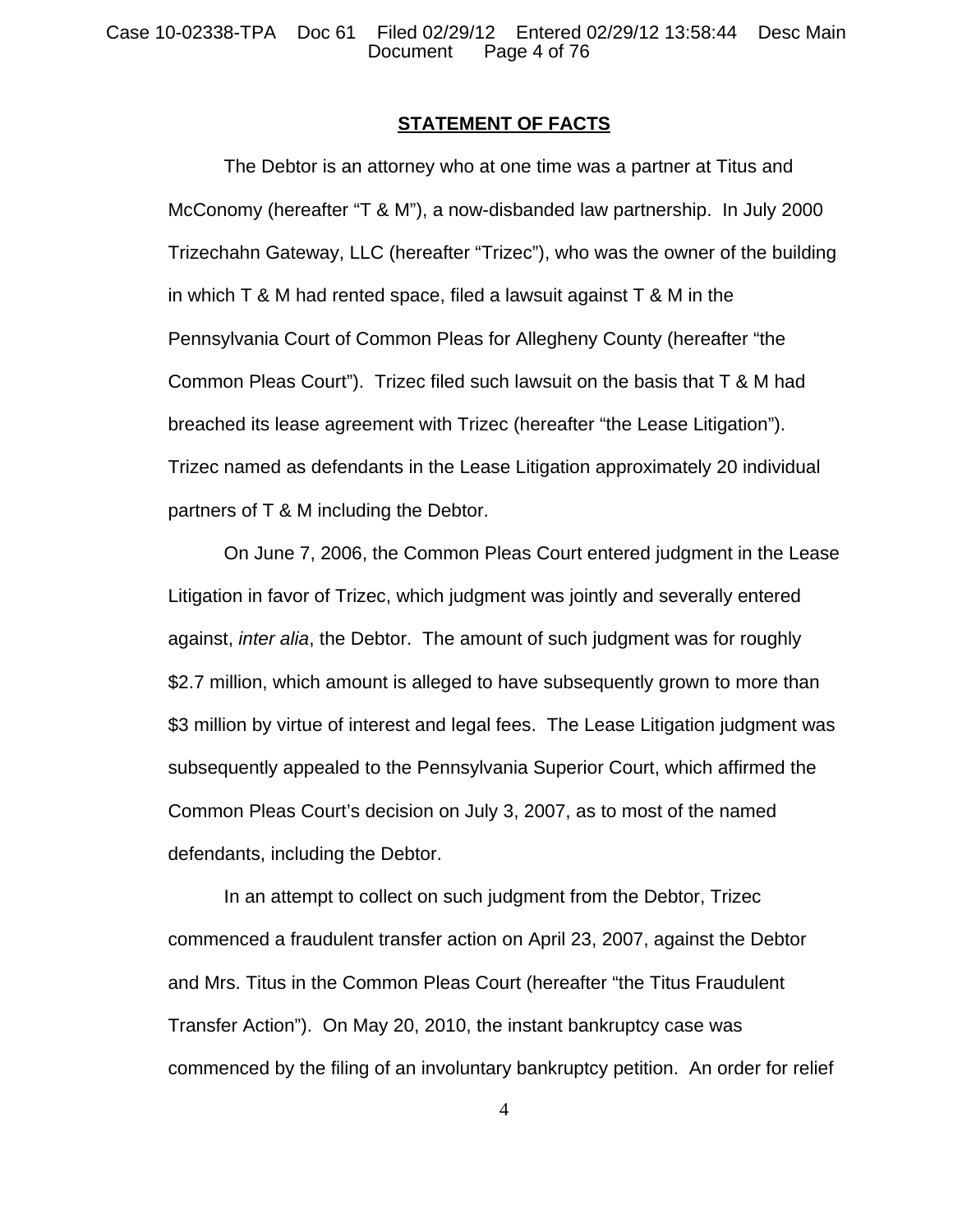#### Case 10-02338-TPA Doc 61 Filed 02/29/12 Entered 02/29/12 13:58:44 Desc Main Page 5 of 76

was then entered in the instant bankruptcy case on May 28, 2010.

On June 3, 2010, the Debtor removed the Titus Fraudulent Transfer Action to this Court. Such removal served to initiate the instant adversary proceeding. On January 13, 2011, this Court entered an order that substituted the Trustee for Trizec as the plaintiff in the instant adversary proceeding, thereby placing such action in its present context.

TRZ, rather than Trizec, has filed an original and an amended proof of claim in the instant bankruptcy case, naming itself as the creditor to whom the Debtor owes the joint and several Lease Litigation judgment. TRZ claims that it is the entity to whom the Debtor owes such judgment on the basis that it is the successor in interest to Trizec. The basis for the objections to TRZ's claim by the Debtor and the Schnader Law Firm is that TRZ is not a successor in interest to Trizec and, thus, is not the proper entity to whom the Debtor owes the joint and several Lease Litigation judgment. Until the Court addresses the two claim objections at the end of the instant opinion, the Court will (a) treat TRZ as being the proper creditor to whom the Debtor owes the joint and several Lease Litigation judgment, and (b) refer to TRZ and Trizec interchangeably (i.e., as being the same entity).

## **STATEMENT OF THE CASE**

The complaint that sets forth the Titus Fraudulent Transfer Action contains three counts. The first count pleads an actual fraudulent transfer action under Pennsylvania's version of the Uniform Fraudulent Transfer Act (i.e., 12 Pa.C.S.A. § 5104(a)(1)), and the latter two counts plead constructive fraudulent transfer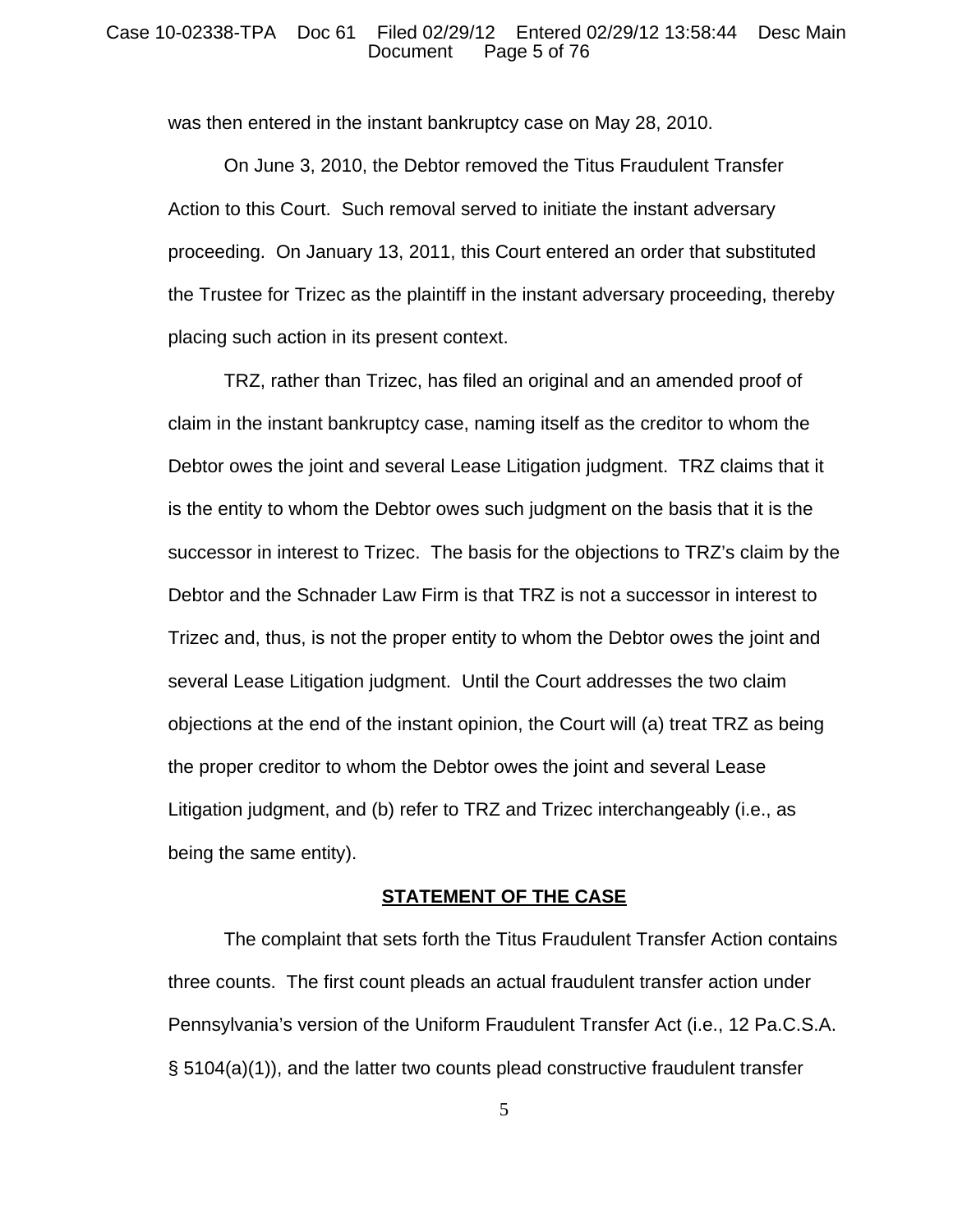actions under such statute (i.e., 12 Pa.C.S.A. §§ 5104(a)(2)(ii) and 5105).

12 Pa.C.S.A. § 5104(a)(1) & (2)(ii) provides, in pertinent part, that:

A transfer made or obligation incurred by a debtor is fraudulent as to a creditor, whether the creditor's claim arose before or after the transfer was made or the obligation was incurred, if the debtor made the transfer or incurred the obligation:

(1) with actual intent to hinder, delay or defraud any creditor of the debtor; or

(2) without receiving a reasonably equivalent value in exchange for the transfer or obligation, and the debtor:

...

(ii) intended to incur, or believed or reasonably should have believed that the debtor would incur, debts beyond the debtor's ability to pay as they became due.

12 Pa.C.S.A. § 5104(a)(1) & (2)(ii) (Purdon's 2011). 12 Pa.C.S.A. § 5105 provides that:

A transfer made or obligation incurred by a debtor is fraudulent as to a creditor whose claim arose before the transfer was made or the obligation was incurred if the debtor made the transfer or incurred the obligation without receiving a reasonably equivalent value in exchange for the transfer or obligation and the debtor was insolvent at that time or the debtor became insolvent as a result of the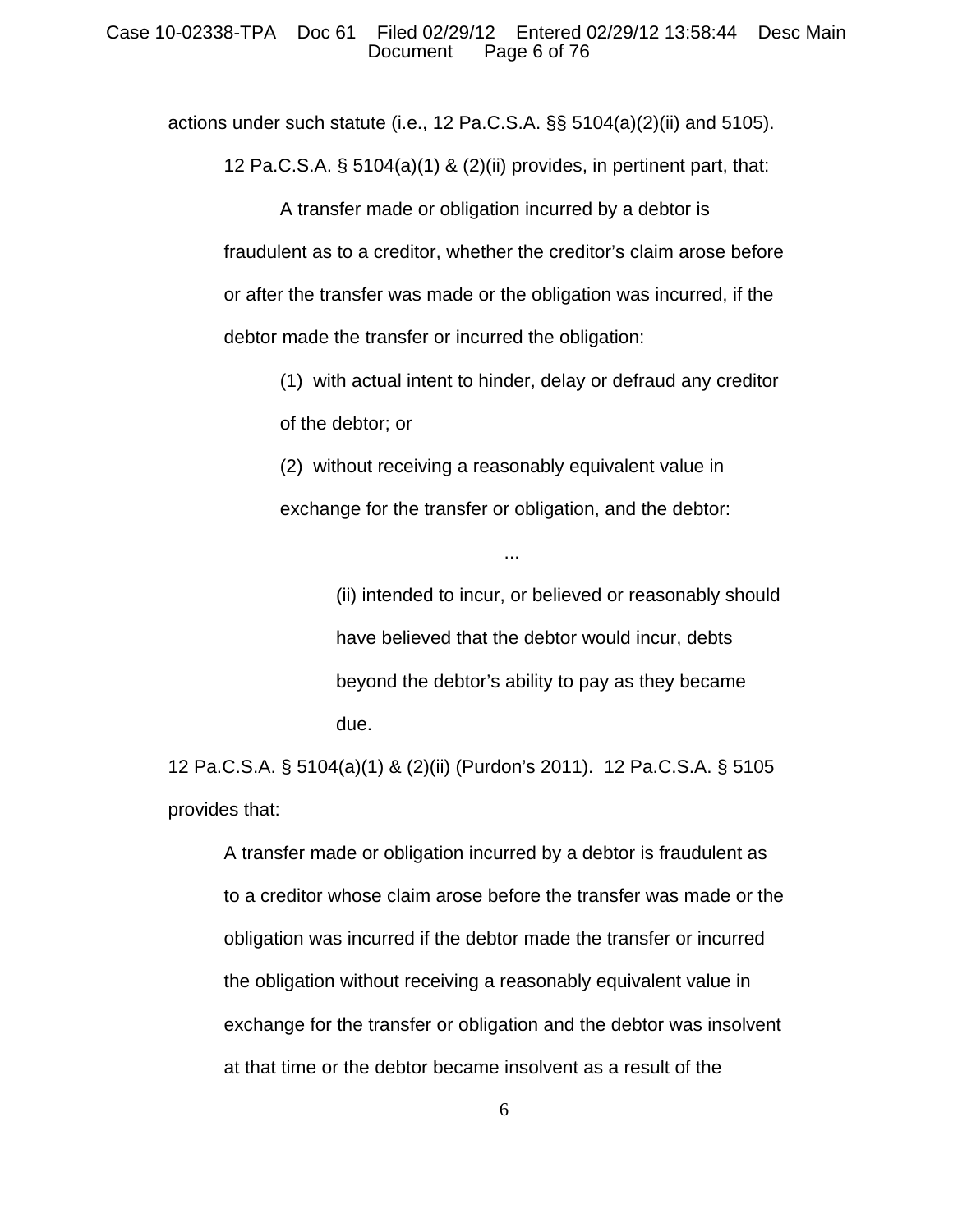transfer or obligation.

12 Pa.C.S.A. § 5105 (Purdon's 2011).

The Trustee pursues the Titus Fraudulent Transfer Action pursuant to 11 U.S.C. § 544(b)(1). 11 U.S.C. § 544(b)(1) allows a bankruptcy trustee to "avoid any transfer of an interest of the debtor in property ... that is voidable under applicable [nonbankruptcy] law by a creditor holding an unsecured claim [against said debtor's bankruptcy estate]." 11 U.S.C.A. § 544(b)(1) (West 2011).

The gravamen of the Titus Fraudulent Transfer Action is that the Debtor engaged in fraudulent transfers when, subsequent to July 2000, he directed the Schnader Law Firm, which is where the Debtor has worked subsequent to the dissolution of T & M, to directly deposit his individual compensation that he solely earned therefrom into a checking account that he jointly owned with Mrs. Titus as tenants by the entirety (hereafter "the Entireties Checking Account"). The basis for such charge is (a) that, by virtue of the aforesaid direction regarding such deposits, the Debtor thereby transferred such compensation, and (b) that such transfers by the Debtor were fraudulent, either actually or constructively so, because they had the effect of shielding the Debtor's individual compensation from the reach of his creditors such as TRZ.

The Trustee pursues such alleged fraudulent transfers under 12 Pa.C.S.A. § 5104(a)(1) on the ground that the Debtor engaged in such transfers with actual intent to hinder, delay, or defraud his creditors, including TRZ. The Trustee pursues such alleged fraudulent transfers under 12 Pa.C.S.A. § 5104(a)(2)(ii) and 12 Pa.C.S.A. § 5105 on the ground that (a) the Debtor made such transfers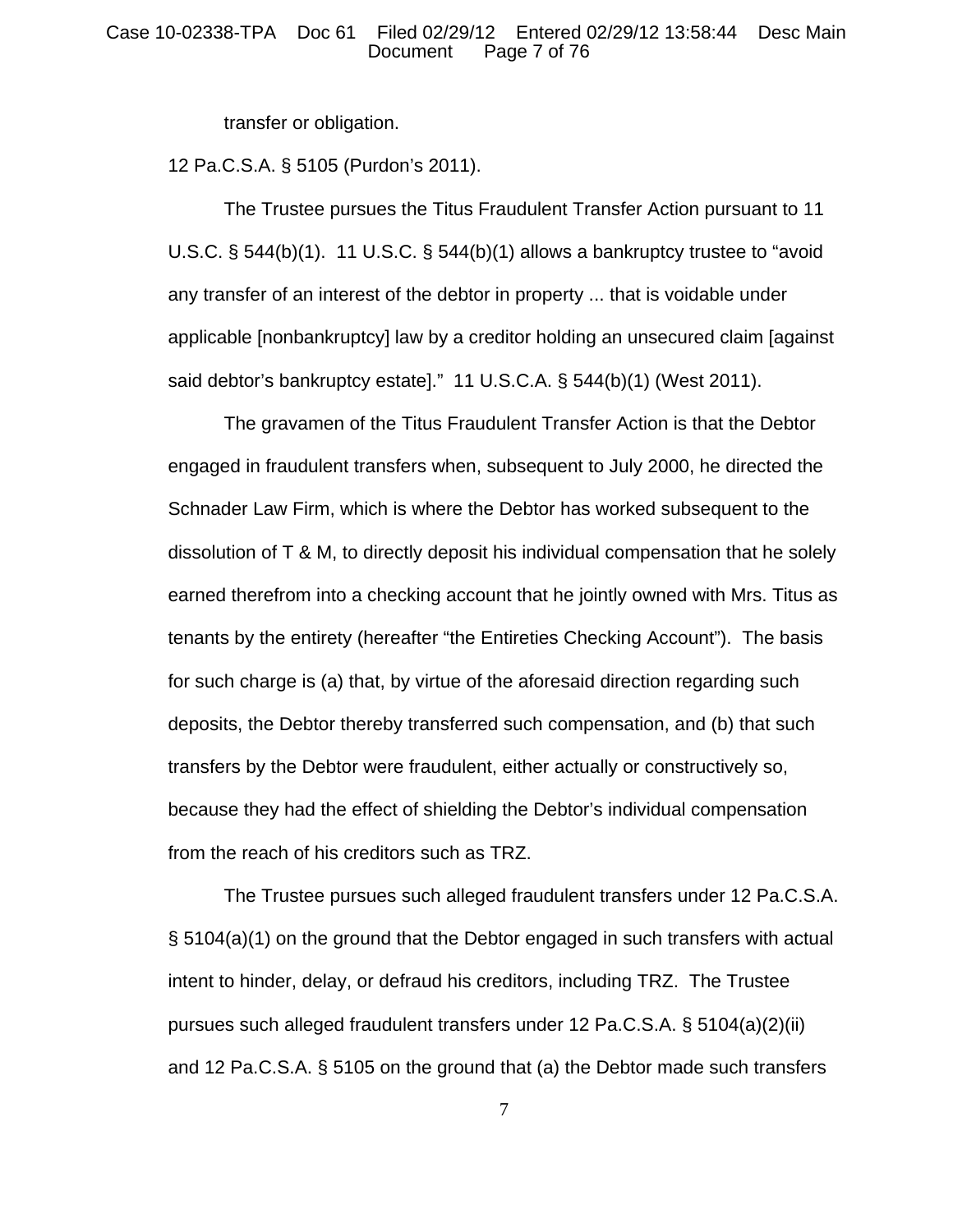## Case 10-02338-TPA Doc 61 Filed 02/29/12 Entered 02/29/12 13:58:44 Desc Main Page 8 of 76

without receiving reasonably equivalent value in return, and (b) he was either insolvent at the time of, or was rendered insolvent by, such transfers.<sup>1</sup>

As relief via the Titus Fraudulent Transfer Action, the Trustee seeks, pursuant to 11 U.S.C. § 550(a)(1), a judgment against both the Debtor and Mrs. Titus for the amount of the transfers to be avoided as fraudulent. 11 U.S.C. § 550(a)(1) provides, in pertinent part, that "to the extent that a transfer is avoided under section 544, ... the trustee may recover, for the benefit of the estate, the property transferred, or ... the value of such property, from ... the initial transferee of such transfer or the entity for whose benefit such transfer was made." 11 U.S.C.A. § 550(a)(1) (West 2011). The theory for such requested relief is that, because the Debtor transferred his individual compensation into the Entireties Checking Account, and since both the Debtor and Mrs. Titus jointly owned such account, the Debtor and Mrs. Titus both constitute initial transferees of such transfers (and thus the entities for whose benefit such transfers were made as well).

The Trustee relies on the decision in In re Meinen, 232 B.R. 827, 840-43 (Bankr.W.D.Pa. 1999), and the cases cited therein for his position that the Debtor's periodic transfers of his solely-earned individual compensation into the Entireties Checking Account constitute constructive fraudulent transfers. The

<sup>&</sup>lt;sup>1</sup>With respect to the "insolvency" component of the Trustee's constructive fraudulent transfer actions, he must prove under § 5105 that the Debtor was either insolvent at the time of, or was rendered insolvent by, the transfers in question. For his action under  $\S 5104(a)(2)(ii)$ , the Trustee must prove that the Debtor intended to incur, or believed or reasonably should have believed that he would incur, debts beyond his ability to pay as they became due.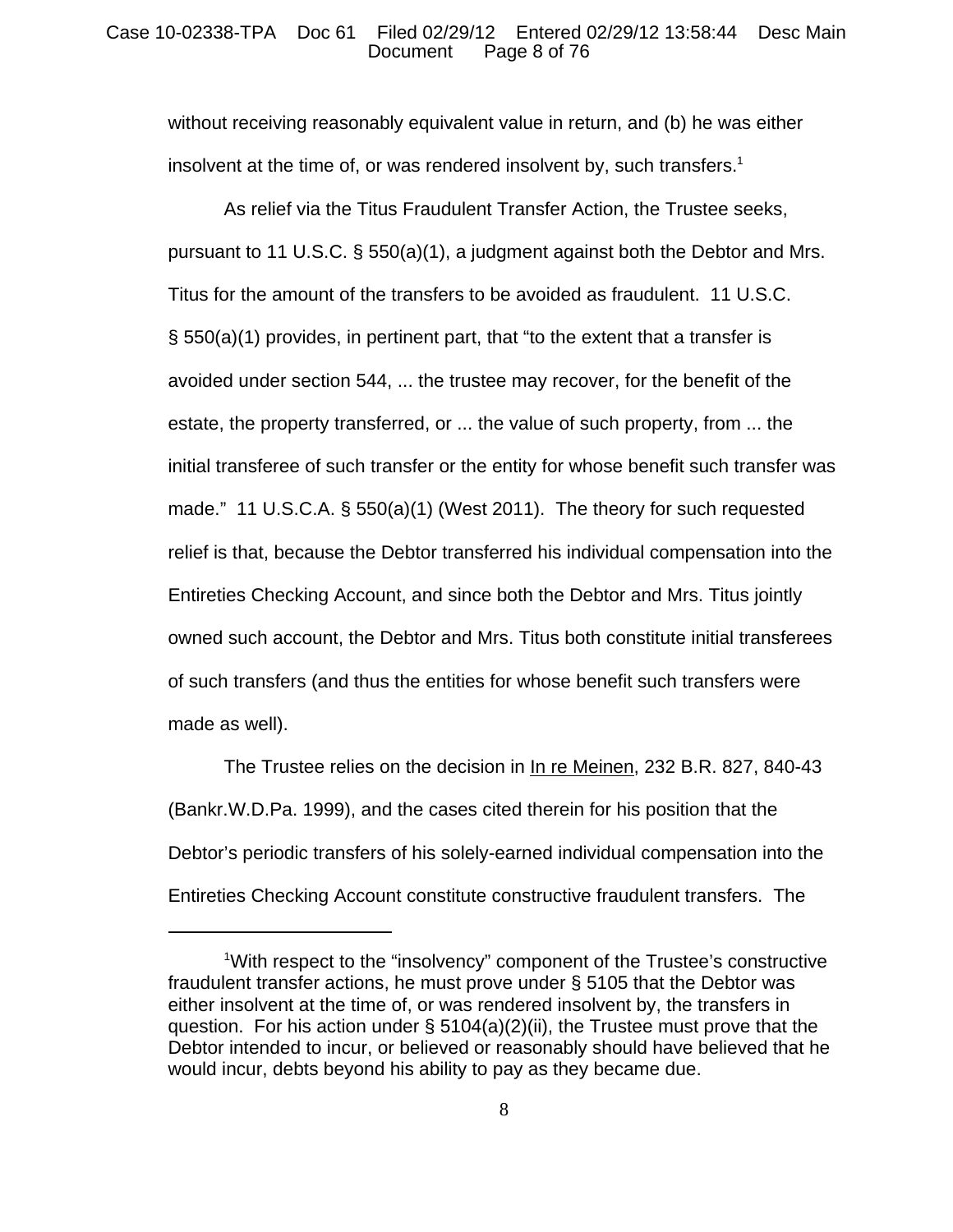Meinen decision and the cases cited therein do indeed support the Trustee's position, provided that such deposited compensation, after its deposit into the Entireties Checking Account, was not utilized to satisfy reasonable and necessary household expenses for the maintenance of the Debtor's family. *See* Id. To the extent that such deposits were used to satisfy reasonable and necessary expenses for the maintenance of the Debtor's family, Meinen, with but one exception, would dictate a holding that such deposits do not constitute constructive fraudulent transfers. *See* Id. at 842-43. The exception just referred to is "those deposits in question which were then used ... to purchase other assets which are presently held as entireties property by" the Debtor and Mrs. Titus, Id. at 843; these latter deposits, under Meinen, would constitute constructive fraudulent transfers regardless of their necessity to the Debtor and Mrs. Titus, *see* Id.

The Court understands the Trustee to contend that the Debtor deposited at least \$1,153,076.84 into the Entireties Checking Account between April 23, 2003, and June 30, 2010. The Court also understands the Trustee to attack as being fraudulent transfers \$864,293.23 worth of such deposits, on the basis that such deposits funded the purchase of things that either were not necessities or are presently held as entireties property.

In response to the Titus Fraudulent Transfer Action, the Court understands the Debtor and Mrs. Titus to essentially contend that none of the direct deposits by the Schnader Law Firm into the Entireties Checking Account constitute fraudulent transfers pursuant to either §  $5104(a)(1)$ , §  $5104(a)(2)(ii)$ , or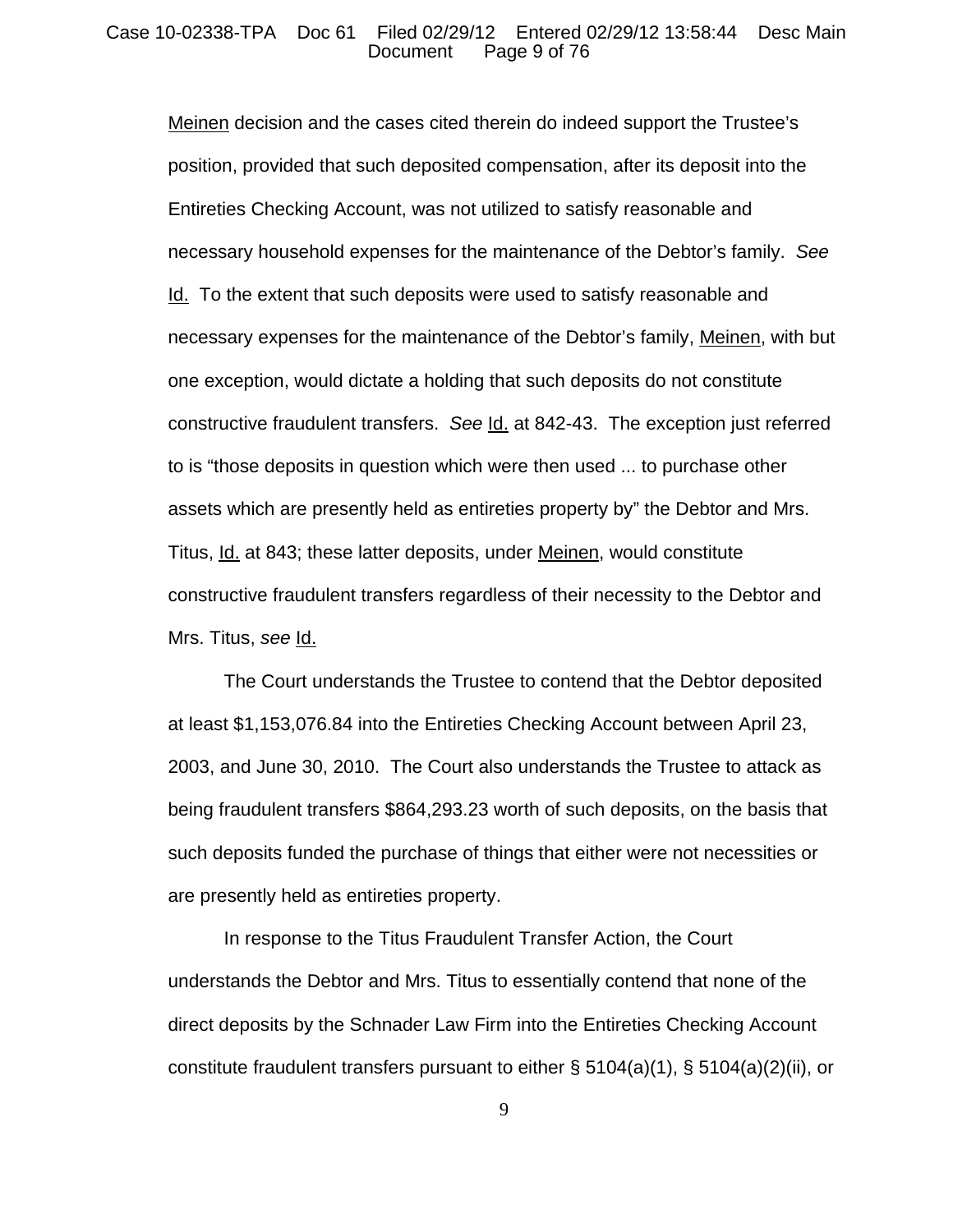§ 5105, and that even if they do, they are not recoverable from Mrs. Titus pursuant to  $\S$  550(a)(1). The Debtor and Mrs. Titus so contend because they argue (a) that, as a matter of law, what may be recovered from Mrs. Titus via § 550(a)(1) are such direct deposits which she utilized for luxury items above basic living expenses that directly benefitted her, and (b) that Mrs. Titus did not utilize any of such direct deposits to purchase luxury items above basic living expenses that directly benefitted her.

The genesis for such defense by the Debtor and Mrs. Titus is language contained in an April 2, 2009 Memorandum and Order of Court that was entered by the Common Pleas Court in the Titus Fraudulent Transfer Action prior to its removal to this Court. The Common Pleas Court, in such April 2, 2009 Memorandum and Order of Court, held that Trizec may recover from Mrs. Titus "only money defendant-wife [(i.e., Mrs. Titus)] used from the jointly held account into which the employer deposited defendant-husband's [(i.e., the Debtor's)] wages for luxury items above basic living expenses which directly benefitted her." It is this holding upon which the Debtor and Mrs. Titus rely for their defense in the instant matter.

The Common Pleas Court decision of April 2, 2009, in the Titus Fraudulent Transfer Action was preceded by another related decision by such court in the same action on May 29, 2008 (hereafter collectively "the State Court Titus Decisions"). This Court understands the Common Pleas Court in the State Court Titus Decisions to have held that (a) the direct deposits of the Debtor's individual compensation into the Entireties Checking Account only constitute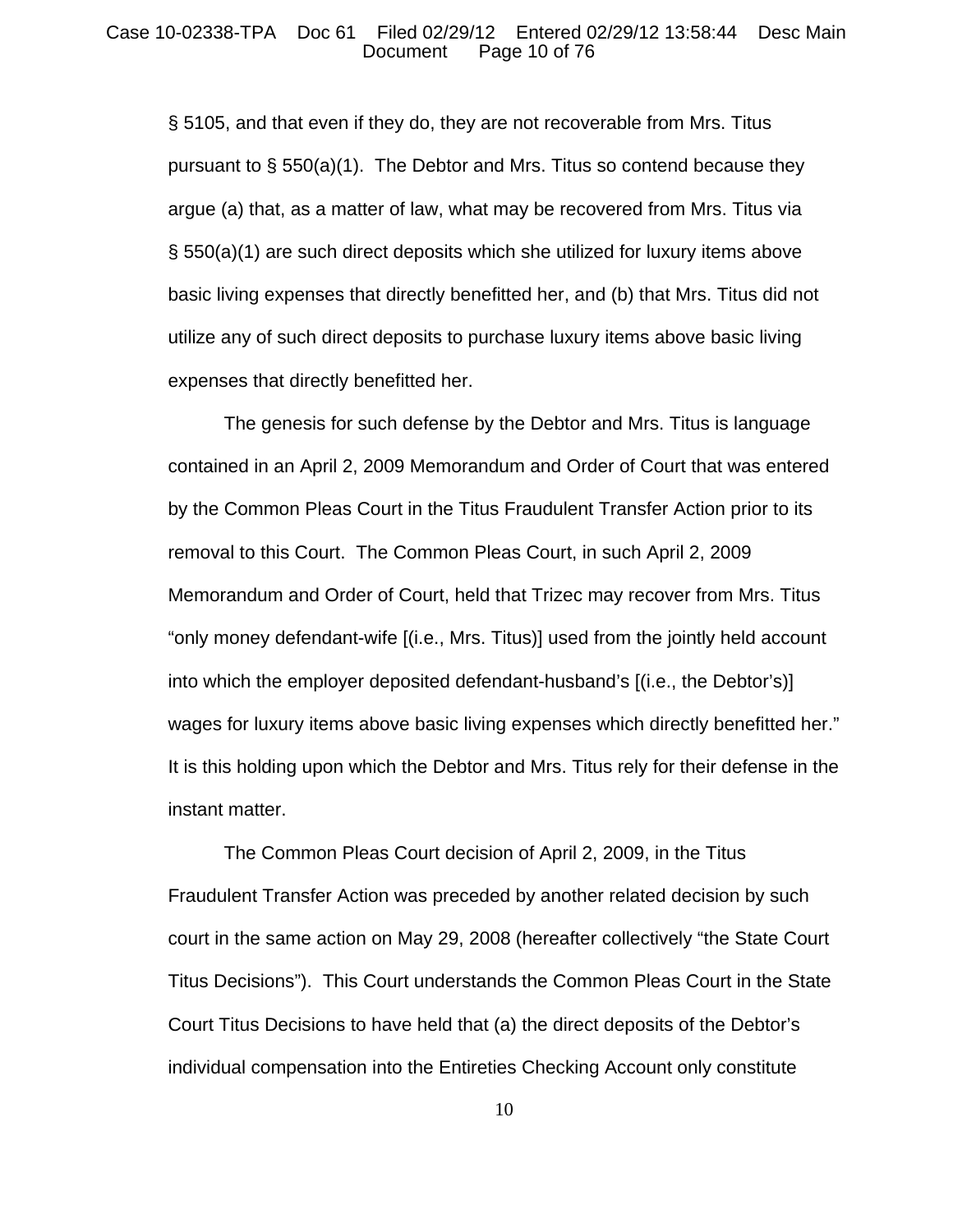#### Case 10-02338-TPA Doc 61 Filed 02/29/12 Entered 02/29/12 13:58:44 Desc Main Page 11 of 76

fraudulent transfers to the extent that they were spent on luxuries, and (b) even to the extent that such deposits were spent on luxuries, thereby making them fraudulent transfers, they can only be recovered from Mrs. Titus if (i) she is the one who actually spent such deposits, and (ii) the luxury purchases actually benefitted her. By virtue of the latter of the two preceding holdings, the Common Pleas Court necessarily held that Mrs. Titus could not have been a transferee of deposits that constituted fraudulent transfers unless (a) she is the one who actually spent such deposits, and (b) the luxuries purchased with such deposits actually benefitted her.

In addition to the Titus Fraudulent Transfer Action, the Trustee and TRZ both object to many of the bankruptcy exemptions that the Debtor has taken. In particular, the Trustee and TRZ object to the Debtor's exemption of (a) what the Debtor characterizes in his Bankruptcy Schedule C as wages owed to him from his employer that he had earned but not yet been paid as of the commencement date of the instant bankruptcy case, (b) his interest in a life insurance policy with a cash surrender value of \$220,000.00, (c) his retirement account valued at \$1,549,795.00 as of the commencement of the instant case, and (d) his interests in various property that he owns with Mrs. Titus as tenants by the entirety.

As the Court understands it, the Trustee initially takes the position that the Debtor may not exempt his interests in the entireties property if, and to the extent that, the Trustee prevails in the Titus Fraudulent Transfer Action. The predicate for such position of the Trustee appears to be that if, and to the extent that, the Trustee so prevails, then such entireties property can be executed upon to satisfy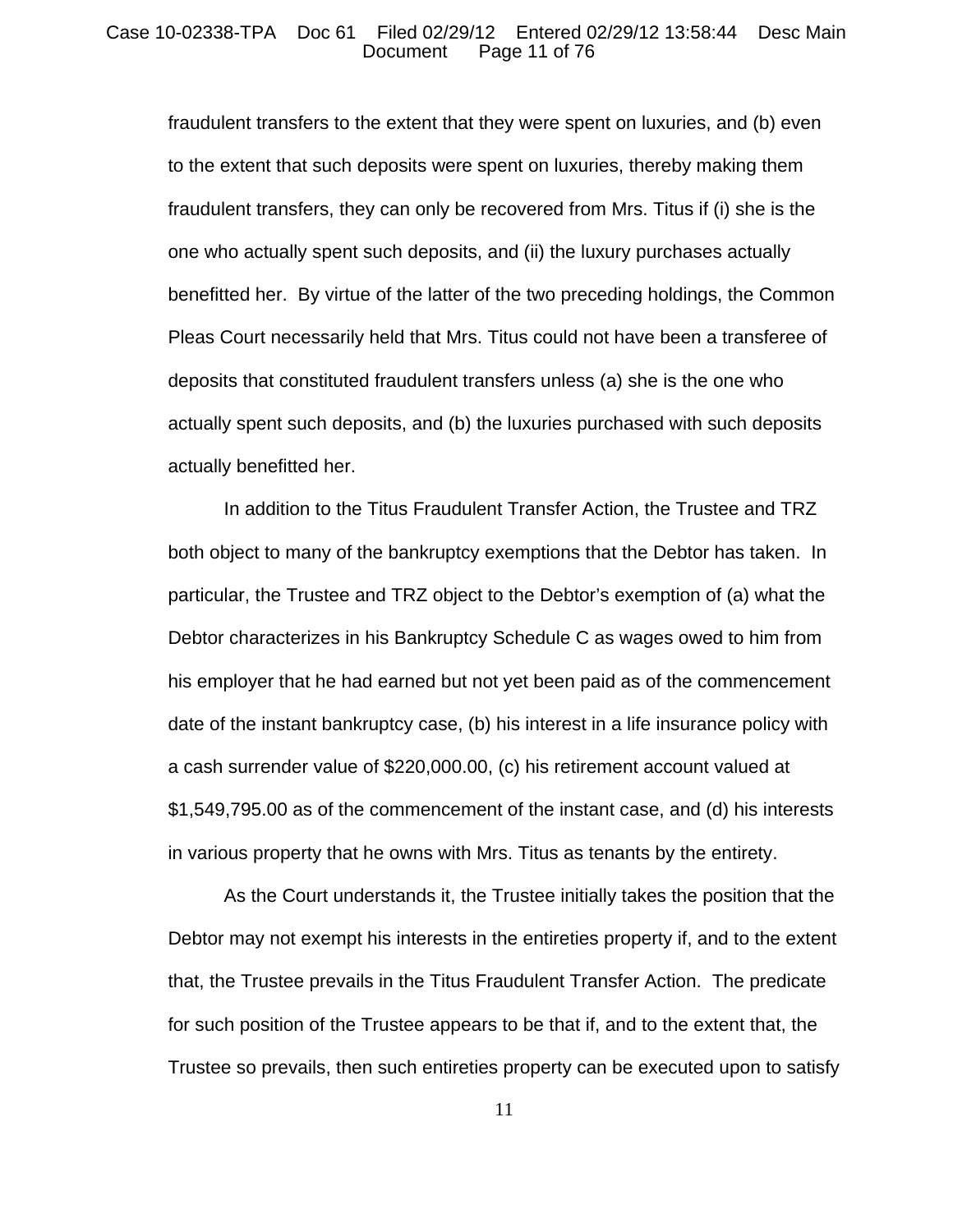## Case 10-02338-TPA Doc 61 Filed 02/29/12 Entered 02/29/12 13:58:44 Desc Main Page 12 of 76

a judgment, thereby negating an exemption in such property.

The Trustee and TRZ also challenge the propriety of the statutory grounds that have been given by the Debtor for his exemption of his so-called unpaid wages, the cash surrender value of his interest in the life insurance policy, and his retirement account. Finally, the Trustee and TRZ appear to object to some portion of many of the Debtor's exemptions on the basis that certain of the additions to the assets sought to be exempted constitute fraudulent transfers; for example, the Trustee and TRZ appear to attack as being fraudulent transfers certain of the contributions that were made into the Debtor's retirement account.

## **DISCUSSION**

As an initial matter, the Court holds that the Trustee – to the extent that he seeks to do so – cannot, by way of the Titus Fraudulent Transfer Action, successfully attack as being fraudulent transfers any contributions that have been made into the Debtor's retirement account. The Court so holds because (a) the Trustee pursues as fraudulent transfers via the Titus Fraudulent Transfer Action only deposits that the Schnader Law Firm made of the Debtor's compensation directly into the Entireties Checking Account, and (b) the Court finds that all of the contributions that were made into the Debtor's retirement account were made directly into such account, that is none of such contributions first passed through the Entireties Checking Account.

Such holding by the Court, however, does not mean that the Trustee and TRZ cannot pursue the recovery of contributions that were made into the Debtor's retirement account via their objection to the Debtor's exemption of such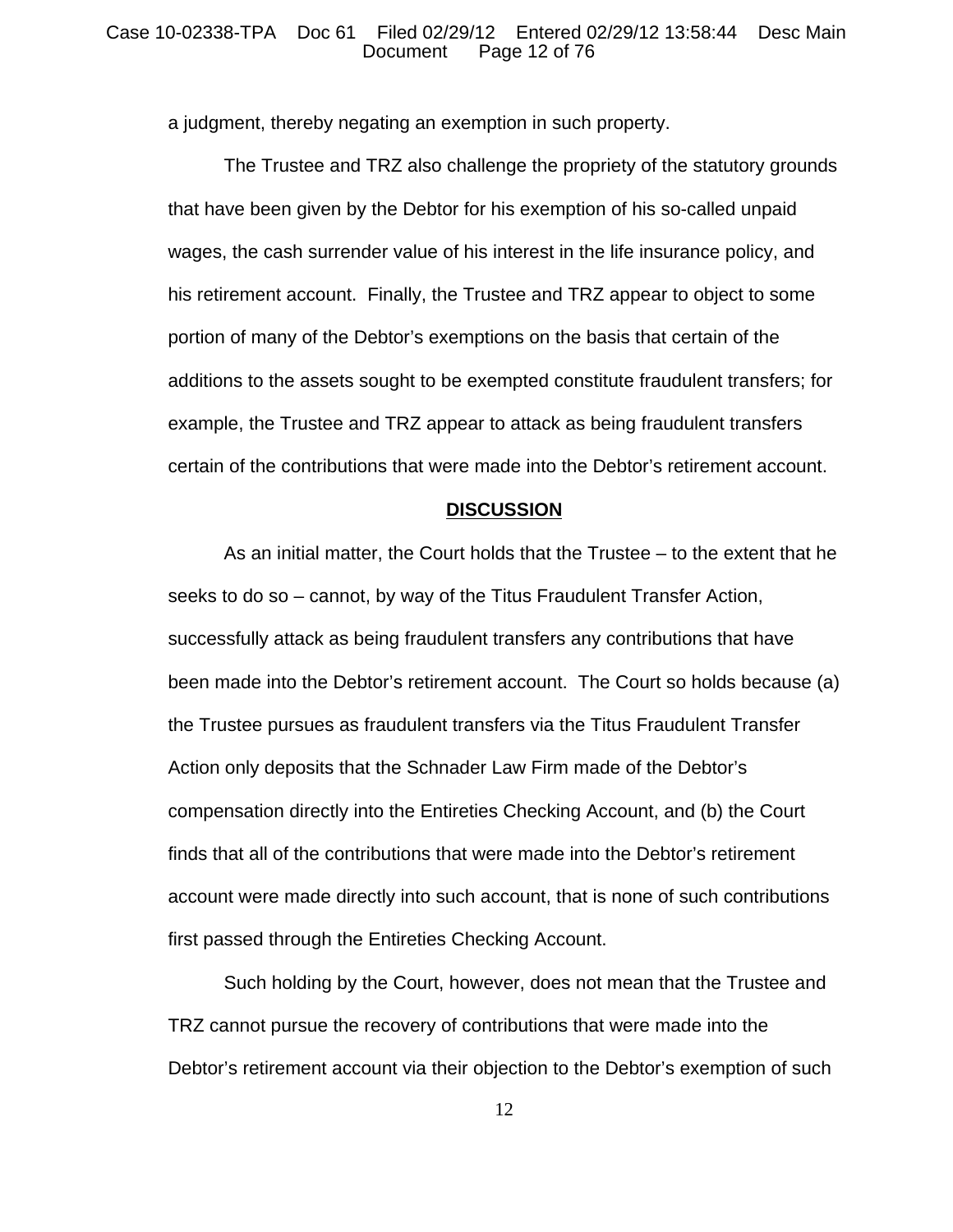## Case 10-02338-TPA Doc 61 Filed 02/29/12 Entered 02/29/12 13:58:44 Desc Main Page 13 of 76

retirement account. As set forth above, the Court suspects that the Trustee and TRZ base such exemption objection, in part, upon their position that certain of such retirement account contributions constitute fraudulent transfers, even if such transfers did not pass through the Entireties Checking Account. Therefore, that such retirement account contributions did not pass through the Entireties Checking Account, and thus cannot be pursued via the Titus Fraudulent Transfer Action, does not serve to negate any exemption objection that may have been lodged against them.

## **I. The Titus Fraudulent Transfer Action.**

Numerous legal issues abound with respect to the Titus Fraudulent Transfer Action, including (a) whether the Trustee can pursue such action via § 544(b)(1), (b) the appropriate "lookback period" for such action, (c) what law should (or must) be applied to determine whether, and to what extent, the direct deposits of the Debtor's individual compensation into the Entireties Checking Account constitute fraudulent transfers, (d) whether the direct deposits of the Debtor's individual compensation into the Entireties Checking Account constitute transfers by the Debtor in the first instance, (e) whether Mrs. Titus constitutes an initial transferee of those deposits that are determined to constitute fraudulent transfers even if she did not spend such deposits and/or the deposits were not spent so as to benefit her, and (f) whether the Debtor was insolvent at the time of, or was rendered insolvent by, such direct deposits.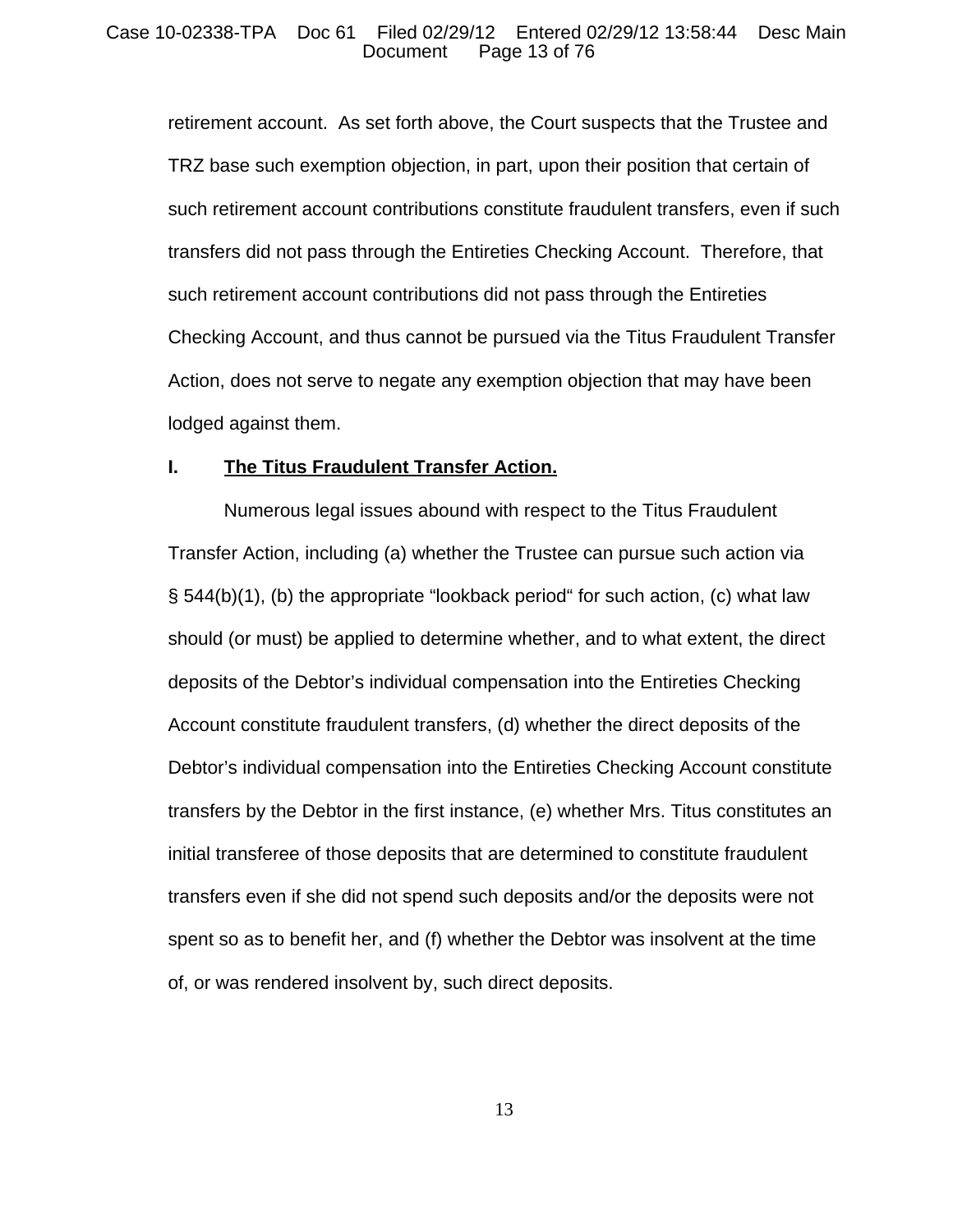# **A. The lookback period for the Titus Fraudulent Transfer Action and whether the Trustee can pursue such action.**

Fraudulent transfer actions under Pennsylvania's version of the Uniform Fraudulent Transfer Act generally have a four-year statute of limitations as measured from the date that a transfer sought to be avoided was made. *See* 12 Pa.C.S.A. § 5109 (Purdon's 2011). Because Trizec commenced the Titus Fraudulent Transfer Action on April 23, 2007, Trizec appropriately thereby sought to avoid as being fraudulent those transfers that were made by the Debtor between April 23, 2003, and April 23, 2007.

Provided that Trizec held an unsecured claim against the Debtor on May 20, 2010 (i.e., the date when the instant bankruptcy case was commenced), the Trustee may, pursuant to § 544(b)(1), pursue any fraudulent transfer action that Trizec could have pursued on that date, such as – one would think – the Titus Fraudulent Transfer Action inclusive of such action's 4-year lookback period between April 23, 2003, and April 23, 2007. *See* In re Andersen, 166 B.R. 516, 523 (Bankr.D.Conn. 1994) ("if a creditor has a cause of action which is not time barred, the trustee's derivative action under § 544(b) is likewise not time barred"); In re Hill, 332 B.R. 835, 839 n.3 (Bankr.M.D.Fla. 2005) (same); In re Moore, 608 F.3d 253, 260-61 (5th Cir. 2010) (same). Trizec, TRZ, or some entity that is or was affiliated with either or both of them indisputably held an outstanding unsecured claim against the Debtor on May 20, 2010, namely the joint and several judgment that emanates from the Lease Litigation which now approximates \$3 million. Therefore, without more, the Court is compelled to hold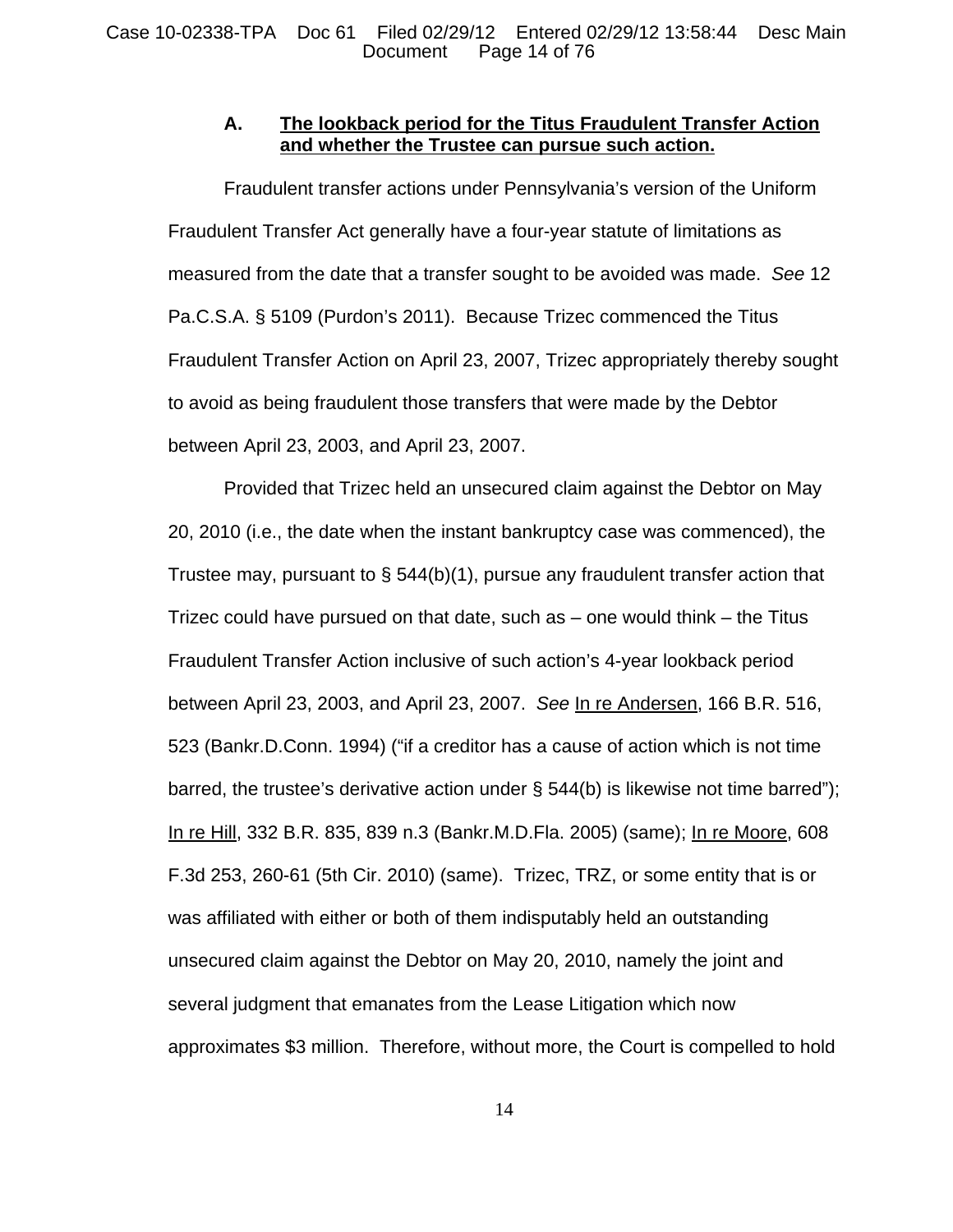### Case 10-02338-TPA Doc 61 Filed 02/29/12 Entered 02/29/12 13:58:44 Desc Main Page 15 of 76

that the Trustee may properly pursue the Titus Fraudulent Transfer Action inclusive of such action's 4-year lookback period between April 23, 2003, and April 23, 2007.

The Debtor and Mrs. Titus disagree that the Trustee may pursue a fraudulent transfer action against them that includes a 4-year lookback period from April 23, 2003, until April 23, 2007. Although they concede that the Trustee may bring a fraudulent transfer action against them, they appear to argue that the applicable lookback period should be the period from June 2, 2006, through July 1, 2010. Such position by the Debtor and Mrs. Titus is somewhat curious because (a) the period from June 2, 2006, through July 1, 2010, is longer than four years by approximately one month, and (b) the date of July 1, 2010, does not appear, at least to the Court, to bear any significance, not even to the May 20, 2010 commencement of the instant bankruptcy case were it the position of the Debtor and Mrs. Titus that the lookback period should be measured from that date. The Debtor and Mrs. Titus have not provided any explanation to the Court for their position.

The only rationale that the Court can discern that can even serve to provide a partial explanation for such position by the Debtor and Mrs. Titus is perhaps the argument upon which the Debtor bases his objection to TRZ's claim, namely that (a) TRZ is not really the entity to whom the Debtor is obligated on the joint and several Lease Litigation judgment, and (b) TRZ's claim should thus be disallowed. Such rationale is fallacious, however, because what matters for purposes of  $\S$  544(b)(1) in the instant matter is that a creditor existed as of May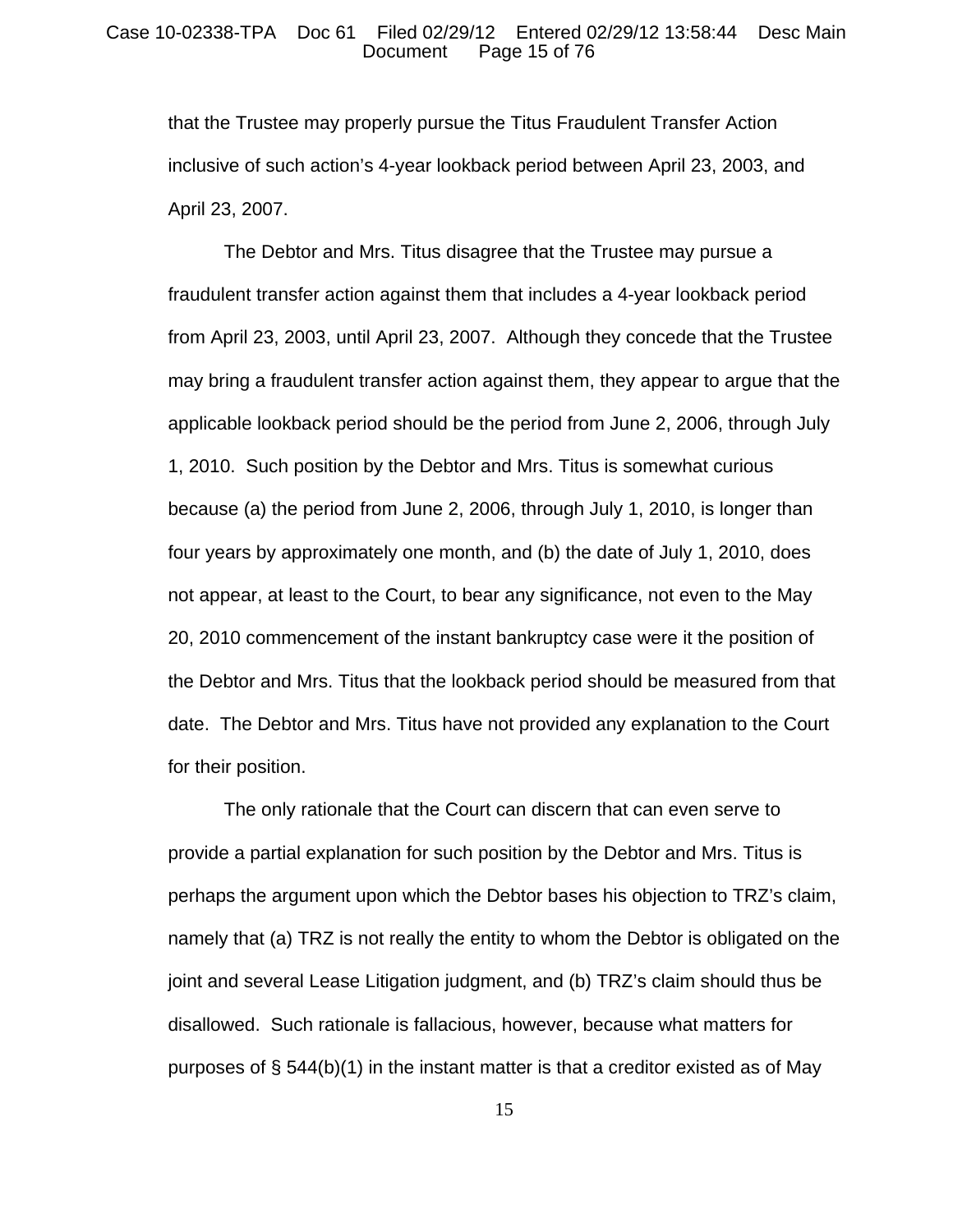20, 2010, that could have brought the Titus Fraudulent Transfer Action, not that TRZ in particular was such creditor. The Court does not even understand the Debtor (or, for that matter, the Schnader Law Firm) to argue that, as of May 20, 2010, no creditor existed that possessed the right to pursue the Titus Fraudulent Transfer Action; instead, the Court understands the Debtor and the Schnader Law Firm to quarrel with TRZ only over whether TRZ, in particular, is the creditor that possesses the right to pursue such action.

Therefore, the Trustee is authorized, pursuant to  $\S$  544(b)(1), to pursue the Titus Fraudulent Transfer Action inclusive of such action's 4-year lookback period between April 23, 2003, and April 23, 2007.

The Court deems it appropriate to also discuss at this time the propriety of the Trustee's position that he may pursue, via the Titus Fraudulent Transfer Action, the avoidance of deposits that were made into the Entireties Checking Account between the dates of April 23, 2003, and June 30, 2010, notwithstanding that the lookback period for such action ends on April 23, 2007 (i.e., the date when such action was commenced in the Common Pleas Court). The Court rules that the Trustee, via the Titus Fraudulent Transfer Action, may not pursue as being fraudulent transfers any deposits that so occurred after April 23, 2007, and before June 30, 2010, because, as of April 23, 2007, which is when such action was commenced, such deposits could not even have constituted transfers, let alone fraudulent transfers. The Court so holds because (a) 12 Pa.C.S.A. § 5106(4) provides that "[a] transfer is not made until the debtor has acquired rights in the asset transferred," 12 Pa.C.S.A. § 5106(4) (Purdon's 2012), and (b)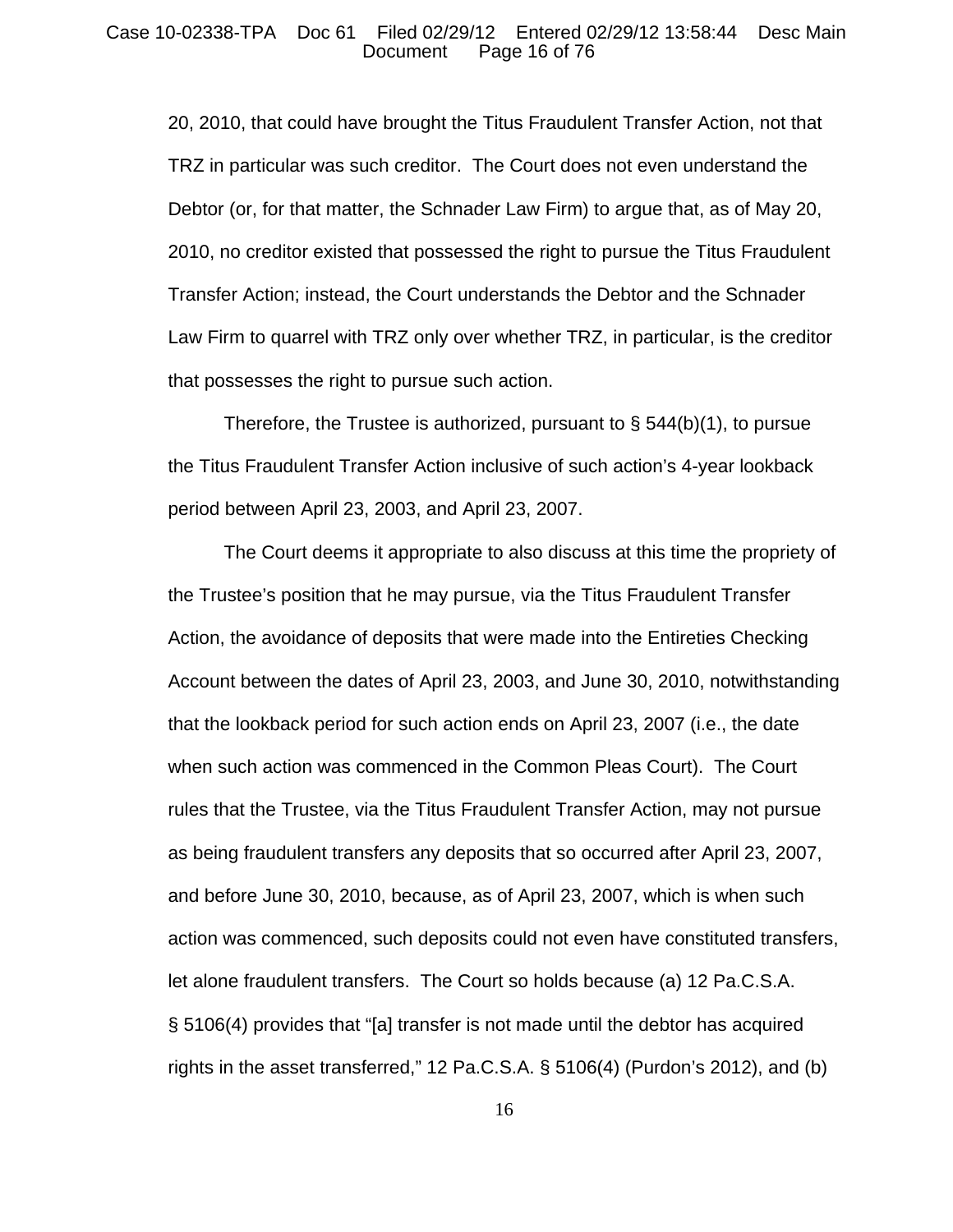the Debtor, as of April 23, 2007, did not have any right to the wages that he earned after such date that were then subsequently deposited directly into the Entireties Checking Account.

# **B. What case authority should be used to resolve the instant matter: the State Court Titus Decisions, the** *Meinen* **case, or something else?**

# **(i) The propriety of the State Court Titus Decisions.**

As set forth above, the Debtor and Mrs. Titus maintain that the State Court Titus Decisions should control the resolution of the Titus Fraudulent Transfer Action. They contend that so applying such decisions compels the result that (a) the direct deposits of the Debtor's individual compensation into the Entireties Checking Account will only constitute fraudulent transfers to the extent that they were spent on luxuries, and (b) even to the extent that such deposits were spent on luxuries, Mrs. Titus cannot be deemed to have been a transferee of such deposits from whom a recovery can be had unless (i) she is the one who actually spent such deposits, and (ii) the luxury purchases actually benefitted her. This Court agrees that, if the State Court Titus Decisions control the resolution of the Titus Fraudulent Transfer Action, then the foregoing result advanced by the Debtor and Mrs. Titus is correct.

However, this Court respectfully disagrees with many of the basic rulings in the State Court Titus Decisions. For instance, this Court does not agree that the direct deposits of the Debtor's individual compensation into the Entireties Checking Account will only constitute fraudulent transfers to the extent that they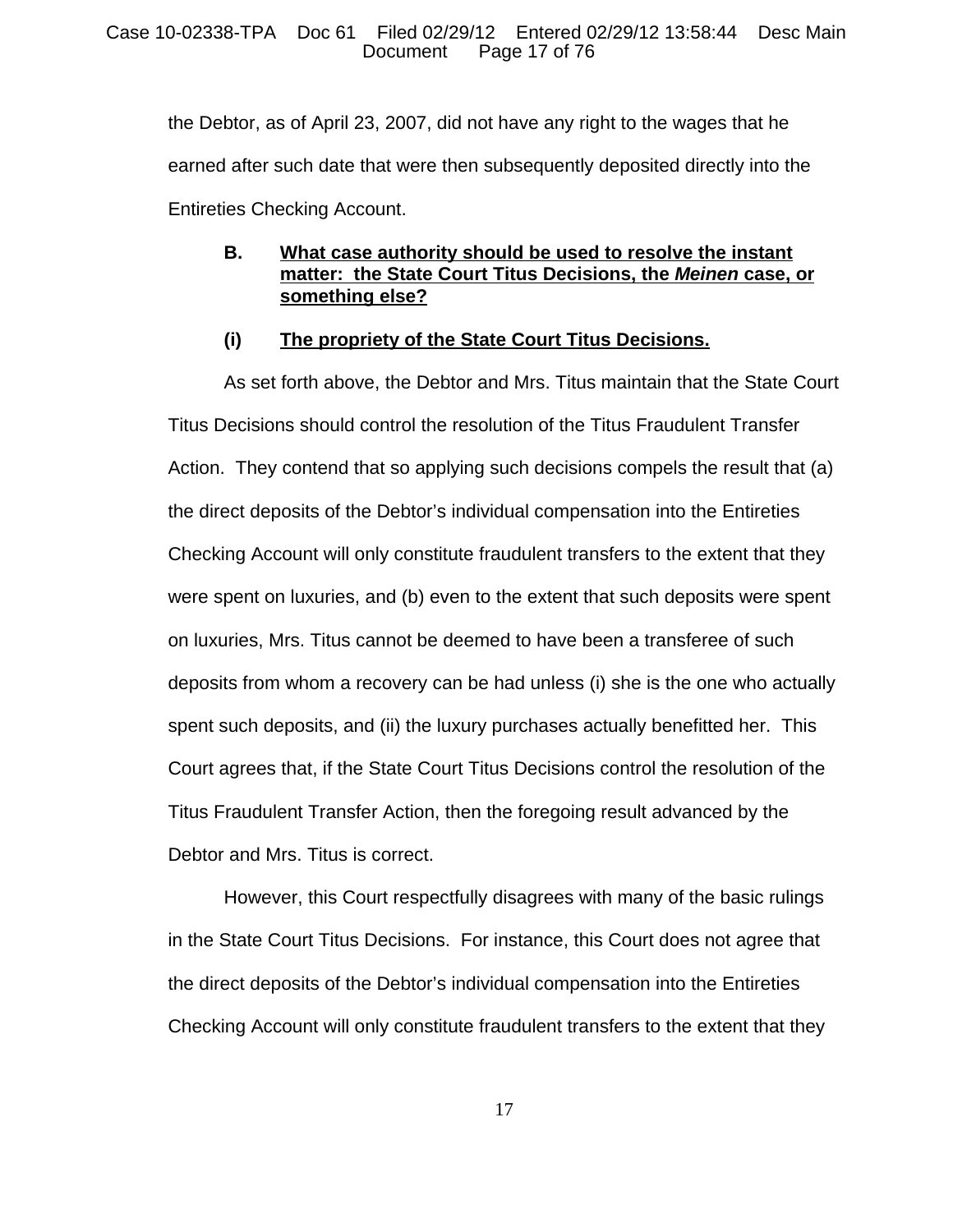### Case 10-02338-TPA Doc 61 Filed 02/29/12 Entered 02/29/12 13:58:44 Desc Main Page 18 of 76

were spent on luxuries. The Court concludes instead that such direct deposits may constitute fraudulent transfers, at least constructive fraudulent transfers, unless they were spent on necessities; that is, provided that such deposits were not spent on necessities, they may constitute constructive fraudulent transfers even if they were also not spent on luxuries.

The preceding holding by this Court is consistent with that of the court in Meinen, *see* Meinen, 232 B.R. at 842-43, which latter ruling the Court finds to be far more persuasive than the corresponding holding in the State Court Titus Decisions. The Meinen holding is more persuasive to this Court than are the State Court Titus Decisions because the Meinen court relied exclusively on longstanding case authorities construing Pennsylvania law, *see* Id., whereas the State Court Titus Decisions are not based on any case authority. The Court also so holds because it is simply not true, as the Common Pleas Court appeared to assume, that, if something is not a luxury, then it must be a necessity. Indeed, many items can fall in between the two categories. *See* In re Alexo, 436 B.R. 44, 49 (Bankr.N.D.Ohio 2010) (holding, within the context of 11 U.S.C.

§ 523(a)(2)(C), wherein a similar issue also arises, that "[a] medium between the two parameters [of necessities and luxuries] exists, where a transaction is neither fish nor fowl"); In re Blackburn, 68 B.R. 870, 874 (Bankr.N.D.Ind. 1987) ("Certain goods may not qualify as necessities and [they] still [will] not be luxuries"); In re Shaw, 294 B.R. 652, 655 (Bankr.W.D.Pa. 2003) (same, quoting Blackburn and citing In re Stewart, 91 B.R. 489, 497 (Bankr.S.D.Iowa 1988)). The only category that is relevant for fraudulent transfer purposes, consistent with Pennsylvania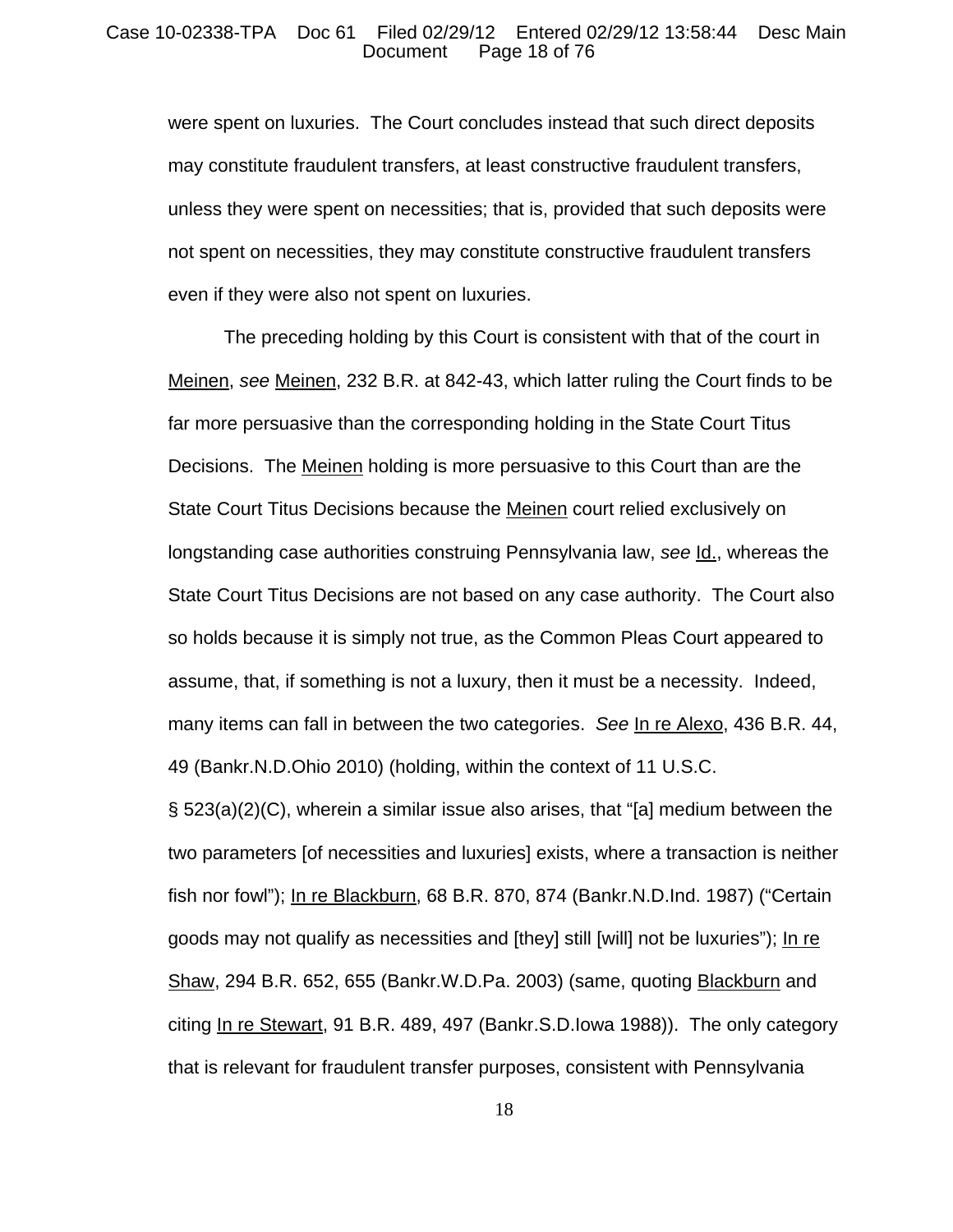### Case 10-02338-TPA Doc 61 Filed 02/29/12 Entered 02/29/12 13:58:44 Desc Main Page 19 of 76

law, is that of necessities. *See* Meinen, 232 B.R. at 842-43. Therefore, whether something constitutes a luxury is irrelevant for fraudulent transfer purposes. Furthermore, if what a deposit is spent on falls in between the categories of necessities and luxuries, that is it is neither a necessity nor a luxury, then such deposit may constitute a constructive fraudulent transfer because it was not spent on a necessity.

This Court also does not agree that, with respect to those deposits in question that are determined to constitute avoidable fraudulent transfers, Mrs. Titus cannot be deemed to have been a transferee of such deposits from which a recovery can be had unless (a) she is the one who actually spent such deposits, and (b) that which was purchased with such deposits actually benefitted her. The Court concludes instead that Mrs. Titus was a transferee, indeed an initial transferee along with the Debtor, of all of the direct deposits of the Debtor's individual compensation into the Entireties Checking Account, regardless of whether (a) she is the one who later spent such deposits, and (b) that which was purchased with such deposits actually benefitted her.

The preceding holding by the Court is ultimately dictated by binding Pennsylvania precedent, whereas the corresponding holding in the State Court Titus Decisions is not based on any existing authority. The binding Pennsylvania precedent to which this Court refers is the Pennsylvania Supreme Court decision in In re Estate of Holmes, 200 A.2d 745 (Pa. 1964), wherein it was held, in pertinent part, that "[w]here ... an account is placed in the names of a husband and wife, a gift and the creation of an estate by the entireties is presumed even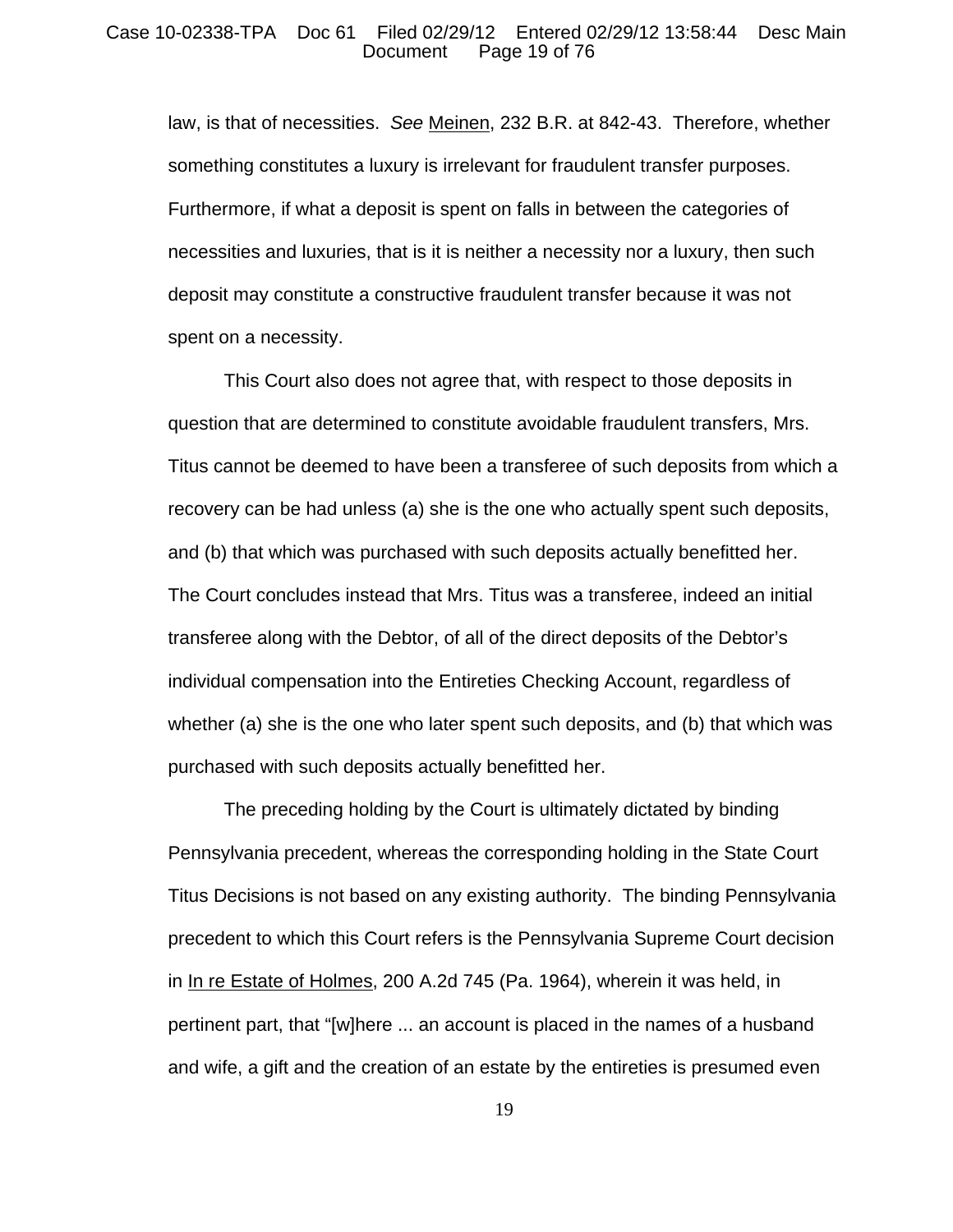## Case 10-02338-TPA Doc 61 Filed 02/29/12 Entered 02/29/12 13:58:44 Desc Main Page 20 of 76

though the funds used ... to establish the account were exclusively those of the husband." Id. at 747; *see also* Constitution Bank v. Olson, 620 A.2d 1146, 1149- 50 (Pa.Super.Ct. 1993) (relying heavily on Holmes); In re Nam, 257 B.R. 749, 761-62 (Bankr.E.D.Pa. 2000) (relying on both Holmes and Constitution Bank, and holding that a joint bank account in the names of the debtor therein and his wife "is presumed to be *owned by ... [them]* as tenants by the entireties"). Because of such precedent as established in Holmes, money placed by one spouse in a joint bank account held in the names of both spouses is thereafter owned by each spouse as a tenant by the entirety, the statutory rule in 20 Pa.C.S.A. § 6303(a) notwithstanding. 20 Pa.C.S.A. § 6303(a) provides that "[a] joint account belongs, during the lifetime of all parties, to the parties in proportion to the net contributions by each to the sum on deposit, *unless there is clear and convincing evidence of a different intent*." 20 Pa.C.S.A. § 6303(a) (Purdon's 2011) (emphasis added). However, a spouse's act of placing money in a joint bank account held in the names of both spouses "constitutes such clear and convincing evidence of a different intent: the intent to create estates by the entireties, which arises as a presumption at law." In re Estate of Cambest, 756 A.2d 45, 53 (Pa.Super.Ct. 2000) (citing Constitution Bank). Because Mrs. Titus owned all of the direct deposits of the Debtor's individual compensation that were made into the Entireties Checking Account the moment such deposits occurred, she was a transferee along with the Debtor (both as entireties tenants) of all of such deposits. *See* In re Broadview Lumber Co., Inc., 168 B.R. 941, 962-63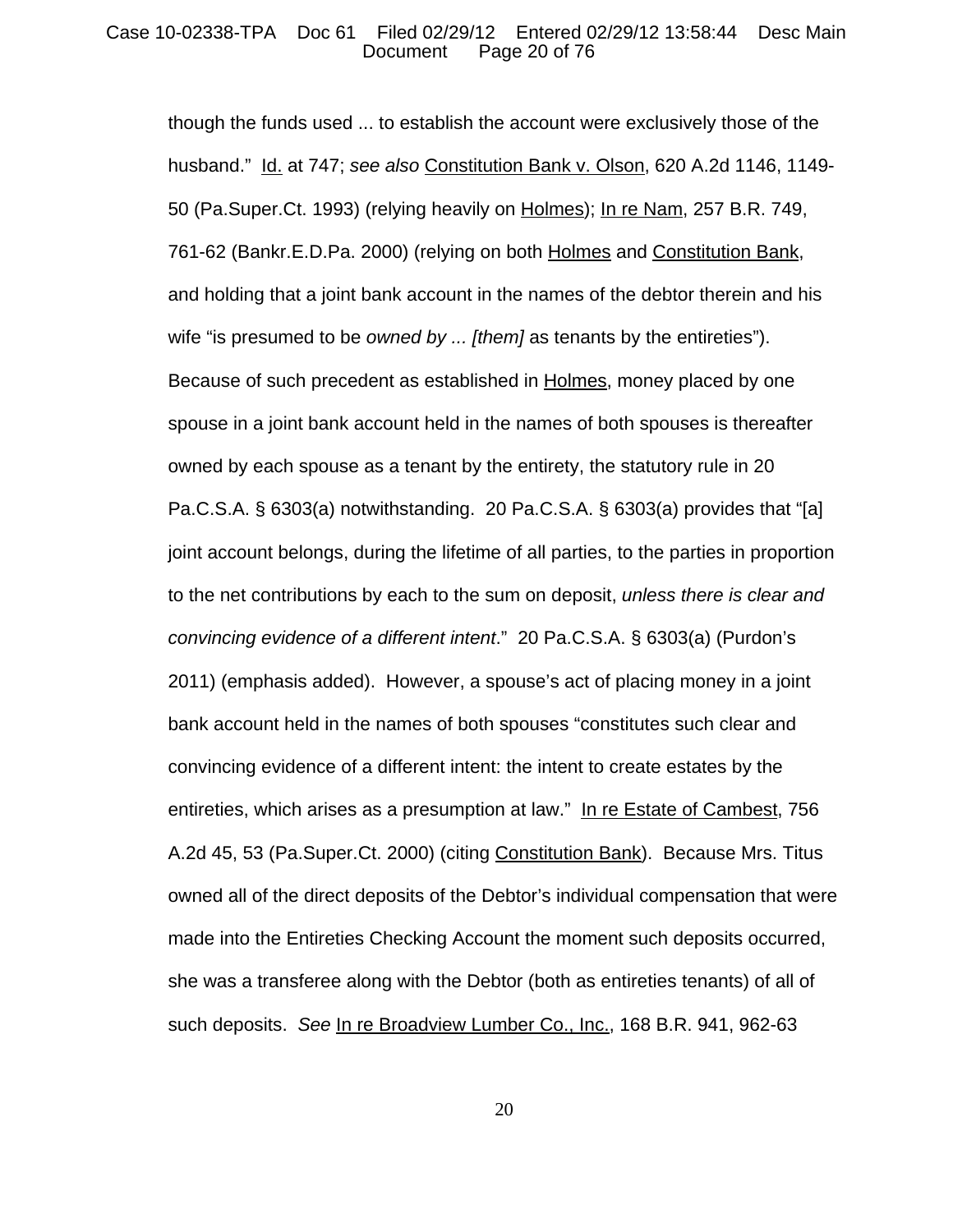(Bankr.W.D.Mo. 1994);<sup>2</sup> In re Computer Personalities Systems, Inc., 2002 WL 31988134 at 7 (Bankr.E.D.Pa. 2002); In re Dawley, 2005 WL 2077074 at 15 (Bankr.E.D.Pa. 2005).

# **(ii) Whether the State Court Titus Decisions must be followed by this Court?**

Although this Court, as just set forth, takes issue with many of the basic rulings in the State Court Titus Decisions, is this Court nevertheless bound to adhere to such rulings when resolving the instant matter? The Court concludes that it is not so bound, and notwithstanding that Judge McCullough, the predecessor judge in the instant adversary proceeding, may perhaps have indicated his willingness to follow the State Court Titus Decisions when resolving the instant matter via interlocutory rulings that were rendered prior to trial. The Court identifies several reasons why it is not bound to adhere to the rulings in the State Court Titus Decisions when resolving the instant matter.

First, the State Court Titus Decisions cannot be accorded preclusive effect, be it by virtue of the doctrines of res judicata, collateral estoppel, or Rooker-Feldman, because such decisions (a) were rendered at the pre-trial stage before the Titus Fraudulent Transfer Action was removed to this Court, (b)

<sup>&</sup>lt;sup>2</sup>The spouse of the president of the debtor in **Broadview Lumber**, in contrast to Mrs. Titus, was held therein to be a mediate transferee of funds placed into a joint bank account by said president rather than an initial transferee of such funds. That is because said president was determined to be the initial transferee of such funds from the debtor in Broadview Lumber. Such difference between Broadview Lumber and the instant matter, however, does not provide a point for distinction since such spouse in Broadview Lumber was nevertheless held to be a transferee therein because she owned the deposits made into the joint account therein from the moment such deposits occurred.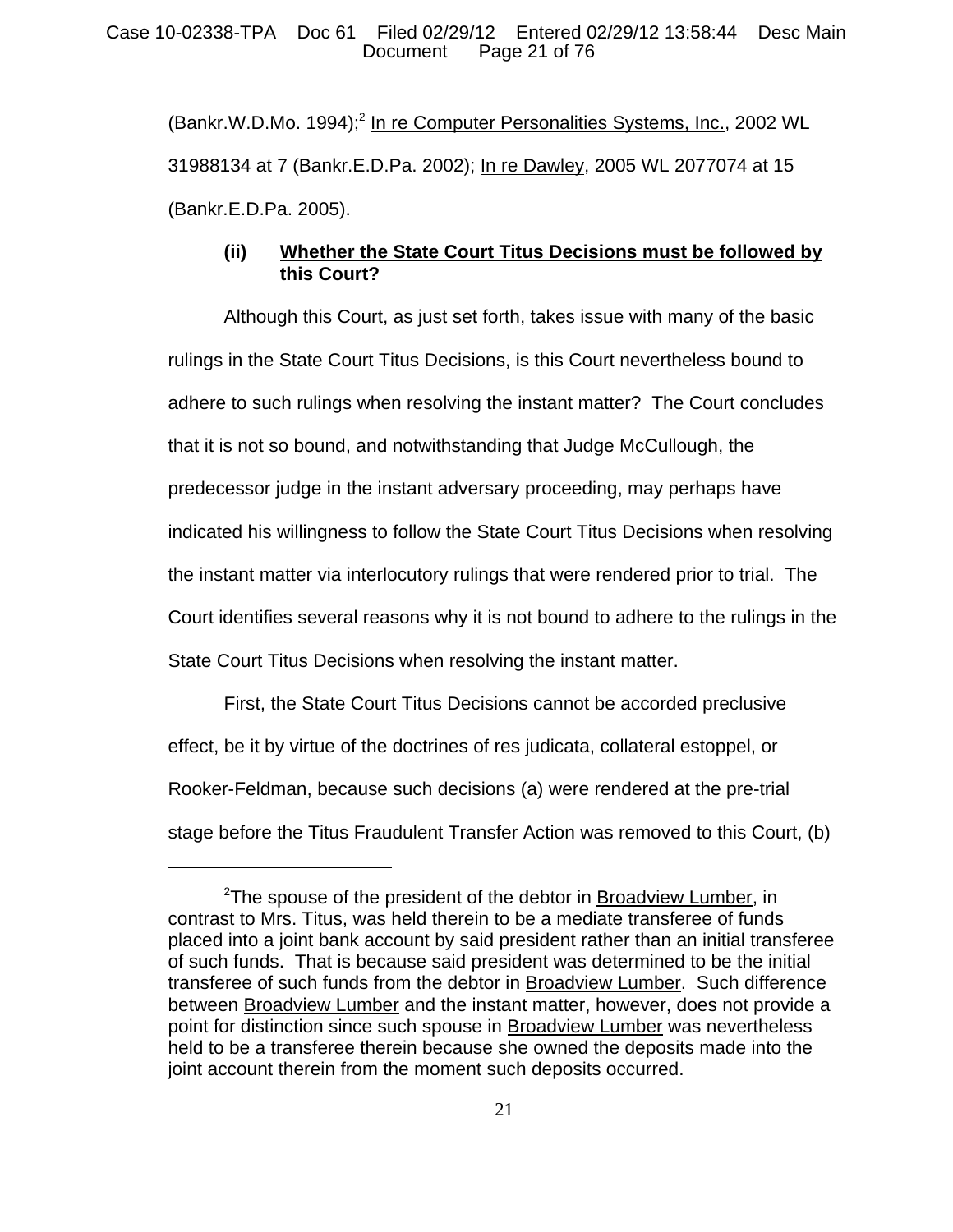## Case 10-02338-TPA Doc 61 Filed 02/29/12 Entered 02/29/12 13:58:44 Desc Main Page 22 of 76

did not completely resolve any, and most certainly did not completely resolve all, of Trizec's claims that are presently being pursued in such action, and (c) are thus clearly not final in nature.

Second, even if the State Court Titus Decisions could be accorded preclusive effect outside of bankruptcy by way of res judicata, collateral estoppel, or the Rooker-Feldman doctrine, such decisions nevertheless cannot operate to so preclude the Trustee from pursuing the Titus Fraudulent Transfer Action given that he was neither a party, nor in privity with a party, to such action when such decisions were rendered. *See* In re Cowden, 337 B.R. 512, 531 & 540-41 (Bankr.W.D.Pa. 2006) (citing In re Marlar, 252 B.R. 743, 757-58 (B.A.P. 8th Cir. 2000), and In re Shuman, 78 B.R. 254, 256 (B.A.P. 9th Cir. 1987), and holding that the Chapter 7 trustee therein was not precluded, either by way of res judicata, collateral estoppel, or the Rooker-Feldman doctrine, from prosecuting a fraudulent conveyance action that was originally commenced outside of bankruptcy by a creditor because such trustee lacked privity with such creditor). The Court holds that the Trustee was, and is, not in privity with Trizec, who is the entity that he succeeded as plaintiff in the Titus Fraudulent Transfer Action, because (a) the Trustee represents not only the interests of Trizec, as an unsecured creditor in the instant bankruptcy case, but also the interests of the rest of the Debtor's creditor body, $3$  (b) the rest of such creditor body was not in

 $3$ An examination of the Debtor's Bankruptcy Schedules D & F reveals that at least several unsecured creditors of the Debtor existed when the instant bankruptcy case was commenced other than those who have potential claims against the Debtor for indemnity or contribution arising out of the Lease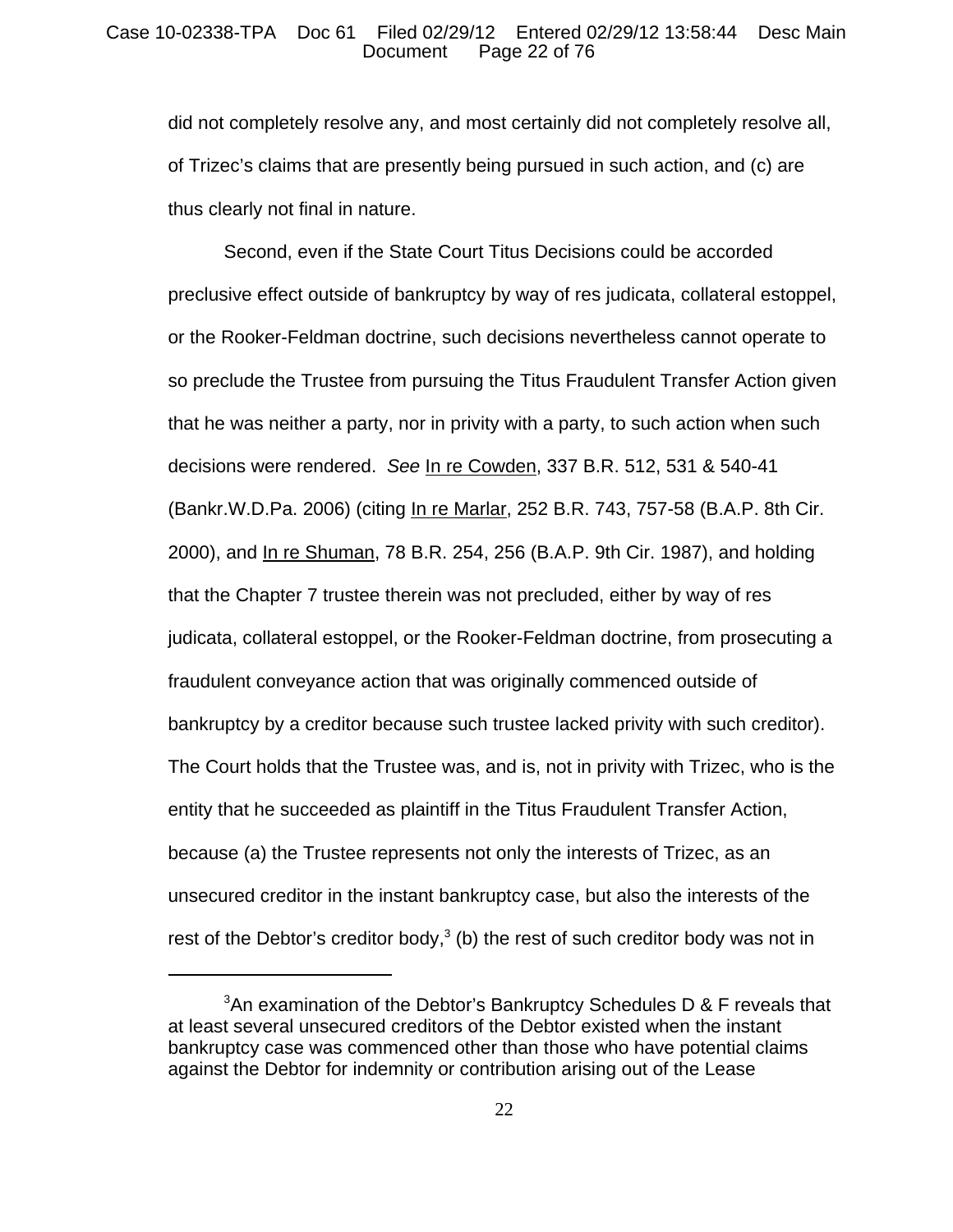## Case 10-02338-TPA Doc 61 Filed 02/29/12 Entered 02/29/12 13:58:44 Desc Main Page 23 of  $76$

privity with Trizec, and (c) Trizec thus represented neither such creditor body nor, therefore, the Trustee at any time while the State Court Titus Decisions were being rendered in the Titus Fraudulent Transfer Action. *See* Id.

Third, the rulings in the State Court Titus Decisions do not constitute law of the district or anything like that because, quite simply, there is no such thing, especially with respect to interlocutory rulings like those rendered in the State Court Titus Decisions.

Fourth, even though the rulings in the State Court Titus Decisions constitute law of the case in the instant matter, the law of the case doctrine contains exceptions, one of which most notably is to correct glaring errors in the law. *See* 18B Charles Alan Wright, Arthur R. Miller & Edward H. Cooper, Federal Practice and Procedure *Jurisdiction* § 4478.1 (2nd ed. 2011) (pointing out that the law of the case doctrine does not prevent a trial court from reconsidering its own interlocutory rulings or the interlocutory rulings of a predecessor judge); Schultz v. Onan Corp., 737 F.2d 339, 345 (3rd Cir. 1984) (noting that an exception to the law of the case doctrine applies if a prior decision is clearly erroneous and would work a manifest injustice, and holding that "[t]he doctrine is not a 'barrier to correction of judicial error'"). This Court holds, for the reasons already expressed above, that (a) the rulings in the State Court Titus Decisions are clearly erroneous, (b) such rulings would work a manifest injustice if they were to henceforth be applied in the instant matter, and (c) an application of the

Litigation.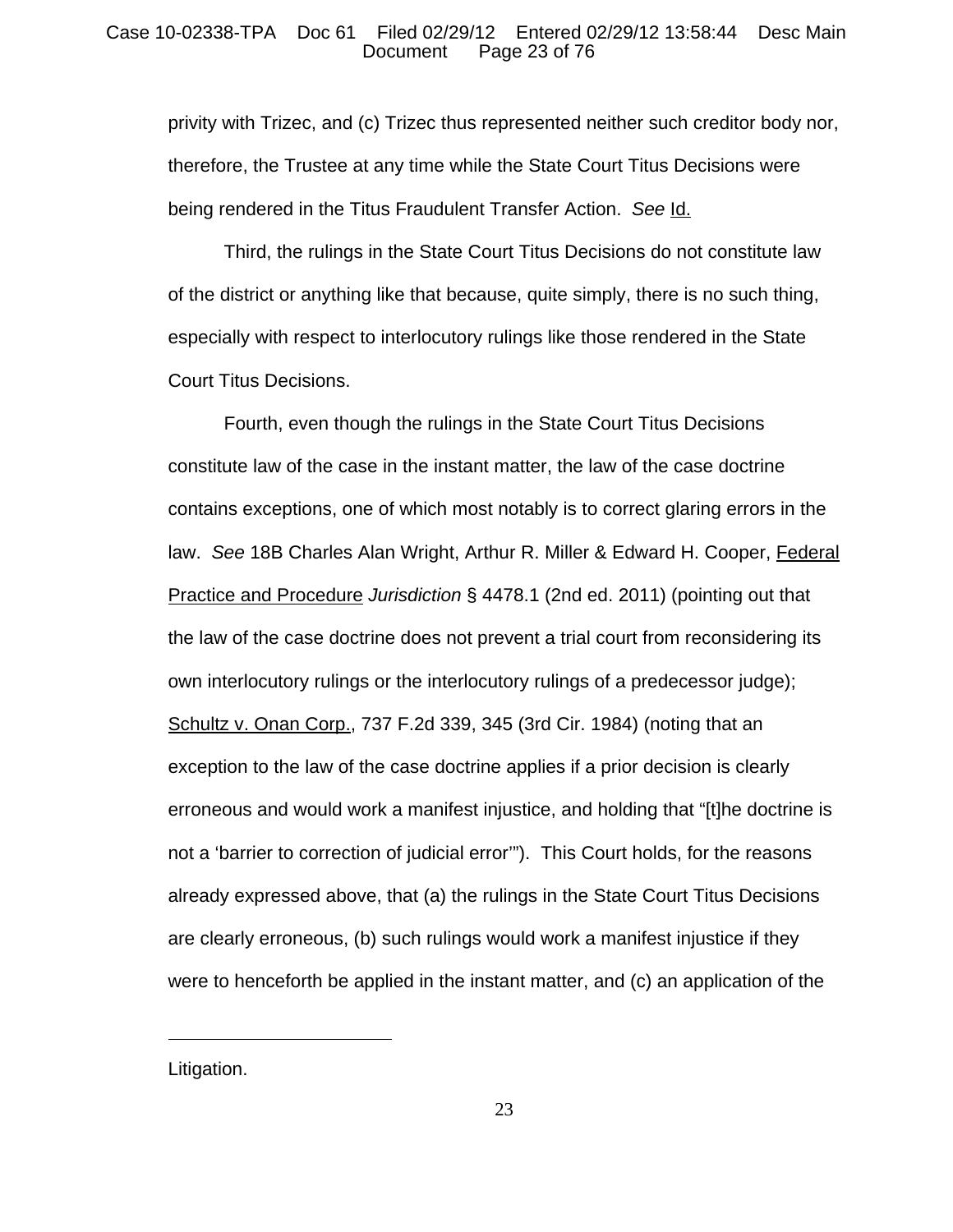## Case 10-02338-TPA Doc 61 Filed 02/29/12 Entered 02/29/12 13:58:44 Desc Main Page 24 of 76

law of the case doctrine to the State Court Titus Decisions thus does not dictate that this Court must adhere to such decisions when resolving the instant matter.

Fifth, any interlocutory ruling that Judge McCullough may have made during the pre-trial phase of the instant adversary proceeding whereby he indicated his willingness to follow the rulings in the State Court Titus Decisions is also not entitled to preclusive effect at this time – via any of the doctrines of res judicata, collateral estoppel, or Rooker-Feldman – given that such rulings were necessarily interlocutory and, thus, not final in nature.

Sixth, even though any such interlocutory ruling by Judge McCullough, if one or more was made, can be considered to constitute law of the case, once again this Court need not follow such interlocutory ruling given, as set forth above, the exception to the law of the case doctrine to correct glaring errors.

## **(iii) The law to be followed henceforth in the instant adversary proceeding.**

The Court now decrees that, with but one exception to be noted shortly, it adopts as the law that will control the resolution of the instant matter the detailed legal principles as set forth in Meinen regarding the intersection of fraudulent transfer law in Pennsylvania (and, in particular, such law as set forth in Pennsylvania's version of the Uniform Fraudulent Transfer Act) and a debtor's deposit of his or her own funds into a bank account that is owned jointly with his or her spouse as tenants by the entireties. Therefore, and for all of the foregoing reasons as just set forth herein in the immediately preceding parts (i) and (ii), the Court respectfully will not follow the State Court Titus Decisions when resolving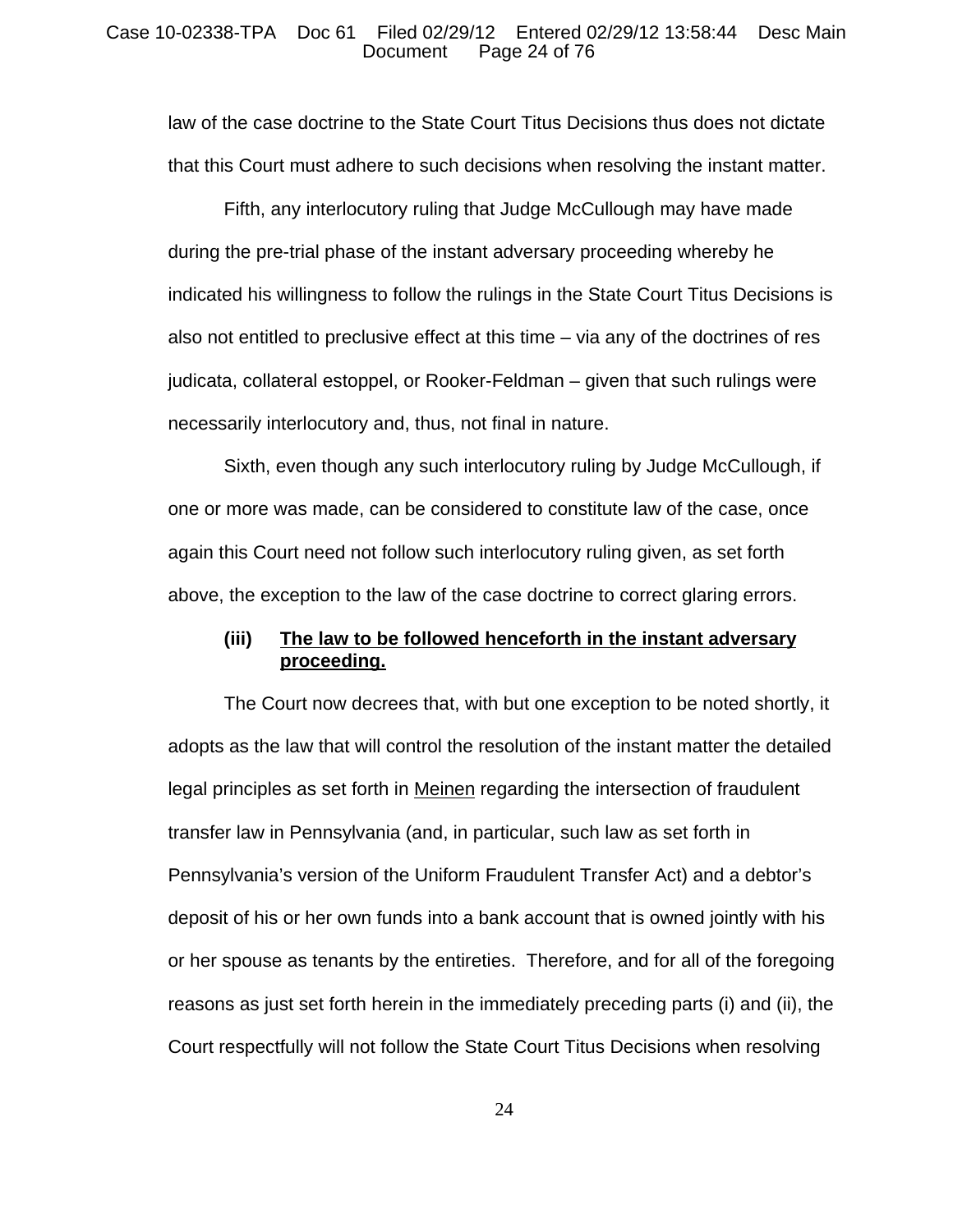### Case 10-02338-TPA Doc 61 Filed 02/29/12 Entered 02/29/12 13:58:44 Desc Main Page 25 of 76

the instant matter, and notwithstanding that Judge McCullough may have indicated his willingness to follow them when resolving the instant matter via interlocutory rulings that were rendered prior to trial.

Consistent with Meinen, the Court holds that the direct deposits of the Debtor's individual compensation into the Entireties Checking Account may constitute fraudulent transfers, at least constructive fraudulent transfers, unless they were spent on necessities. Therefore, it is irrelevant to the issue of whether such deposits constitute constructive fraudulent transfers that they were not spent on luxuries; that is, even if such deposits were not spent on luxuries, they may still constitute constructive fraudulent transfers if they were not spent on necessities. Consistent with Meinen, such direct deposits may also constitute constructive fraudulent transfers if they were used to purchase other assets which are presently held by the Debtor and Mrs. Titus as entireties property, regardless of whether such entireties property constitutes a necessity.

The Court also holds that Mrs. Titus was an initial transferee along with the Debtor of all of the direct deposits of the Debtor's individual compensation into the Entireties Checking Account from the moment that such deposits occurred, regardless of whether (a) she is the one who later spent such deposits, and (b) that which was purchased with such deposits actually benefitted her. Therefore, to the extent that such deposits are determined to constitute fraudulent transfers, the Trustee, pursuant to  $\S$  550(a)(1), may recover the value of such transfers from either the Debtor or Mrs. Titus. What that means is that, by virtue of the Trustee's entitlement under § 550(a)(1) to so recover such value,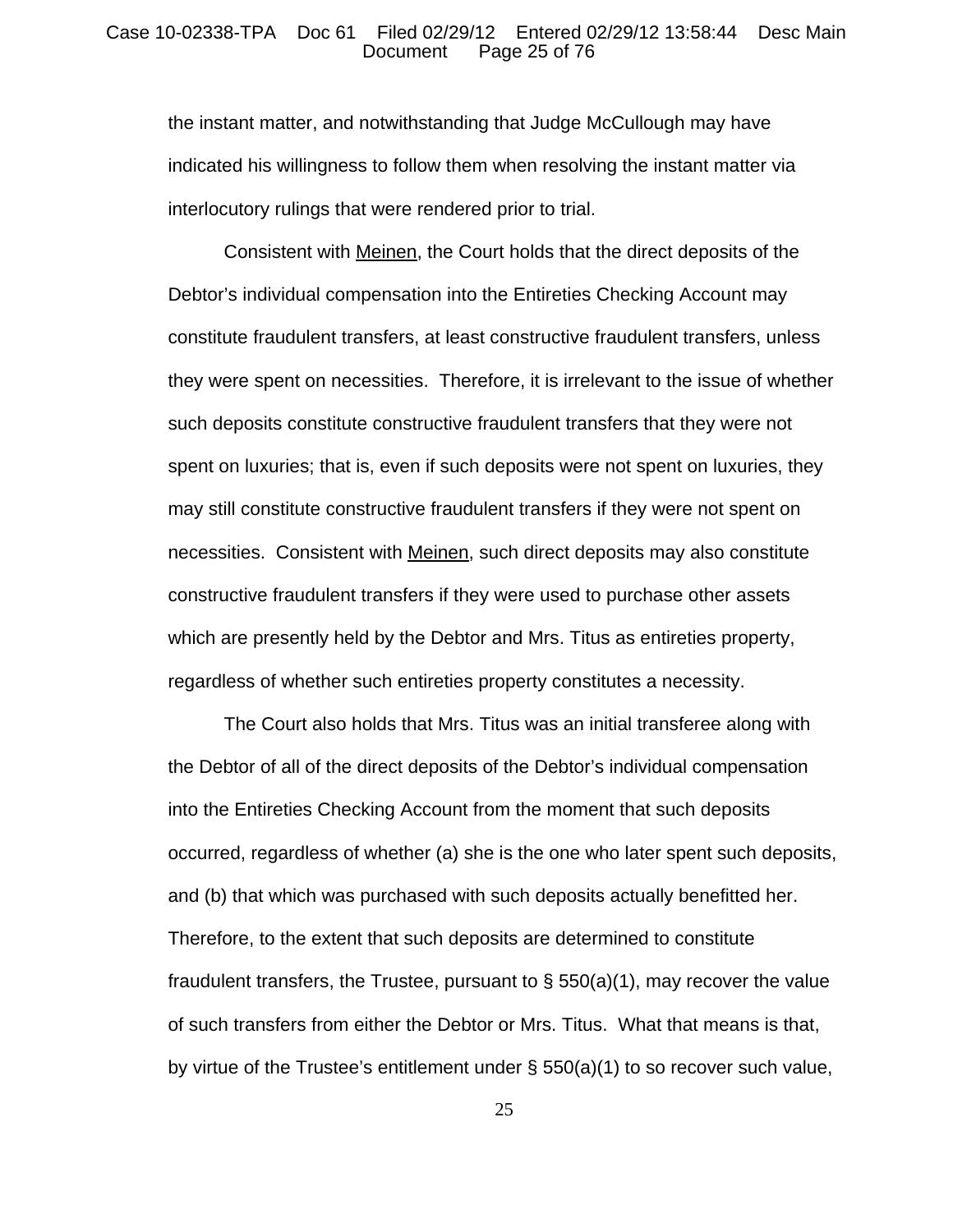## Case 10-02338-TPA Doc 61 Filed 02/29/12 Entered 02/29/12 13:58:44 Desc Main Page 26 of 76

he may obtain a joint and several money judgment against both the Debtor and Mrs. Titus in the amount of such value. *See* Computer Personalities Systems, 2002 WL 31988134 at 7 ("Having found that each Defendant is liable for the full amount of the Transfers, it is appropriate that joint and several liability should attach for \$155,000"); Dawley, 2005 WL 2077074 at 15 (imposing a judgment against Mrs. Dawley severally that will reach her individual assets to remedy a transfer of property that was made by Mr. Dawley to both of them as tenants by the entirety). Such money judgment, of course, may be satisfied either from (a) entireties property that the Debtor and Mrs. Titus own, (b) property that is individually owned by the Debtor, and/or (c) property that is individually owned by Mrs. Titus.

With respect to a recovery from the Debtor at this time, the Court is fully aware that the Debtor has already received his Chapter 7 discharge and that, by virtue of such discharge and 11 U.S.C. § 524, recovery may no longer be had against the Debtor on any pre-petition claim against him. However, because the Trustee is prosecuting the instant matter, that is the Titus Fraudulent Transfer Action, post-petition pursuant to  $\S$  544(b)(1), such lawsuit has, as of the commencement of the instant bankruptcy case, been transformed into a bankruptcy cause of action. Bankruptcy causes of action, because they can only be brought post-petition, are necessarily then not pre-petition claims. The relevance of these preceding points to the present discussion is that the Debtor's Chapter 7 discharge will not operate to discharge him from any liability that might now be imposed upon him within the context of the Titus Fraudulent Transfer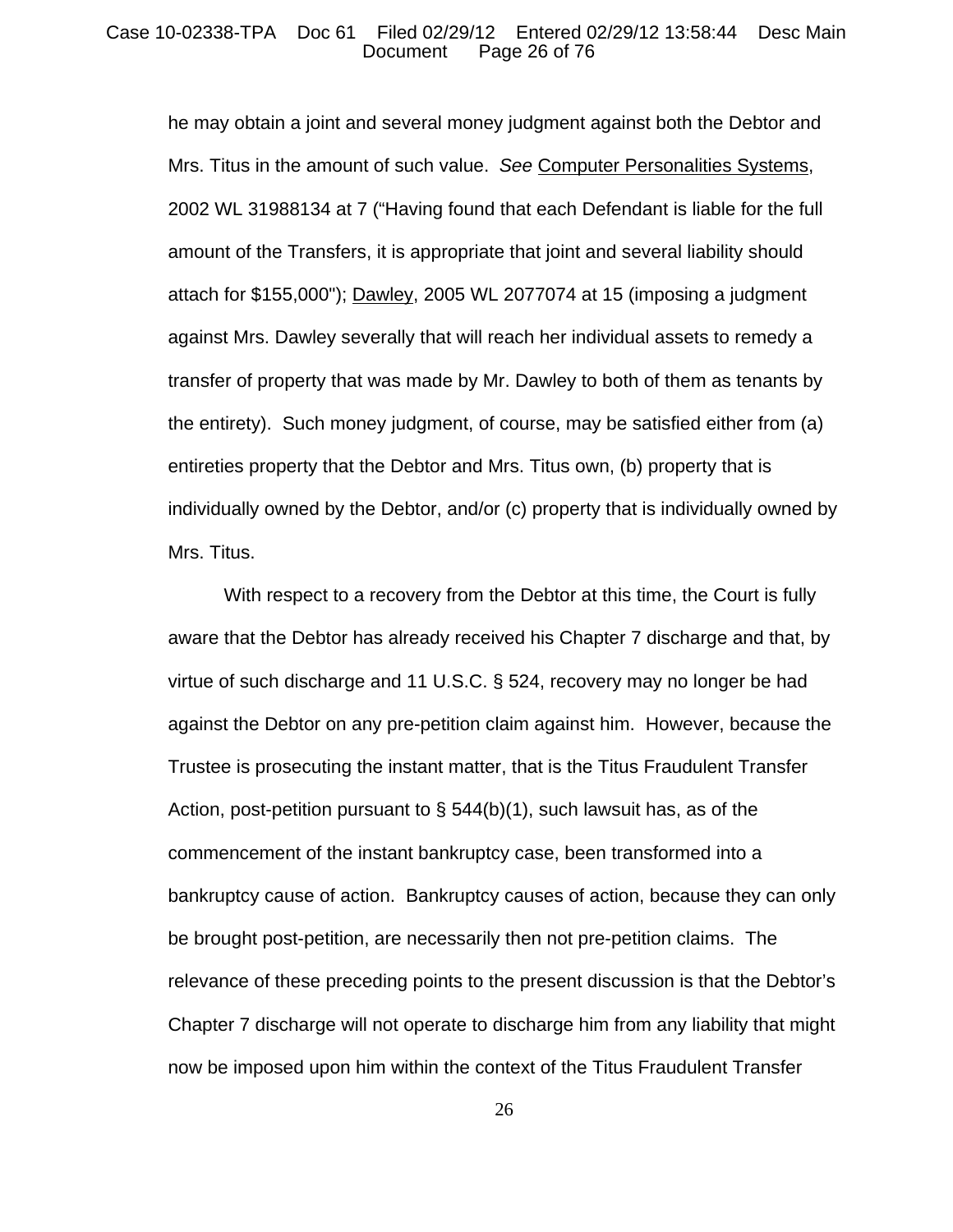### Case 10-02338-TPA Doc 61 Filed 02/29/12 Entered 02/29/12 13:58:44 Desc Main Page 27 of 76

Action. Consequently, the Debtor's Chapter 7 discharge and § 524 will not operate to bar the entry of a money judgment against the Debtor at this time via § 550(a)(1) within the context of the instant matter. *See* In re Loomer, 198 B.R. 755, 758 (Bankr.D.Neb. 1996) (post-petition recovery can be had against debtors in bankruptcy on bankruptcy causes of action pursuant to  $\S$  550(a)(1)).

Finally, the Court has examined both the original complaint that served to commence the Titus Fraudulent Transfer Action and the second amended complaint that was filed in the Common Pleas Court in response to the first of the two State Court Titus Decisions. Both complaints appear to be practically identical except for a paragraph  $-\P$  15 in the second amended complaint  $-$  that has been inserted into the first count of the second amended complaint, which count sets forth an actual fraudulent transfer action under  $\S$  5104(a)(1). The second and third counts of the original complaint, which counts set forth constructive fraudulent transfer actions under §§ 5104(a)(2)(ii) and 5105, have been left intact in the second amended complaint. The Court observes that the second and third counts of the second amended complaint are completely independent of the first count therein, that is the viability of such second and third counts does not in any way depend upon either such first count's success or the establishment of any of the allegations that have been made in such first count. The Court notes that the substance of what is pled in the second and third counts of the second amended complaint, that is the constructive fraudulent transfer actions under §§ 5104(a)(2)(ii) and 5105 that are set forth therein, are consistent with this Court's foregoing statement of the law that is to be utilized henceforth to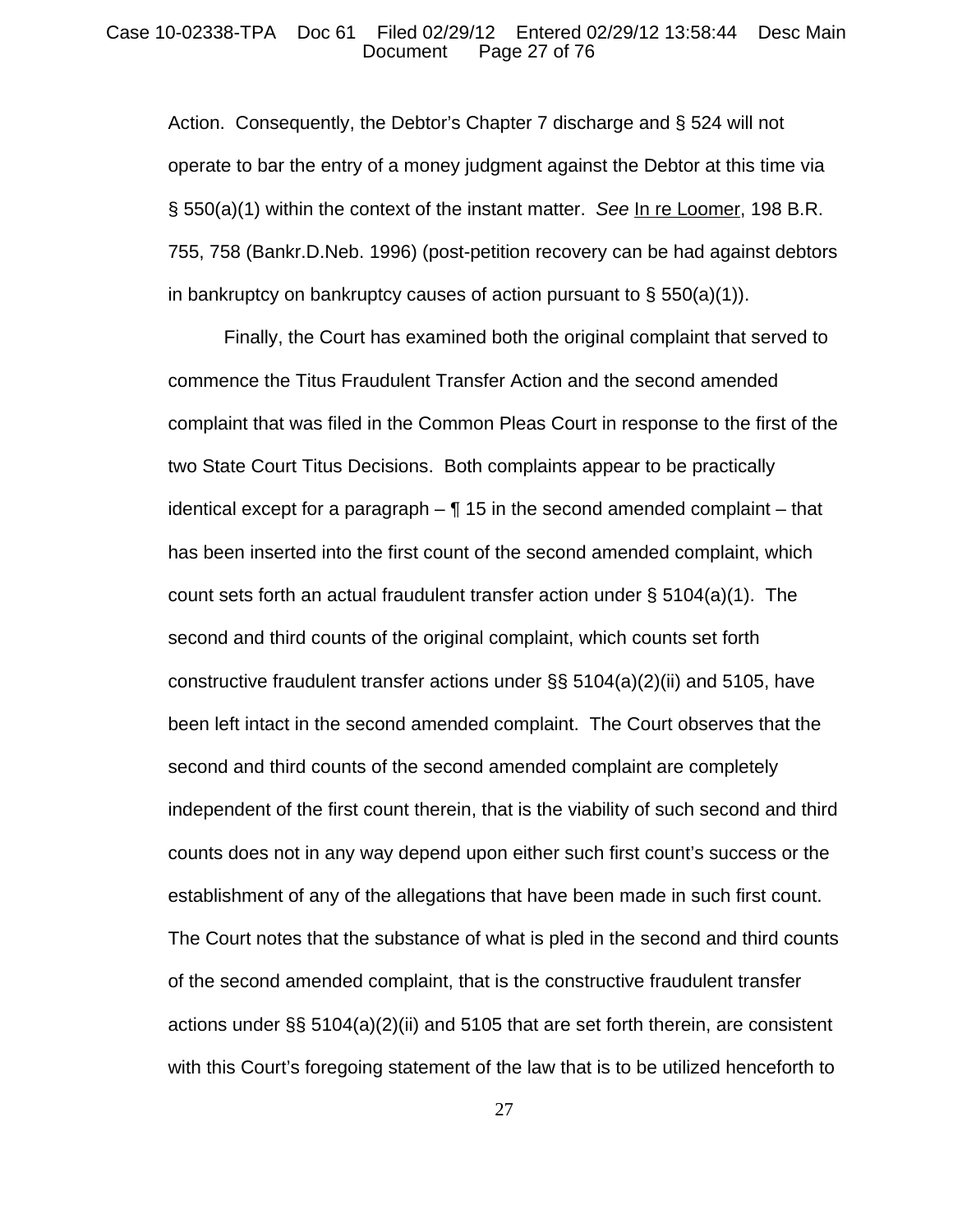resolve such constructive fraudulent transfer actions. Because of the foregoing points that have been made in the instant paragraph, and since, as set forth above, the State Court Titus Decisions are not binding on this Court as it resolves the instant matter, the Court does not identify any due process concerns in henceforth applying the law as has been elucidated in prior paragraphs herein to resolve such matter.

## **(iv) Burden of proof.**

As set forth above, this Court identifies one aspect of the Meinen decision that it cannot follow when resolving the instant matter. Such aspect regards the placement of the burden of proof with respect to whether a debtor's deposits of his or her own funds into an entireties bank account were (a) used to satisfy necessities, and/or (b) spent on other assets that are presently owned as entireties property.

Meinen imposes on constructive fraudulent transfer action defendants the burden of proving that such bank deposits were used to satisfy necessities and were not spent on other assets that are presently held as entireties property, failing which such deposits may be classified as constructive fraudulent transfers. *See* Meinen, 232 B.R. at 843. Meinen imposes such burden of proof on constructive fraudulent transfer action defendants because the Meinen court operated under the presumption that such defendants' use of such bank deposits to satisfy necessities constitutes an affirmative defense of such defendants. *See* Id. at 842.

After considering Committee Comment 6 to 12 Pa.C.S.A. § 5102 and case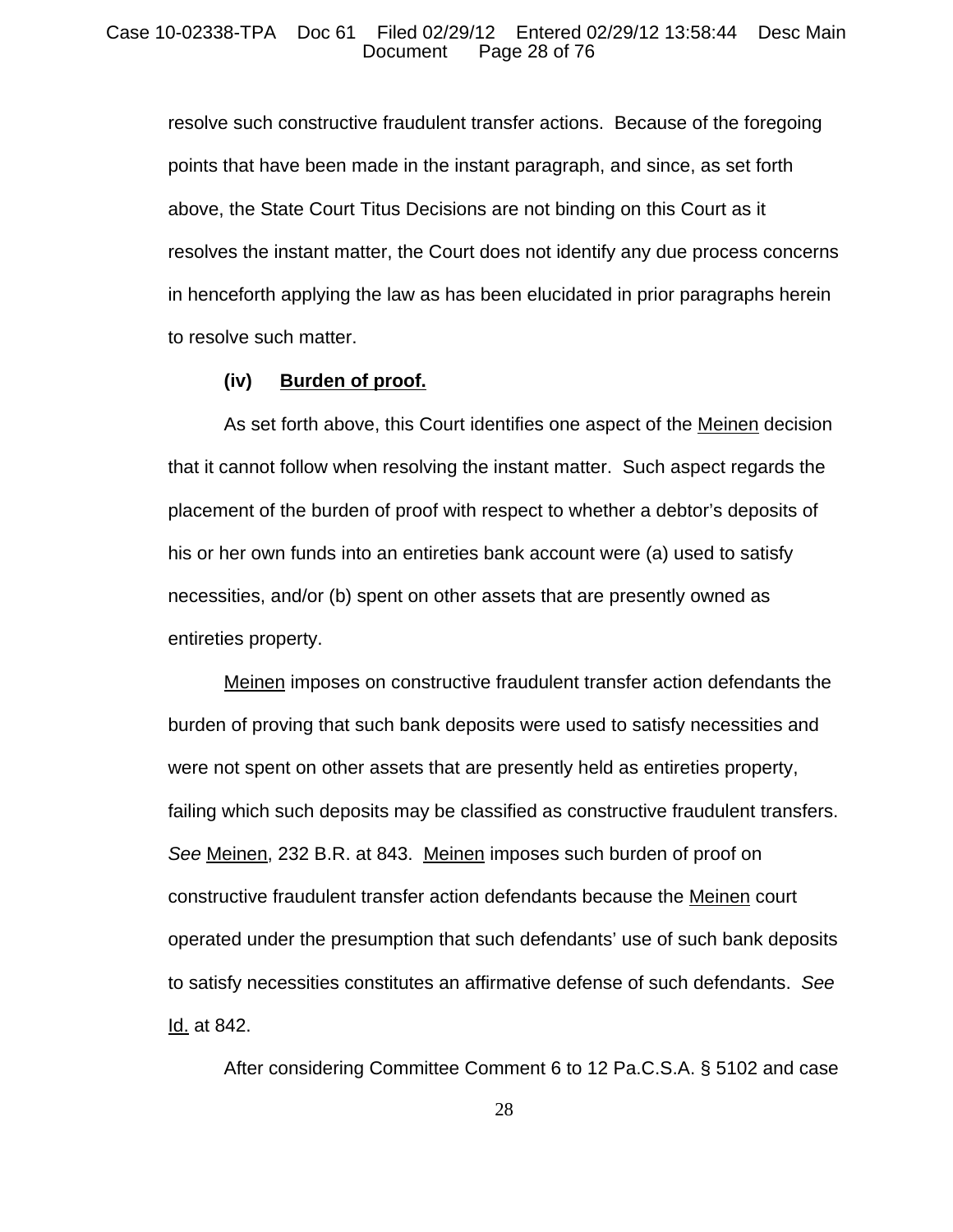## Case 10-02338-TPA Doc 61 Filed 02/29/12 Entered 02/29/12 13:58:44 Desc Main Page 29 of  $76$

authority that discusses the import of such comment, this Court holds, albeit somewhat reluctantly, that Pennsylvania's version of the Uniform Fraudulent Transfer Act imposes on a constructive fraudulent transfer action plaintiff the burden of proving – as part of its prima facie case that reasonably equivalent value was not returned – that relevant bank deposits either were not used to satisfy necessities or were spent on other assets that are presently held as entireties property. *See* 12 Pa.C.S.A. § 5102, Committee Cmt. 6 (1993); Fidelity Bond and Mortgage Co. v. Brand, 371 B.R. 708, 716-21 (E.D.Pa. 2007); Castle Cheese, Inc. v. MS Produce, Inc., 2008 WL 4372856 at 22-24 (W.D.Pa. 2008). Therefore, the Trustee, in order to prevail on his constructive fraudulent transfer counts in the instant matter, must preponderantly prove that the direct deposits of the Debtor's compensation into the Entireties Checking Account either (a) were not used to satisfy necessities, or (b) were spent on other assets that are presently held as entireties property.

That being said, the Court can and will impose on constructive fraudulent transfer defendants, herein the Debtor and Mrs. Titus, the burden of producing at least some useful evidence regarding what the funds deposited into an entireties bank account are ultimately spent on; the precision regarding such evidence will necessarily vary depending upon the circumstances. Shifting the burden of producing evidence is not the same thing as shifting the burden of persuasion (i.e., the ultimate burden of proof), thus does not run afoul in any way of the authorities just cited that discuss the aforesaid Committee Comment 6, and is appropriate given that constructive fraudulent transfer defendants will often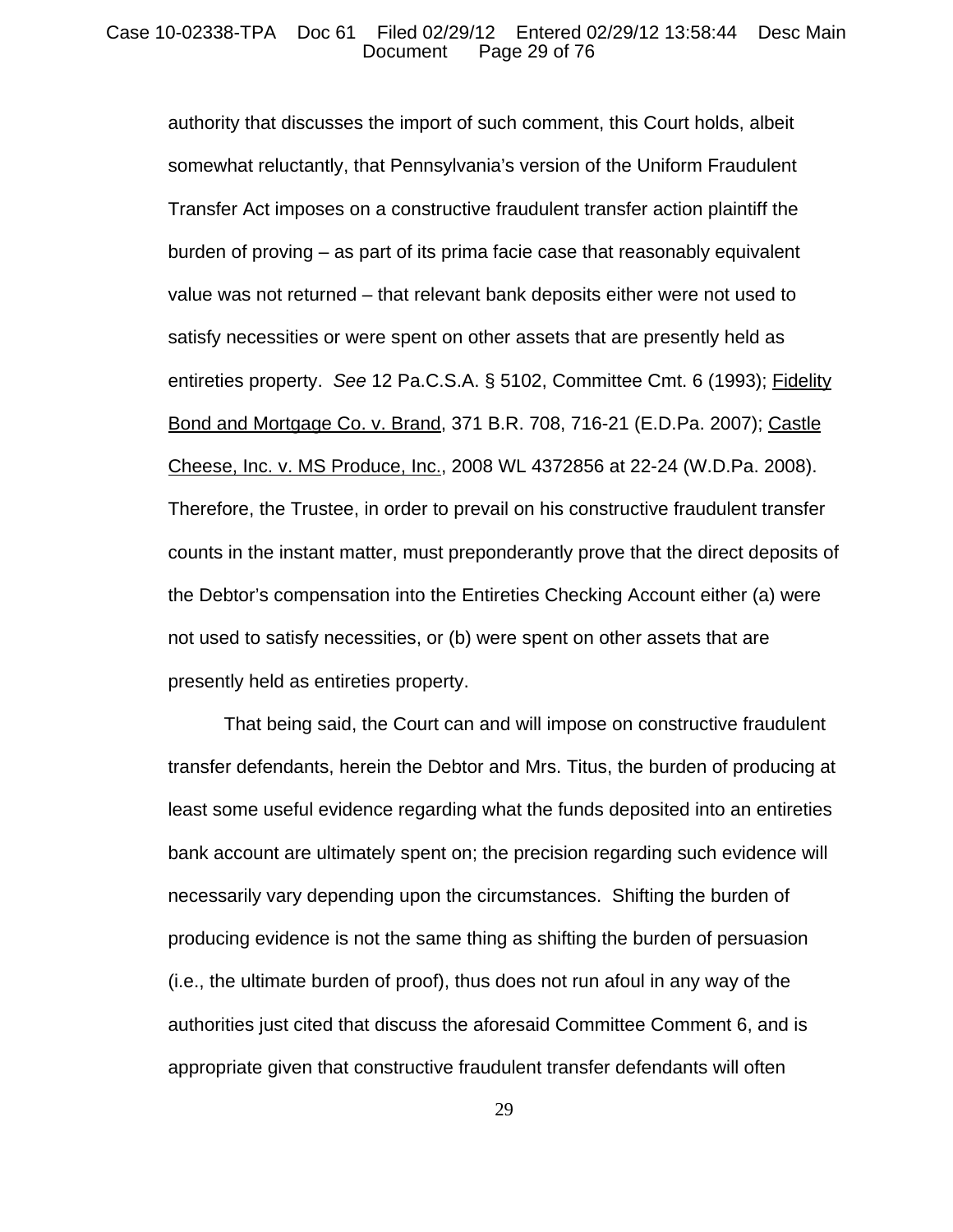possess complete control over information as to the ultimate use of bank deposits.

## **C. Other threshold issues to be resolved.**

## **(i) What is a necessity?**

Much contention between the parties has been generated by the issue of what constitutes a necessity or, put more accurately, a reasonable and necessary household expense of a debtor. The Debtor and Mrs. Titus maintain that, for fraudulent transfer law purposes in Pennsylvania, the term "necessities" and the phrase "reasonable and necessary household expenses of a debtor" are to be equated with the term "necessaries" as that term is used within both Pennsylvania's common law doctrine of "necessaries" and 23 Pa.C.S.A. § 4102, which statutory provision essentially codifies the foregoing doctrine of "necessaries."

"The doctrine of necessaries is a judicially created doctrine that invokes liability on a spouse for the goods provided to the other spouse or the family despite the absence of any express written consent." 21 Standard Pennsylvania Practice 2d § 116:16 (2011).

It is now provided by statute [(i.e., § 4102)] that in all cases where debts are contracted for necessaries by either spouse for the support and maintenance of the family, it is lawful for the creditor to institute suit against the husband and wife for the price of such necessaries and, after obtaining a judgment, have an execution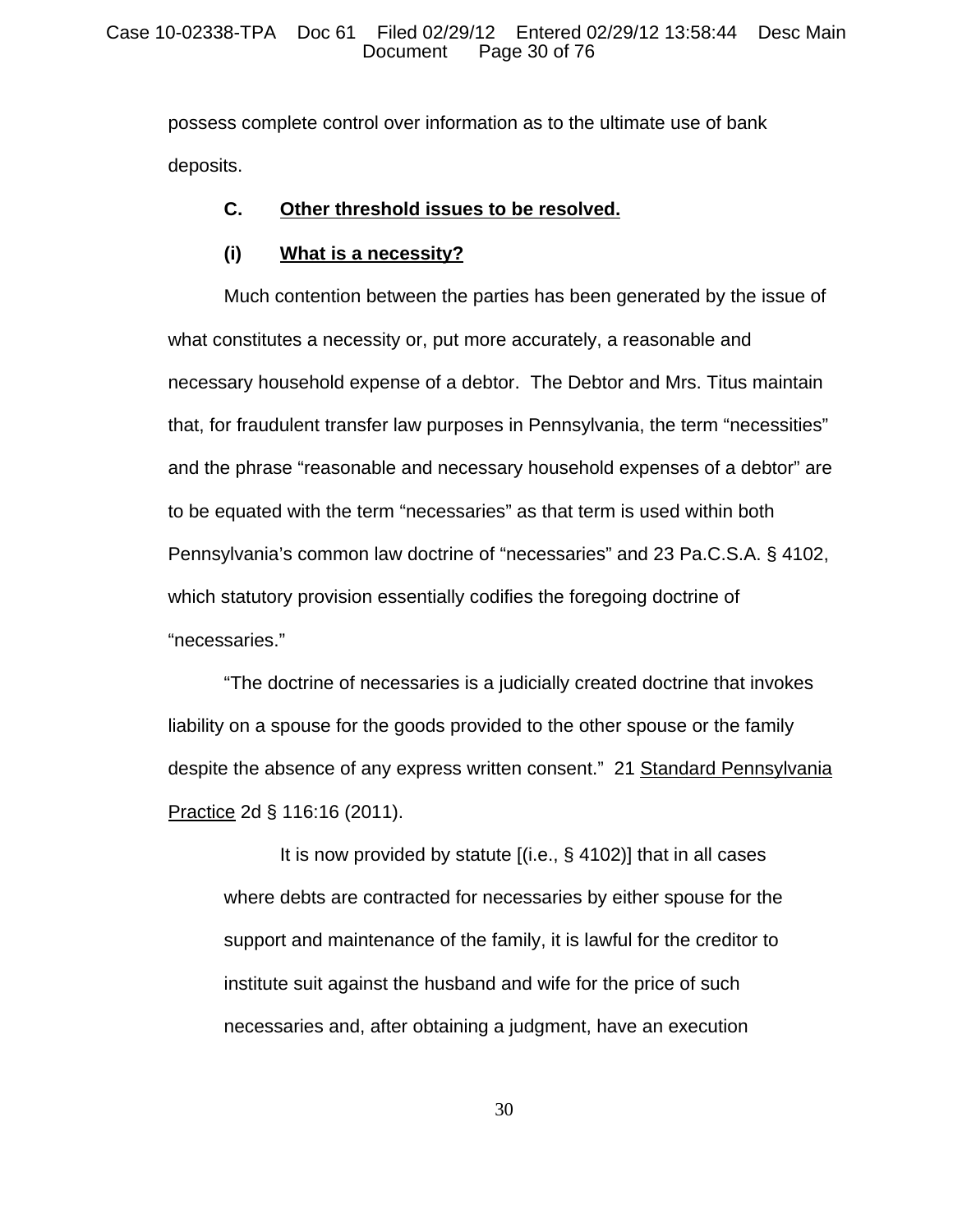against the contracting spouse alone. If no property of that spouse is found, execution may be levied on and satisfied out of the separate property of the other spouse.

Id. It has been held that

[t]he scope of 'necessaries' for purposes of this provision [(i.e., § 4102)] is not restricted to what may be considered the bare essentials required to hold body and soul together. Things required for and suitable in light of the rank and position of the spouses to maintain their lifestyle are also included. The kind and amount of such necessaries is to be determined on a case-by-case basis by considering the means, ability, social position and circumstances of both spouses.

In re O'Lexa, 317 B.R. 290, 294 (Bankr.W.D.Pa. 2004) (citing Gimbel Brothers, Inc. v. Pinto, 145 A.2d 865, 869 (Pa.Super.Ct. 1958)).

The Debtor and Mrs. Titus contend, consistent with the foregoing law, that, for Pennsylvania fraudulent transfer law purposes, an expenditure constitutes a necessity if, in light of the rank and position of a judgment debtor and his or her spouse, such expenditure is necessary to maintain the lifestyle that they enjoyed prior to the emergence of a creditor claim (or, perhaps more appropriately, prior to the beginning of a fraudulent transfer lookback period). Put differently, according to the Debtor and Mrs. Titus, whether an expenditure constitutes a necessity or not, for fraudulent transfer law purposes, must be determined by comparing the lifestyle of a judgment debtor and his or her spouse prior to and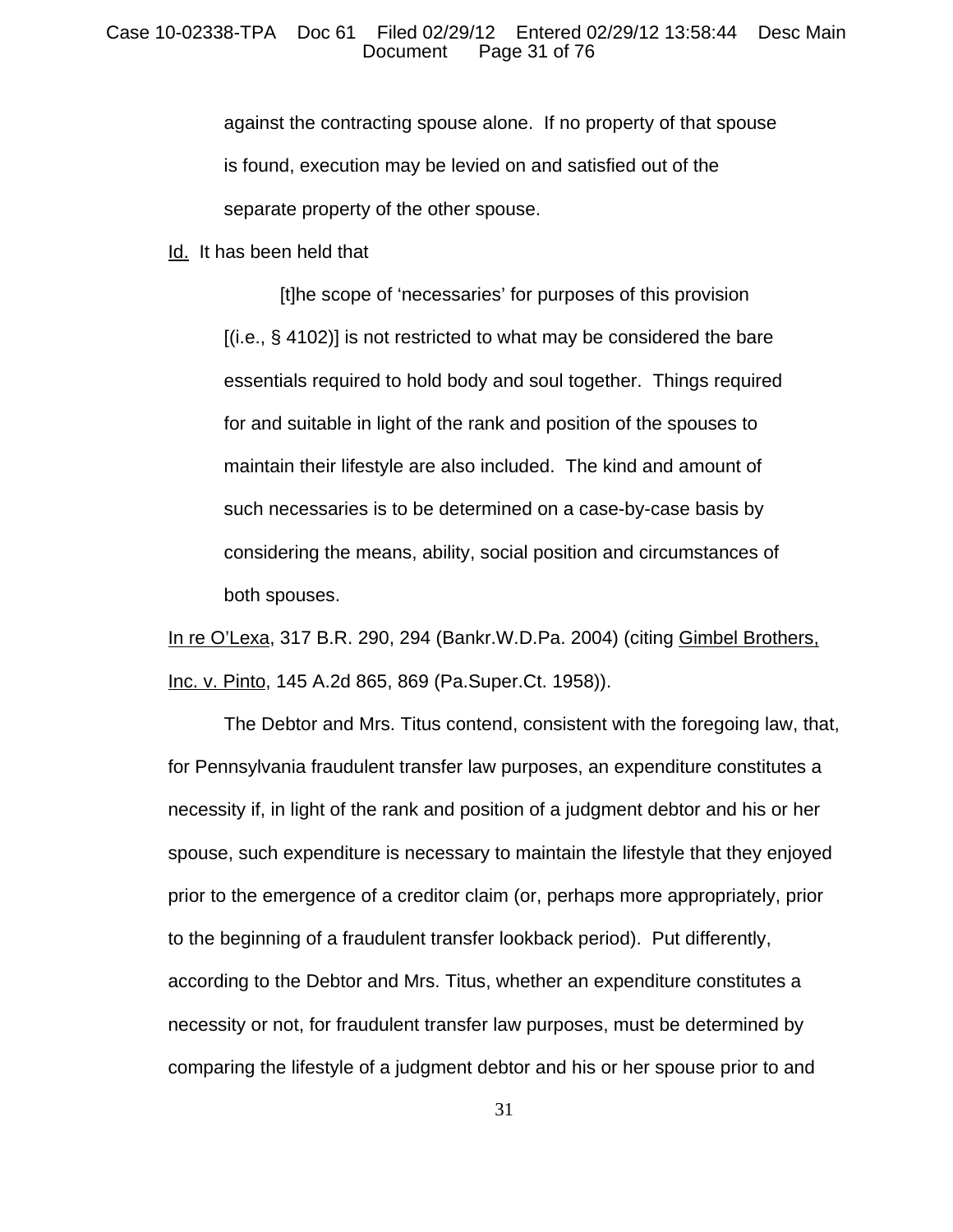## Case 10-02338-TPA Doc 61 Filed 02/29/12 Entered 02/29/12 13:58:44 Desc Main Page 32 of 76

after the beginning of a fraudulent transfer lookback period; only if such expenditure had the effect of improving such lifestyle would such expenditure not constitute a necessity. For several reasons, the Court rejects such position of the Debtor and Mrs. Titus.

First, the O'Lexa decision, and Gimbel Brothers upon which O'Lexa relies, are not fraudulent transfer cases. Therefore, they cannot properly be cited as supportive of the proposition that the Debtor and Mrs. Titus advance, namely that what constitutes a necessity for fraudulent transfer purposes is the same as what constitutes a necessary within the doctrine of necessaries. Second, the Court is unaware of the existence of any other Pennsylvania case authority – the Meinen decision and the cases cited therein included – that would support the position of the Debtor and Mrs. Titus.

Third, the Court is aware of cases in other jurisdictions that have dealt with precisely the issue just raised, and they all appear to reject the position of the Debtor and Mrs. Titus, that is they decline to hold that what constitutes a necessity for fraudulent transfer purposes is the same as what constitutes a necessary within the doctrine of necessaries. *See* Cruickshank-Wallace v. County Banking and Trust Co., 885 A.2d 403, 424 (Md.Ct.Spec.App. 2005) (holding, even after the common law doctrine of necessaries had been abolished in Maryland, that the husband therein did not receive fair consideration from the wife therein for constructive fraudulent transfer purposes even if said wife used the money that said husband transferred into her bank account for necessaries), *abrogated by* Wal Mart Stores, Inc. v. Holmes, 7 A.3d 13 (Md. 2010) (abrogating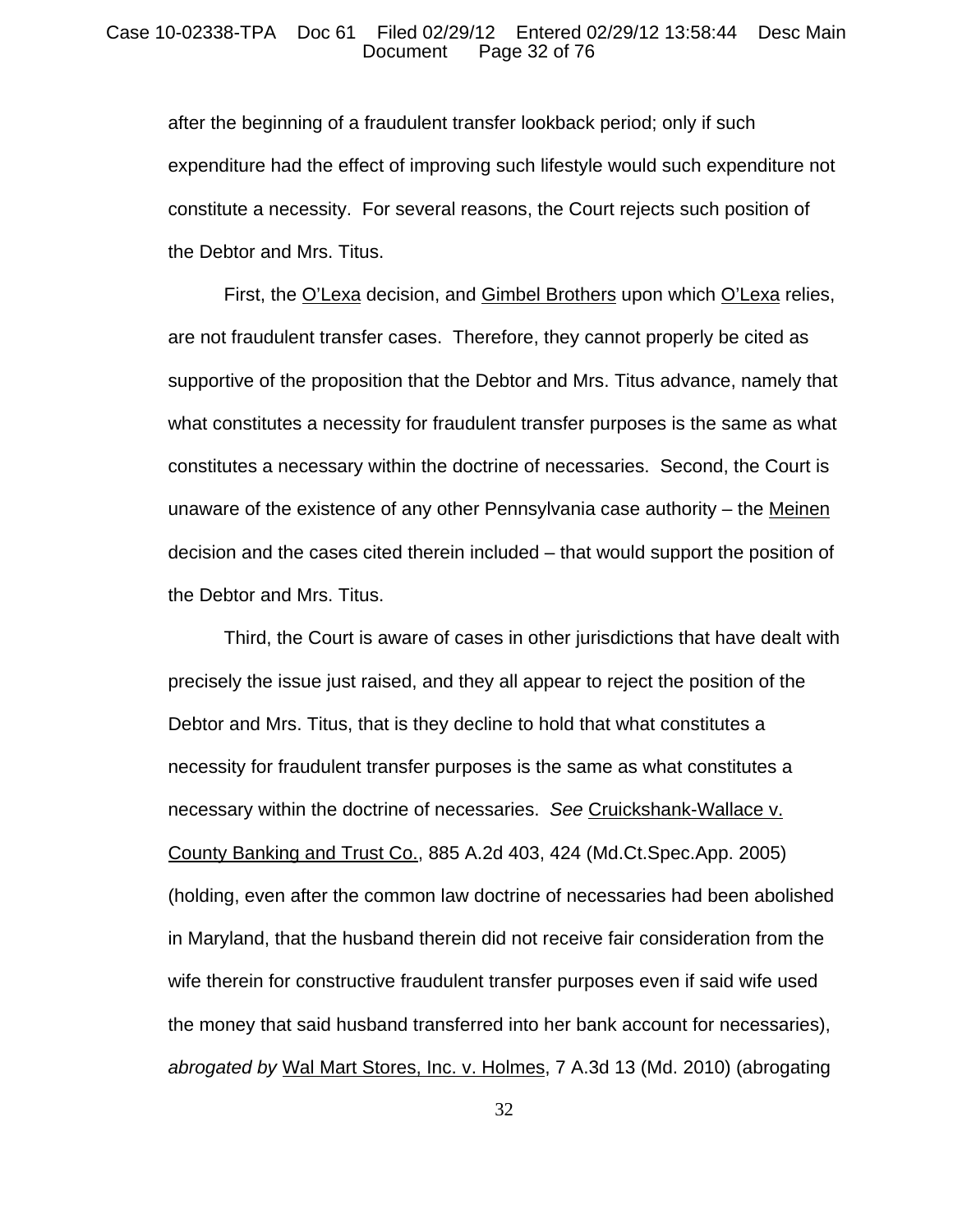#### Case 10-02338-TPA Doc 61 Filed 02/29/12 Entered 02/29/12 13:58:44 Desc Main Page 33 of 76

out of what appears to be an abundance of caution, see discussion at 31-32); United States v. Mazzeo, 306 F.Supp.2d 294, 309-10 (E.D.N.Y. 2004) (same), *vacated as moot*, 2004 WL 3079366.

Fourth, the Court chooses to reject the position of the Debtor and Mrs. Titus regarding what constitutes a necessity because to do otherwise, that is to determine what is a necessity for fraudulent transfer purposes by using a sliding scale standard that is tailored to the preexisting lifestyle of a judgment debtor and his or her spouse, will allow such judgment debtor to avoid too easily the reach of, that is to essentially abuse, fraudulent transfer laws. Indeed, the Debtor and Mrs. Titus rely upon the Gimbel Brothers decision to support their position that a necessity is to be determined by resort to the caselaw regarding the doctrine of necessaries, yet in Gimbel Brothers it was determined that a mink coat constituted a necessary! Sanctioning the use of a standard that could compel a result similar to that which was reached in Gimbel Brothers within the context of fraudulent transfer law, this Court holds, is simply something that is too perverse to consider when undertaking to decide whether something constitutes a necessity.

Having decided that a necessity for fraudulent transfer purposes is not to be equated with what constitutes a necessary within the doctrine of necessaries, can the Court offer any guidance as to what is a necessity? The Court finds that little guidance really can be offered as to the meaning of such term. The Court will certainly apply the dictionary definition of the term "necessity." As well, the Court repeats the point, already made earlier herein wherein the Court relied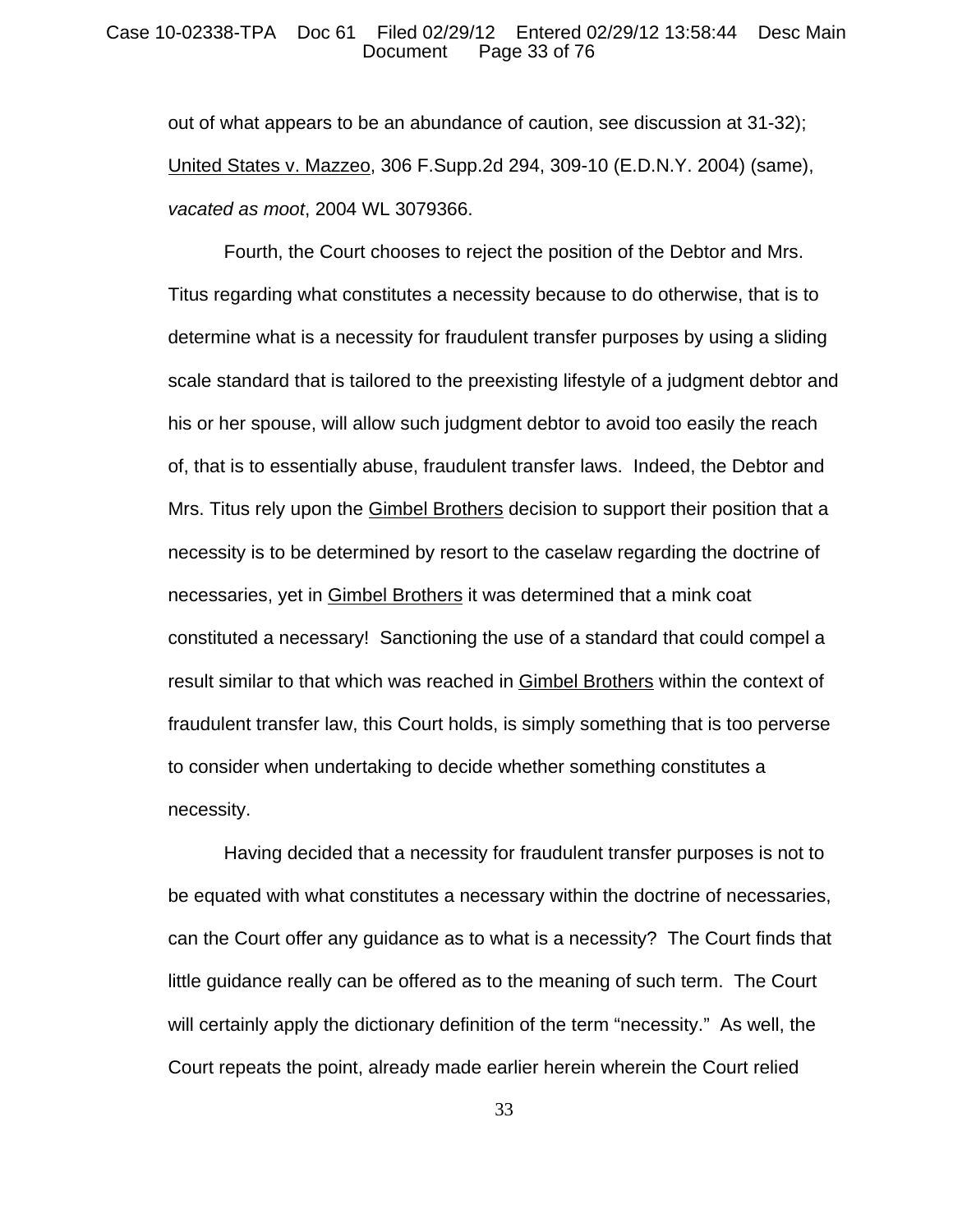## Case 10-02338-TPA Doc 61 Filed 02/29/12 Entered 02/29/12 13:58:44 Desc Main Page 34 of 76

upon case authorities regarding  $\S$  523(a)(2)(C), that just because an expenditure does not constitute a luxury, that does not necessarily mean that such expenditure will constitute a necessity; put differently, many expenditures will fall between the extremes of necessity and luxury and, if such expenditures fall somewhere in between such extremes, *they will not constitute a necessity*. Finally, the Court, when endeavoring to ascertain whether an expenditure constitutes a necessity, believes that it is inappropriate to consider the rank and social position of a judgment debtor and his or her spouse – i.e., such decision should not be made by utilizing a sliding scale standard predicated on the preexisting lifestyle of such judgment debtor and his or her spouse. Instead, factors that are fair game for a court to consider when making a determination regarding whether something constitutes a necessity would include the number of people in such judgment debtor's household, any adverse medical condition of a household member, and the cost of living in the general geographic area where such debtor resides.

## **(ii) Whether the direct deposits constitute transfers by the Debtor in the first instance?**

12 Pa.C.S.A. §§ 5104(a) and 5105 both require, before a transfer can be avoided as fraudulent thereunder, that such transfer have been made by the debtor. Therefore, another threshold issue that must be resolved in the instant matter is whether the direct deposits of the Debtor's individual compensation into the Entireties Checking Account constitute transfers that were made by the Debtor. The Debtor and Mrs. Titus predictably argue that such direct deposits do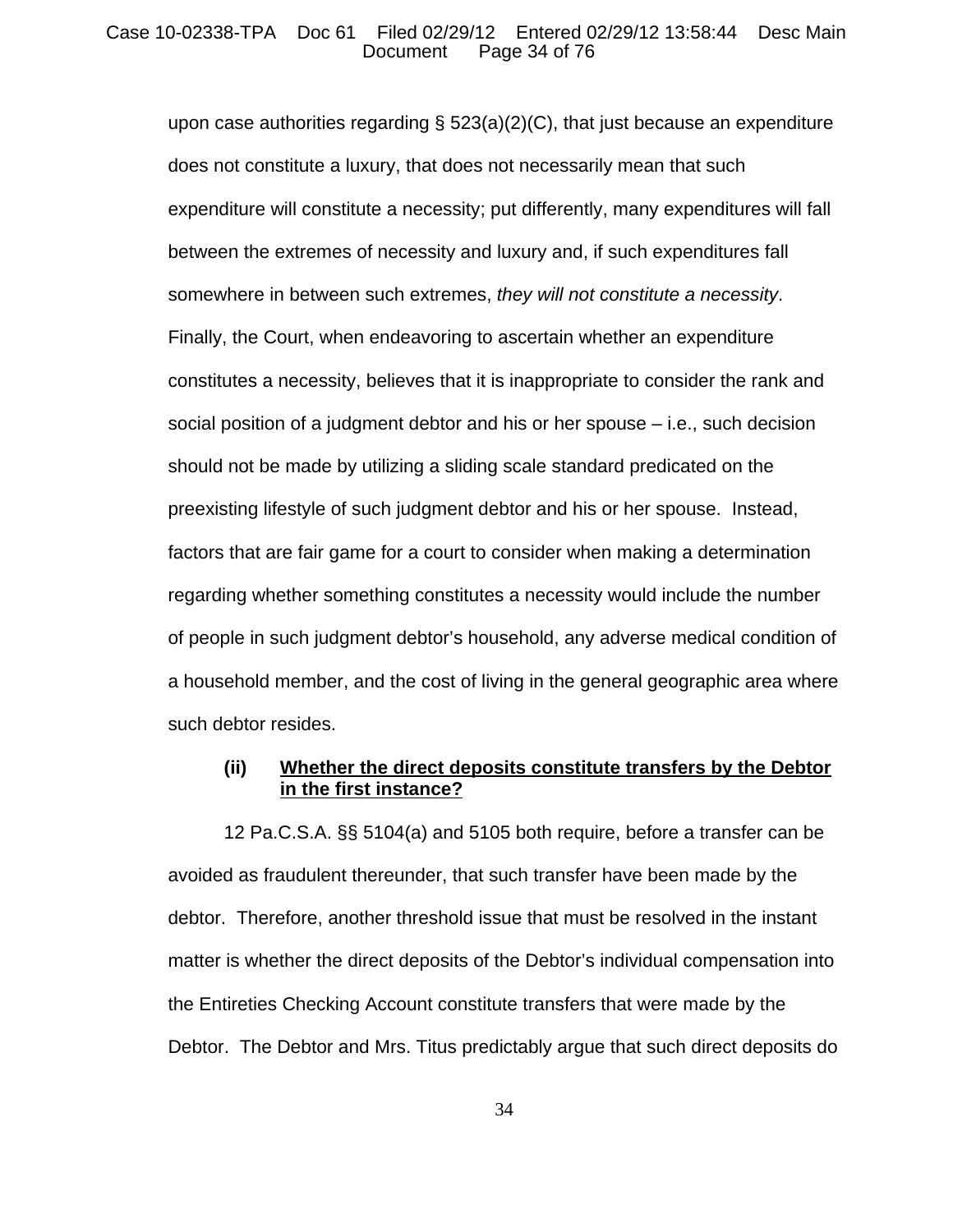## Case 10-02338-TPA Doc 61 Filed 02/29/12 Entered 02/29/12 13:58:44 Desc Main Page 35 of 76

not constitute transfers that were made by the Debtor, while the Trustee contends otherwise.

Pennsylvania's version of the Uniform Fraudulent Transfer Act defines a "transfer," in pertinent part, as "[e]very mode, direct or indirect, ... of disposing of or parting with an asset or an interest in an asset." 12 Pa.C.S.A. § 5101(b) (Purdon's 2011). Not included as an asset, however, is (a) "property to the extent [that] it is generally exempt under nonbankruptcy law," and (b) entireties property "to the extent [that] it is not subject to process by a creditor holding a claim against only one tenant."  $Id. 42$  Pa.C.S.A. § 8127(a) provides generally that "[t]he wages, salaries and commissions of individuals shall while in the hands of the employer be exempt from any attachment, execution or other process." 42 Pa.C.S.A. § 8127(a) (Purdon's 2011).

Because of the foregoing statutory provisions, and since the Schnader Law Firm deposited the Debtor's salary<sup>4</sup> directly into the Entireties Checking Account rather than physically place such salary into the Debtor's hands so that he could then physically deposit the same into such bank account himself, the Debtor and Mrs. Titus make what the Court understands to be several discrete arguments. First, they argue that the Debtor's wages were never transferred by anyone, let alone the Debtor, within the meaning of § 5101(b) and for purposes of §§ 5104(a) and 5105, because such wages were exempt in the hands of the

<sup>4</sup> For purposes of resolving the Titus Fraudulent Transfer Action, the Court will presume that what the Debtor received from the Schnader Law Firm in the form of compensation constituted wages or salary.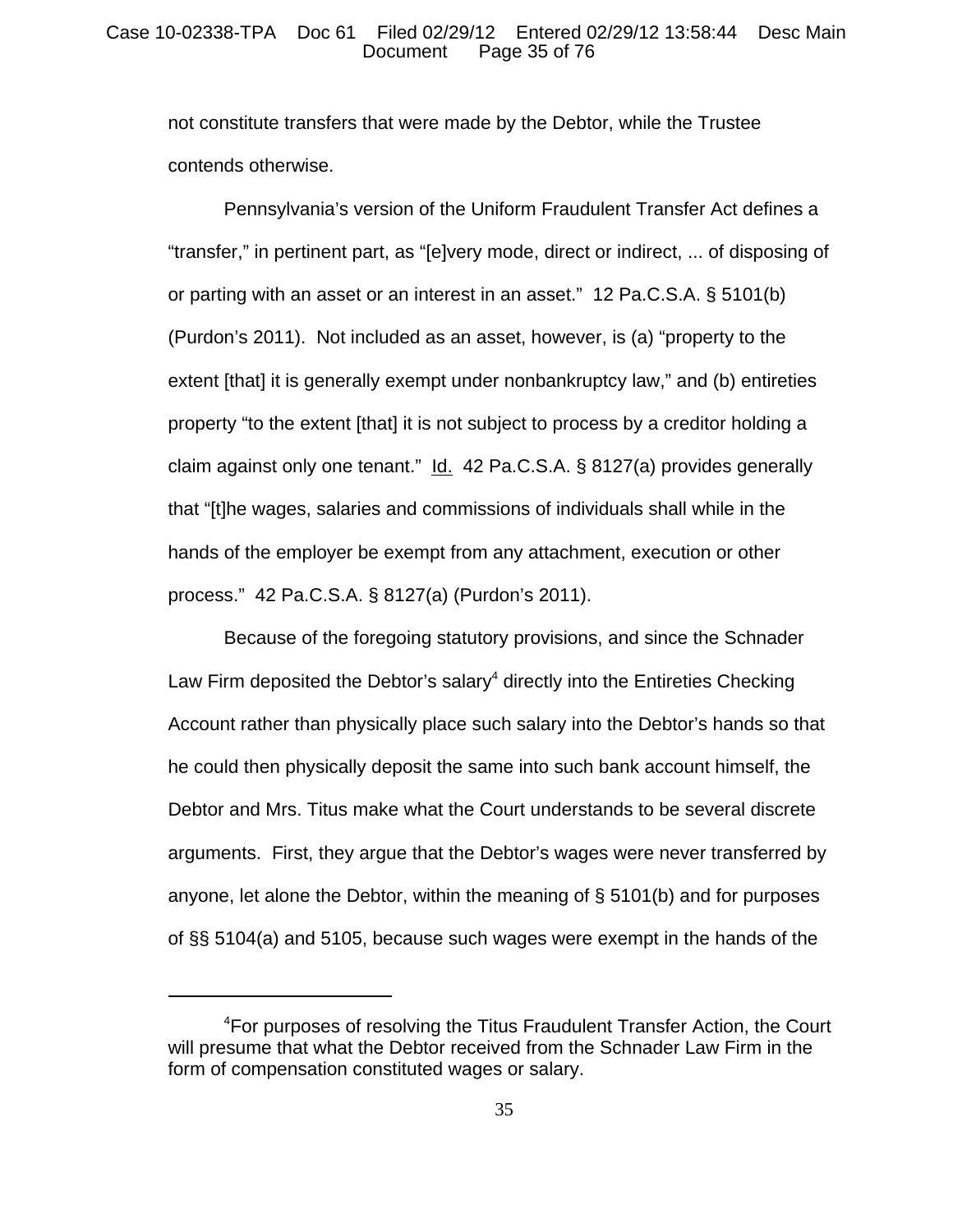#### Case 10-02338-TPA Doc 61 Filed 02/29/12 Entered 02/29/12 13:58:44 Desc Main Page 36 of 76

Schnader Law Firm and, thus, such wages never constituted an asset of the Debtor. Second, they perhaps contend that, even if the Debtor's wages were somehow so transferred, they were nevertheless transferred by the Schnader Law Firm rather than the Debtor since they were never physically placed into the Debtor's hands.

The foregoing arguments, the Court concludes, fail (a) because, the Court holds in turn, the direct deposits constitute indirect transfers by the Debtor himself of his salary into the Entireties Checking Account, and (b) given the language of § 5101(b), which statutory provision expressly provides that indirect transfers, or indirect modes of disposing of or parting with an asset, constitute transfers for purposes of §§ 5104(a) and 5105, *see* In re Craig, 144 F.3d 587, 592 (8th Cir. 1998) (applying North Dakota's version of the Uniform Fraudulent Transfer Act, which does not differ in any relevant respect from Pennsylvania's version, and holding that such act "defines transfer to include both 'direct and indirect' modes of parting with an asset or interest in an asset"); In re FBN Food Services, Inc., 185 B.R. 265, 272 (N.D.Ill. 1995) (applying the Bankruptcy Code fraudulent transfer provisions at 11 U.S.C. §§ 548(a) and 101(54), which are both similarly worded to and similarly construed with the relevant UFTA provisions at issue herein, and holding that "'a transfer does not have to be made directly by a debtor' in order to fall within the ambit of the statute"); In re 1634 Associates, 157 B.R. 231, 234 (Bankr.S.D.N.Y. 1993) (same, applying the Bankruptcy Code fraudulent transfer provisions at 11 U.S.C. §§ 548(b) and 101(54), and holding as well that "[h]istorically, the term 'transfer' has been granted a broad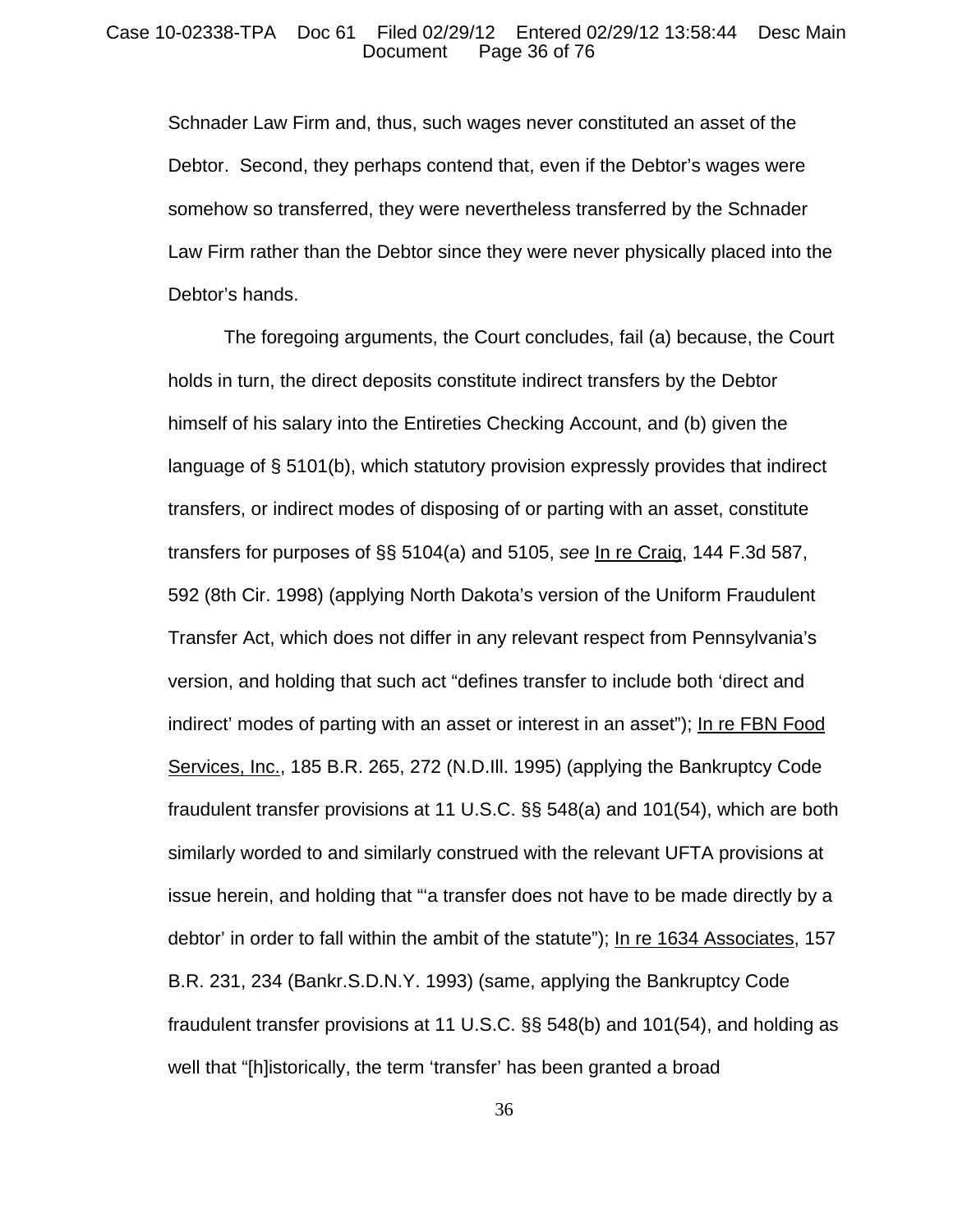interpretation").

Because the Debtor so indirectly transferred his wages, each such indirect transfer is properly viewed, that is it must be recast, as two discrete transfers, namely a transfer by the Schnader Law Firm of such wages physically into the Debtor's hands, and then a transfer physically by the Debtor of such wages into the Entireties Checking Account. *See* Craig, 144 F.3d at 592 (quoting Merriam v. Venida Blouse Corp., 23 F.Supp. 659, 661 (S.D.N.Y. 1938), which recast an indirect transfer by a debtor as two discrete transfers, the first of which was from a corporation to the debtor and the second of which was from the debtor to his wife and daughter; also quoting Merriam to the effect that "[a] person may not do by indirection what he is forbidden to do directly'"); *see also* 1634 Associates, 157 B.R. at 234 (holding that "the spirit of § 548(b) [would] be violated if a general partner was permitted to transfer indirectly what it could not transfer directly"). Since such direct deposit transactions, as so recast, have the effect of placing the Debtor's wages physically into his hands,<sup>5</sup> and given that such wages are not exempt while they rest in his hands, *see* 42 Pa.C.S.A. § 8127(a) (in Pennsylvania, wages are exempt only while they are in the hands of the employer); In re Bosack, 454 B.R. 625, 633 (Bankr.W.D.Pa. 2011) (construing § 8127(a) similarly by virtue of such statutory provision's express terms), such wages constitute an asset within the meaning of § 5101(b) that can then be the

<sup>&</sup>lt;sup>5</sup>Essentially because indirect transfers are recast as such, "[t]he Uniform Fraudulent Transfer Act ... does not require that the debtor physically possess the asset" that such debtor is deemed to have indirectly transferred. Craig, 144 F.3d at 593; *see also* FBN Food Services, 185 B.R. at 273 (same).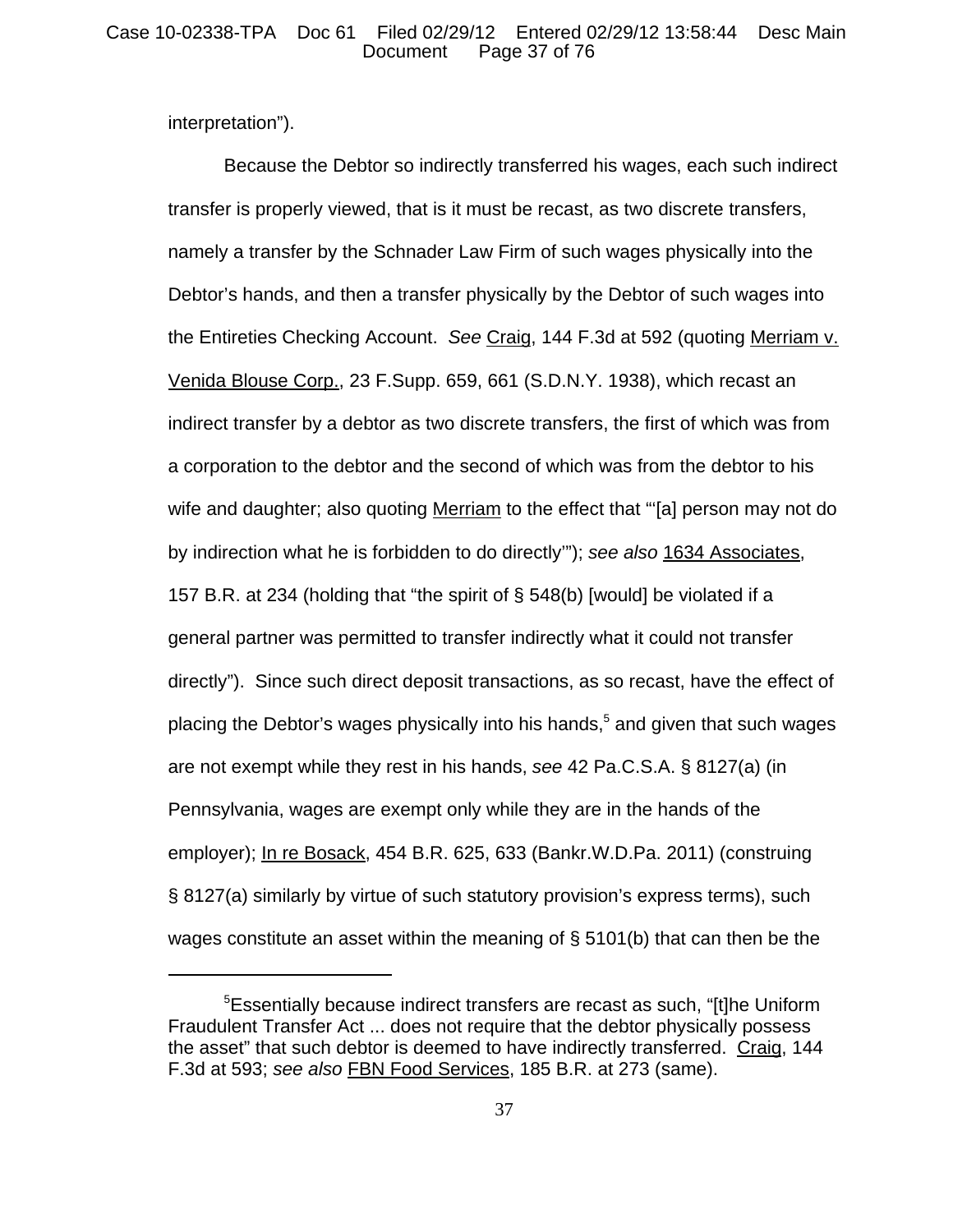subject of a transfer by him, also within the meaning of § 5101(b) and for

purposes of §§ 5104(a) and 5105.

Therefore, the direct deposits of the Debtor's individual compensation into

the Entireties Checking Account constitute transfers that the Debtor made

himself for purposes of §§ 5104(a) and 5105, notwithstanding that the Debtor

made such transfers indirectly.<sup>6</sup>

<sup>&</sup>lt;sup>6</sup>The Court is aware of a couple of decisions from jurisdictions other than Pennsylvania that have been cited, either by the Debtor and Mrs. Titus or by similarly situated parties in other adversary proceedings that are presently pending before this Court, in support of the position that deposits of wages by an employer directly into an employee's bank account that is held by such employee as a tenant by the entirety do not constitute transfers for purposes of §§ 5104(a) and 5105. Those decisions are Daugherty v. Central Trust Co. of Northeastern Ohio, N.A., 504 N.E.2d 1100 (Ohio 1986), and Goebel v. Brandley, 174 S.W.3d 359 (Tex.App. 2005). Such decisions, as a threshold matter, are, of course, not binding on this Court. The Court also finds, as explained below, that both such decisions are distinguishable from the instant matter involving the Debtor and Mrs. Titus.

The **Daugherty** court held that, in Ohio, "personal earnings exempt from execution [while in the possession of an employer] ... retain their exempt status when deposited in a personal checking account, so long as the source of the exempt funds is known or reasonably traceable." Daugherty, 504 N.E.2d at 1103. An undoubtable corollary of such decision in Daugherty is that wages, to the extent that they are traceable as such, remain exempt in Ohio while merely in the hands of an employee, either before deposit into a bank account or regardless of any such future deposit. Such result in Ohio is at odds with the law, that is it would not occur, in Pennsylvania because, as set forth earlier herein, in Pennsylvania wages are exempt only while they are in the hands of the employer. Therefore, that a transfer of wages by an employee in Ohio, either directly or indirectly, might not constitute a transfer for purposes of the Uniform Fraudulent Transfer Act in Ohio does not compel a similar result in Pennsylvania for purposes of Pennsylvania's version of such law.

Goebel involved indirect transfers of wages by an employee in Texas for the purchase of savings bonds for her children. In Texas, as in Ohio and Pennsylvania, wages are exempt while in the hands of an employer. *See* Goebel, 174 S.W.3d at 363-64. The Goebel court ultimately held that the indirect transfers at issue therein did not constitute transfers for purposes of Texas' Uniform Fraudulent Transfer Act. *See* Id. at 366. In the process of so holding,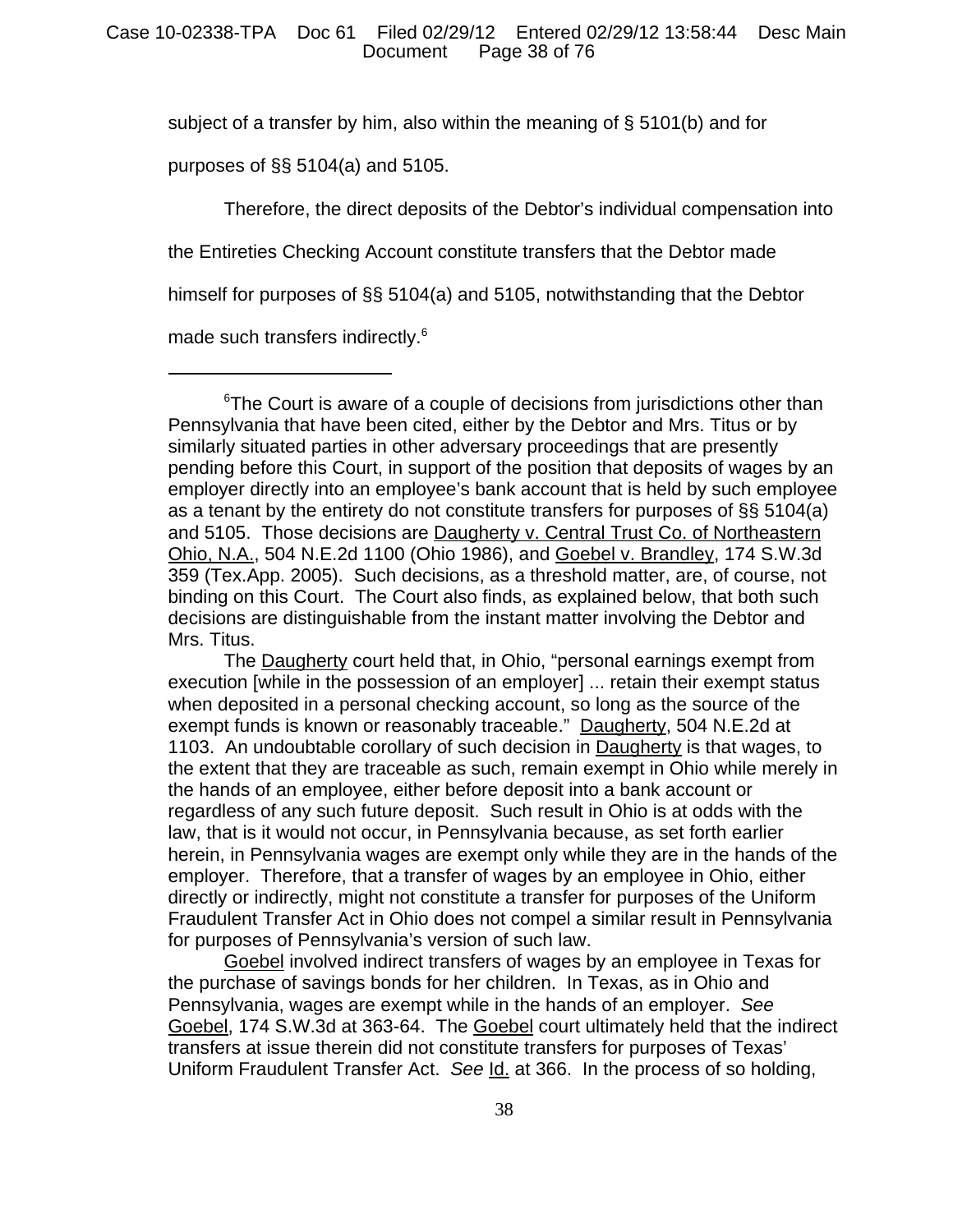# **D. Actual fraudulent transfer action, § 5104(a)(1).**

In order for the Trustee to prevail on his action under  $\S$  5104(a)(1), which action constitutes the first count in his complaint, he must preponderantly prove that the Debtor transferred his wages into the Entireties Checking Account – indirectly, as just set forth herein – with actual intent to hinder, delay, or defraud at least one of his creditors.

The Trustee contends that the creditor who the Debtor sought to so hinder, delay, or defraud was Trizec. The Trustee suggests as the motive for such bad action by the Debtor that he had a desire to avoid having to satisfy any part of the Lease Litigation judgment that Trizec ultimately obtained against him on June 7, 2006.

12 Pa.C.S.A. § 5104(b) provides a number of different factors for a court to consider when endeavoring to ascertain whether a debtor possessed actual

the Goebel court pointed out (a) that, after the amendment in 1989 of a Texas statute, proceeds of, or disbursements from, exempt property in Texas essentially retain the exempt status of such property in Texas, presumably if such proceeds or disbursements can properly be traced, and (b) that wages in Texas, therefore, upon their receipt by an employee do not lose their status as exempt. *See* Id. at 364-65. That being the case, an employee's transfer of such wages, either directly or indirectly, cannot constitute a transfer for purposes of Texas' Uniform Fraudulent Transfer Act. *See* Id. at 366. Such result in Texas is very similar to that which is reached in Ohio. Unfortunately for the Debtor and Mrs. Titus, as well as those other litigants to which the Court referred at the outset of the instant footnote, the result in Ohio is very different from that which is compelled by Pennsylvania law – i.e., in Pennsylvania wages, upon their receipt by an employee, immediately lose their exempt status. Therefore, that a transfer of wages by an employee in Texas, either directly or indirectly, might not constitute a transfer for purposes of Texas' Uniform Fraudulent Transfer Act does not compel a similar result in Pennsylvania for purposes of Pennsylvania's version of such law.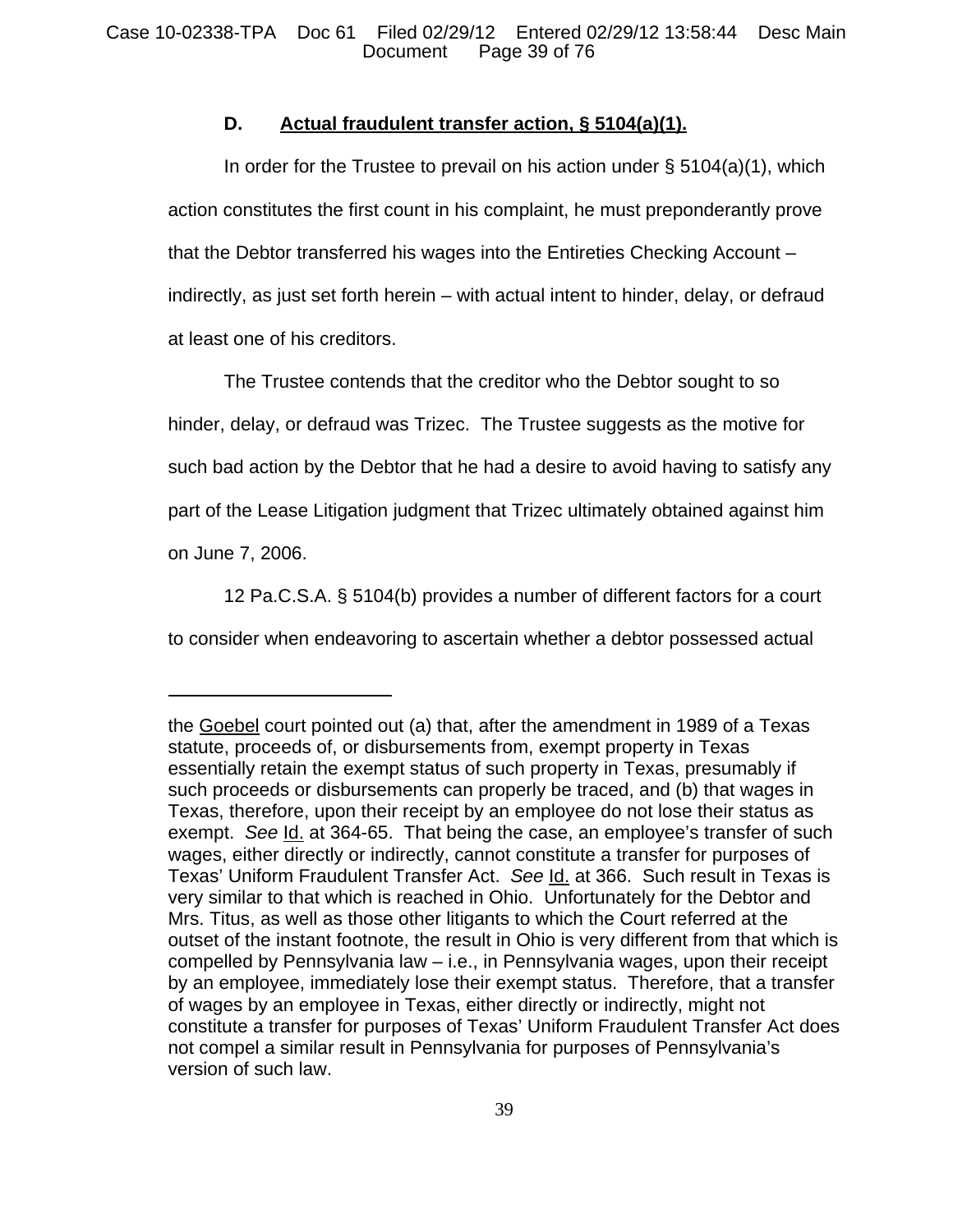## Case 10-02338-TPA Doc 61 Filed 02/29/12 Entered 02/29/12 13:58:44 Desc Main Page 40 of 76

bad intent in making a transfer. The Court finds that some of those factors are present, or are satisfied, with respect to the Debtor's transfers of his salary into the Entireties Checking Account.

For instance, § 5104(b)(1) is satisfied because the direct deposits of the Debtor's compensation were made into the Entireties Checking Account, which account was owned by the Debtor and Mrs. Titus, who would both certainly be insiders of the Debtor himself. Because such direct deposits were made into an entireties bank account, the Debtor obviously retained possession and/or control over them subsequent to such deposits, thereby satisfying § 5104(b)(2). Trizec commenced the Lease Litigation against, *inter alia*, the Debtor in July 2000. Such date precedes when all of the transfers occurred that, by virtue of the Titus Fraudulent Transfer Action, are sought to be avoided as fraudulent. As a result thereof, § 5104(b)(4) is satisfied. As held elsewhere within the instant opinion, the factors described in § 5104(b)(8) – (10) are also met in the instant matter.

That many of the factors set forth in § 5104(b) are satisfied, however, does not satisfy the Court – i.e., does not operate so that the Trustee preponderantly proves – that the Debtor intended to hinder, delay, or defraud Trizec when he transferred his wages into the Entireties Checking Account. The Court cannot find that the Debtor had the requisite bad intent when he transferred his salary into the Entireties Checking Account because:

(a) the Debtor indisputably had been directly depositing his wages into an entireties bank account for a long period of time prior to July 2000, which date is when Trizec first began to pursue the Debtor via the Lease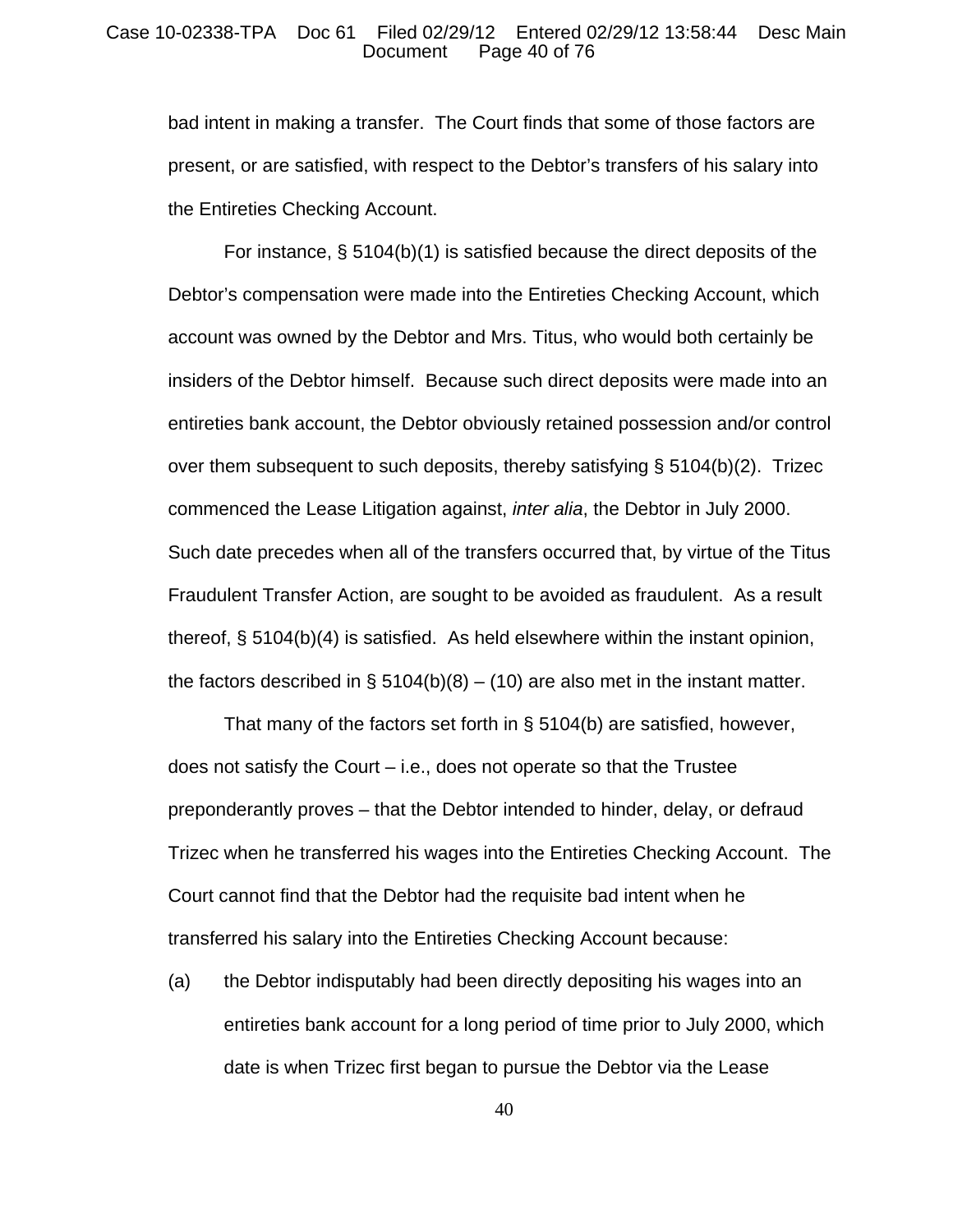Litigation;

- (b) there was not sufficient evidence produced at trial to establish that the Debtor continued to directly deposit his salary into the Entireties Checking Account after July 2000 so as to avoid Trizec's reach; and
- (c) no evidence was produced at trial to establish that, before Trizec commenced the Titus Fraudulent Transfer Action on April 23, 2007, the Debtor was even aware that his direct deposits of his wages into the Entireties Checking Account might conceivably constitute fraudulent transfers.

Therefore, the Court declines to find that the Debtor acted with actual intent to hinder, delay, or defraud Trizec when he directly deposited his salary into the Entireties Checking Account. Consequently, judgment shall be rendered in favor of the Debtor and Mrs. Titus with respect to the Trustee's actual fraudulent transfer action under § 5104(a)(1), that is the Trustee's first count in his complaint.

# **E. Constructive fraudulent transfer actions, §§ 5104(a)(2)(ii) and 5105.**

In order for the Trustee to prevail on his actions under §§ 5104(a)(2)(ii) and 5105, which actions constitute the second and third counts in his complaint, he must preponderantly prove that (a) the Debtor did not receive a reasonably equivalent value in exchange for the periodic transfers (i.e., the direct deposits) of his wages into the Entireties Checking Account, and (b) he was either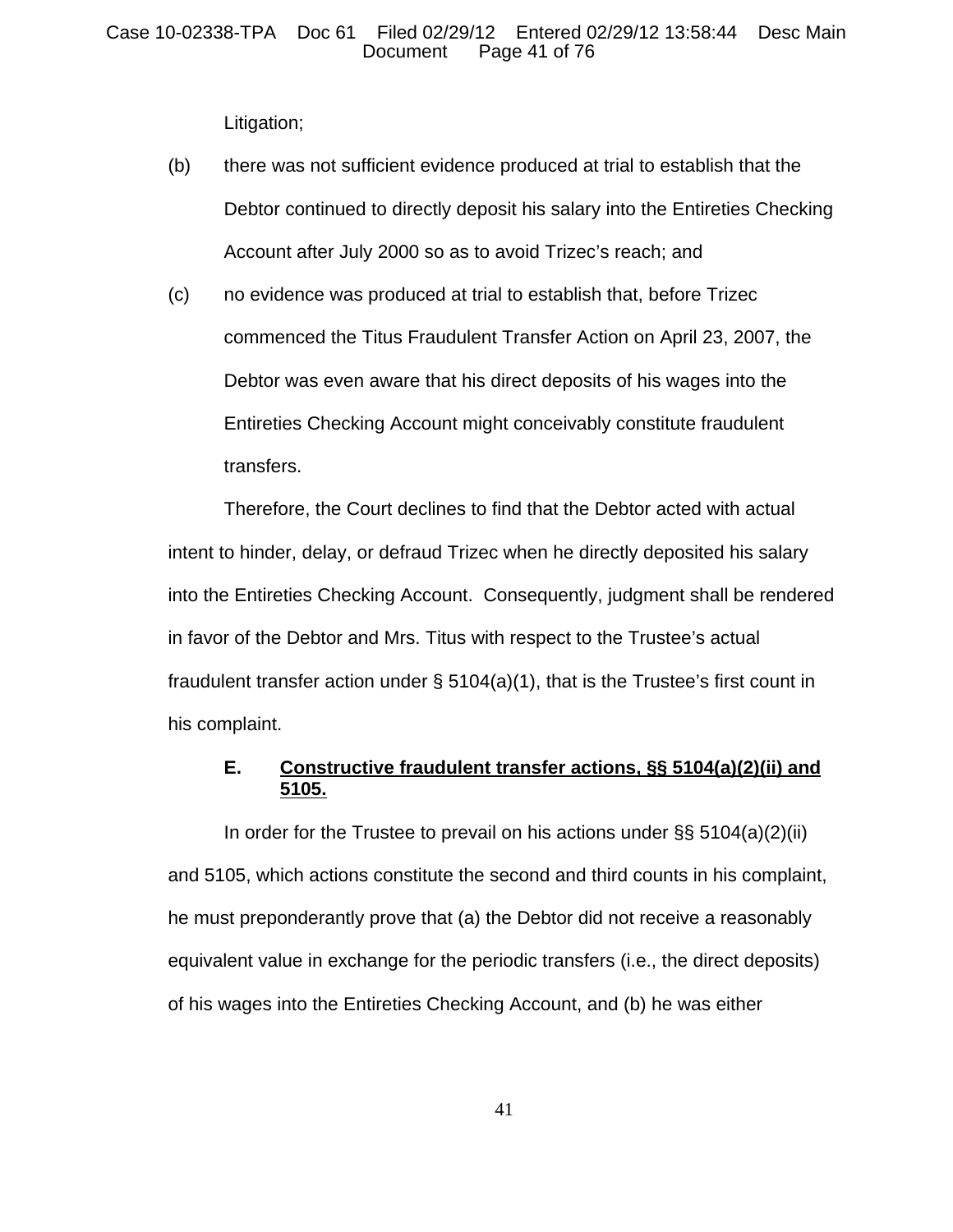insolvent at the time of, or was rendered insolvent by, such transfers.<sup>7</sup>

# **(i) The amount of deposits that can be the subject of the constructive fraudulent transfer actions.**

As an initial matter, the Court must determine what amount of deposits that have been made into the Entireties Checking Account are attributable to wages that have been earned by the Debtor. According to the Trustee's Trial Exhibit 30, the Debtor deposited at least \$1,153,076.84 into the Entireties Checking Account between April 23, 2003, and June 30, 2010. Such amount is comprised of (a) \$520,912.81 that is attributable to direct deposits of wages from the Debtor's employment with the Schnader Law Firm, (b) \$544,564.03 that the Trustee is unable to attribute to any particular source, and (c) \$87,600.00 that stems from withdrawals from the Debtor's retirement account.

The \$87,600.00 cannot be the subject of the Trustee's constructive fraudulent transfer actions for several reasons. First, such deposits are not comprised of wages that the Debtor earned from the Schnader Law Firm, the transfer of which, according to the Trustee's amended complaint, constitutes the universe of that which he seeks to avoid as fraudulent transfers. Instead, such deposits are comprised of withdrawals from the Debtor's retirement account; these transfers clearly are not those that are sought to be avoided by way of the

 $7$ To be more precise, the Trustee, with respect to the issue of insolvency, must prove either (a) that the Debtor was insolvent at the time of, or was rendered insolvent by, the direct deposits (§ 5105), or (b) that the Debtor, while such direct deposits were being made, intended to incur, or believed or reasonably should have believed that he would incur, debts beyond his ability to pay as they became due  $(\S 5104(a)(2)(ii))$ .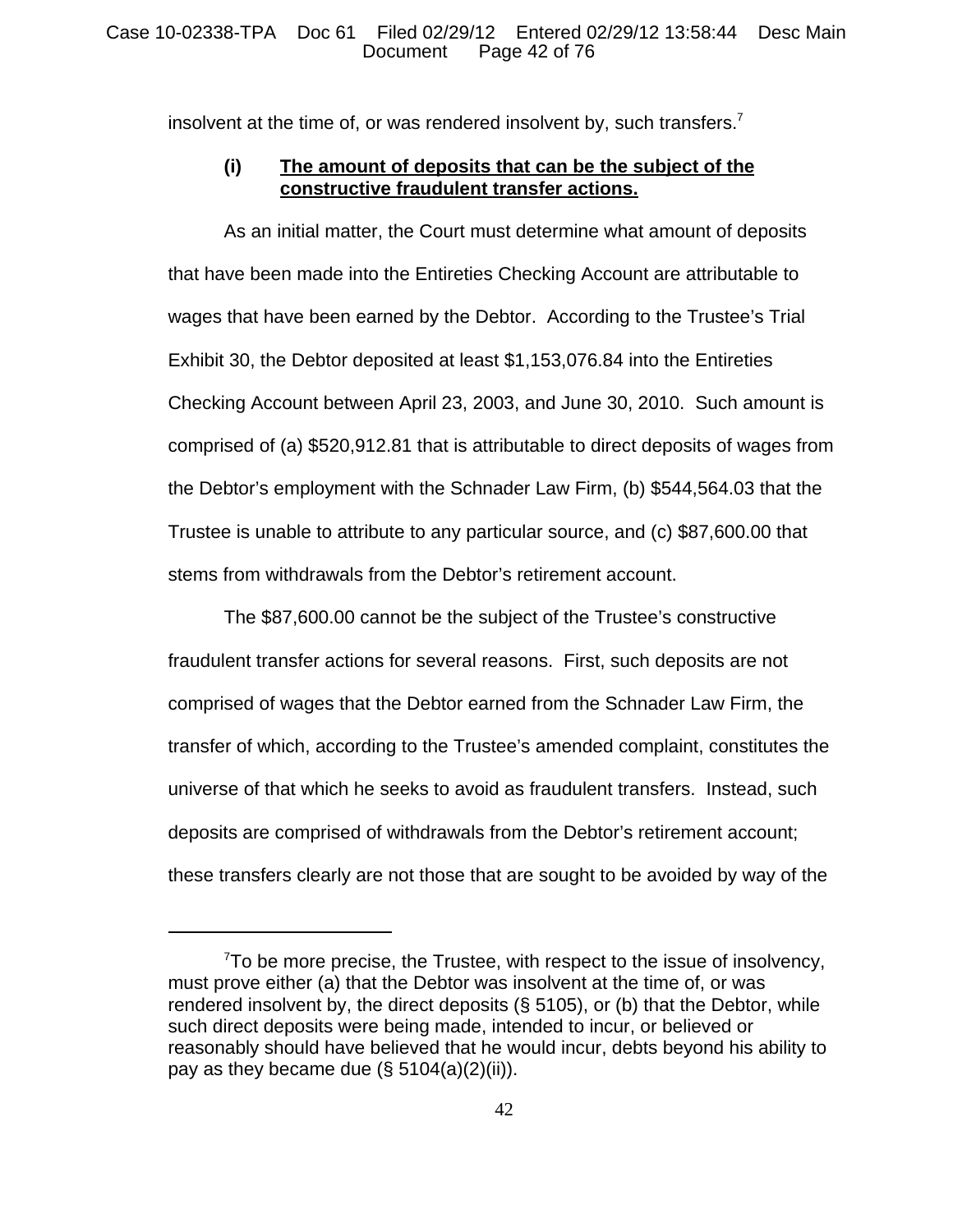## Case 10-02338-TPA Doc 61 Filed 02/29/12 Entered 02/29/12 13:58:44 Desc Main Page 43 of 76

Trustee's amended complaint. Second, the transfers from the Debtor's retirement account into the Entireties Checking Account could not constitute fraudulent transfers even if the Trustee had pled as much in his amended complaint. The Court so holds because retirement assets are generally exempt, thus do not constitute assets under Pennsylvania's Uniform Fraudulent Transfer Act, and consequently cannot be the subject of a transfer, let alone a fraudulent transfer, under such act.

With respect to the other two amounts (i.e., \$520,912.81 and \$544,564.03), such amounts must be reduced, for the reasons expressed earlier herein, by the amount of the deposits that were made outside of the applicable lookback period for the instant matter, that is those deposits that occurred after April 23, 2007. Such adjustment results in the \$520,912.81 figure being reduced to \$336,909.03 and the \$544,564.03 figure being reduced to \$518,669.42.

The Trustee has preponderantly proven that the \$336,909.03 worth of deposits is attributable to direct deposits of wages from the Debtor's employment with the Schnader Law Firm for the period from April 23, 2003, to April 23, 2007. However, the Trustee has not preponderantly proven as much with respect to the \$518,669.42 worth of deposits.

The Court will nevertheless attribute a substantial portion of such \$518,669.42 worth of deposits to direct deposits of the Debtor's wages given that (a) such deposits, according to the Trustee's Trial Exhibit 30, were all made during the period from April 30, 2003, to April 21, 2006, (b) the Trustee has not been given information by the Debtor from which he can ascertain, for the period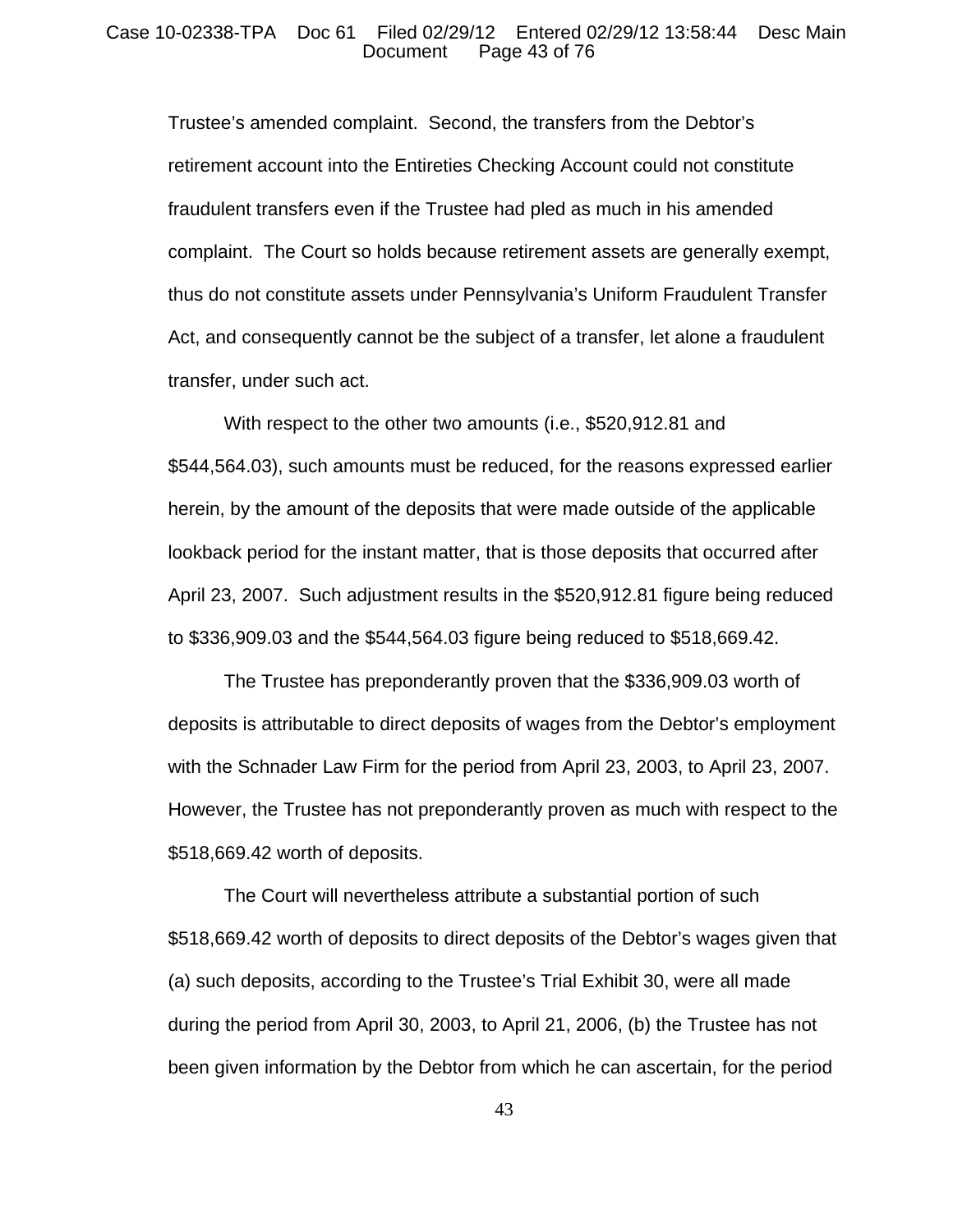## Case 10-02338-TPA Doc 61 Filed 02/29/12 Entered 02/29/12 13:58:44 Desc Main Page 44 of 76

prior to June 2, 2006, what portion of such deposits are attributable to such wages of the Debtor, (c) the Debtor, as set forth above, bears the burden of producing such evidence, and (d) the Court itself can readily ascertain, from a brief examination of such trial exhibit, that many of the deposits in question are indeed attributable to direct deposits of the Debtor's wages. Such attribution of such \$518,669.42 worth of deposits is also appropriate, the Court concludes, because the Court is certain that the Schnader Law Firm deposited substantially more than \$336,909.03 in wages directly into the Entireties Checking Account between April 23, 2003, and April 23, 2007. The Court is certain of as much because (a) Trial Exhibit A of the Debtor and Mrs. Titus reveals that the Debtor earned \$575,228.25 from the Schnader Law Firm during the roughly equivalent period from June 2, 2006, to July 1, 2010, and (b) the Court does not understand that the Debtor's salary with the Schnader Law Firm increased subsequent to April 23, 2007.

Therefore, the Court concludes that the Trustee has preponderantly proven that the Debtor indirectly deposited into the Entireties Checking Account at least \$575,228.25 worth of wages that he earned from the Schnader Law Firm between April 23, 2003, and April 23, 2007.

## **(ii) Whether the Debtor received reasonably equivalent value?**

As set forth earlier herein, the Court holds that the direct deposits of the Debtor's salary into the Entireties Checking Account may constitute constructive fraudulent transfers (a) unless they were spent on necessities, or (b) if they were used to purchase other assets which are presently held by the Debtor and Mrs.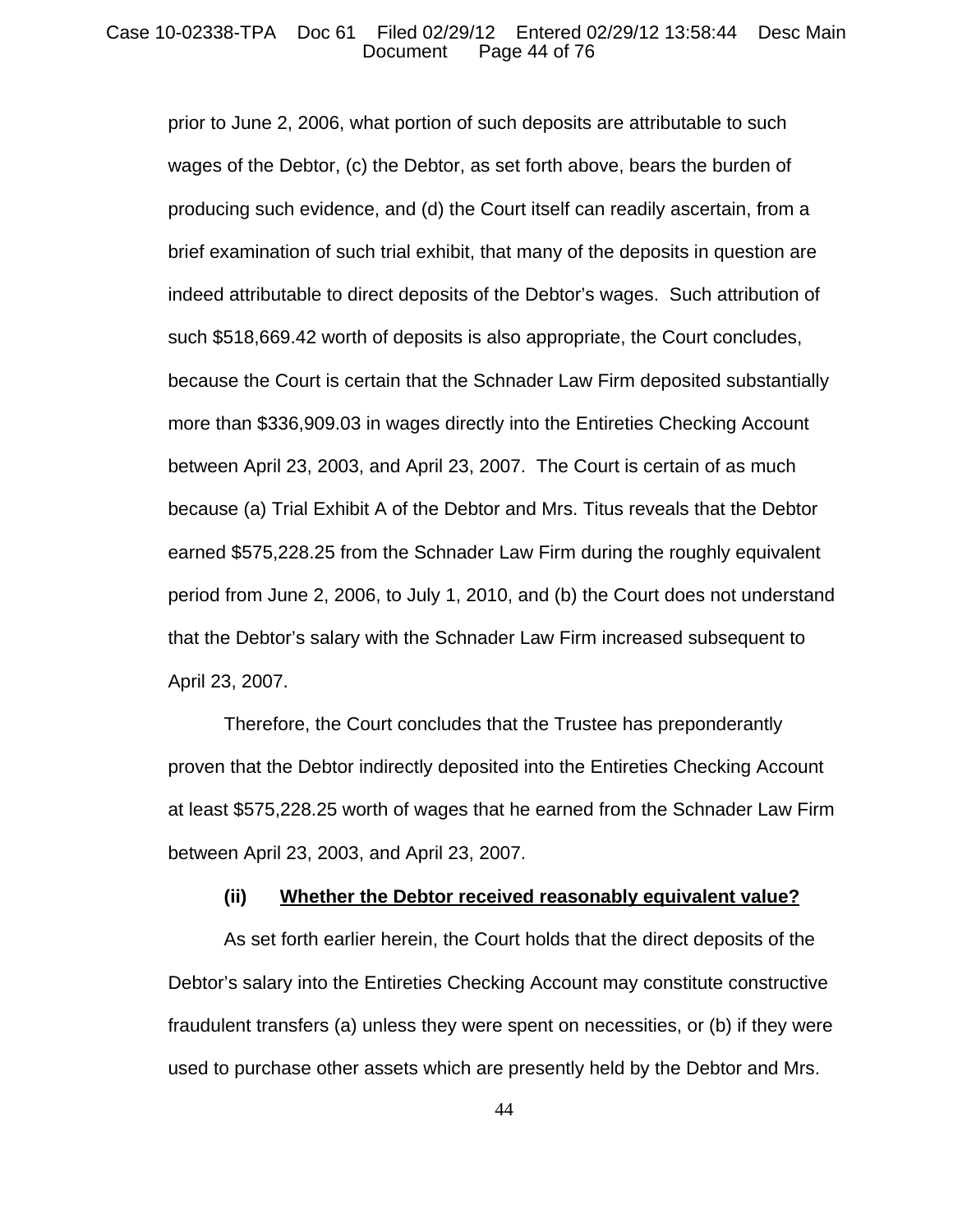#### Case 10-02338-TPA Doc 61 Filed 02/29/12 Entered 02/29/12 13:58:44 Desc Main Page 45 of 76

Titus as entireties property, regardless of whether such entireties property constitutes a necessity. A corollary of the preceding holding is that the Debtor did not receive reasonably equivalent value in return for such direct deposits (a) unless they were subsequently spent on necessities, or (b) if they were subsequently used to purchase other entireties property. *See* Meinen, 232 B.R. at 842-43.

As also set forth earlier herein, the Trustee bears the burden of proving that the Debtor did not receive reasonably equivalent value in return for such direct deposits. That means that the Trustee, in order to prevail on his constructive fraudulent conveyance counts, must preponderantly prove that such deposits either (a) were not spent on necessities, or (b) were spent on other entireties assets.

According to the Trustee's Trial Exhibit 28, \$864,293.23 worth of expenditures occurred between April 23, 2003, and June 30, 2010, that (a) were funded by deposits that were made into the Entireties Checking Account during the same time period, and (b) were for things that either did not constitute necessities or were entireties assets themselves. The deposits that funded these particular expenditures are the deposits that the Trustee consequently contends constitute constructive fraudulent transfers. For the reasons set forth below, the Court reduces the \$864,293.23 figure arrived at by the Trustee to \$423,980.18.

First, many of the \$864,293.23 worth of expenditures that have been isolated by the Trustee in his Trial Exhibit 28 were made outside of the lookback period that applies to the instant matter, that is such expenditures occurred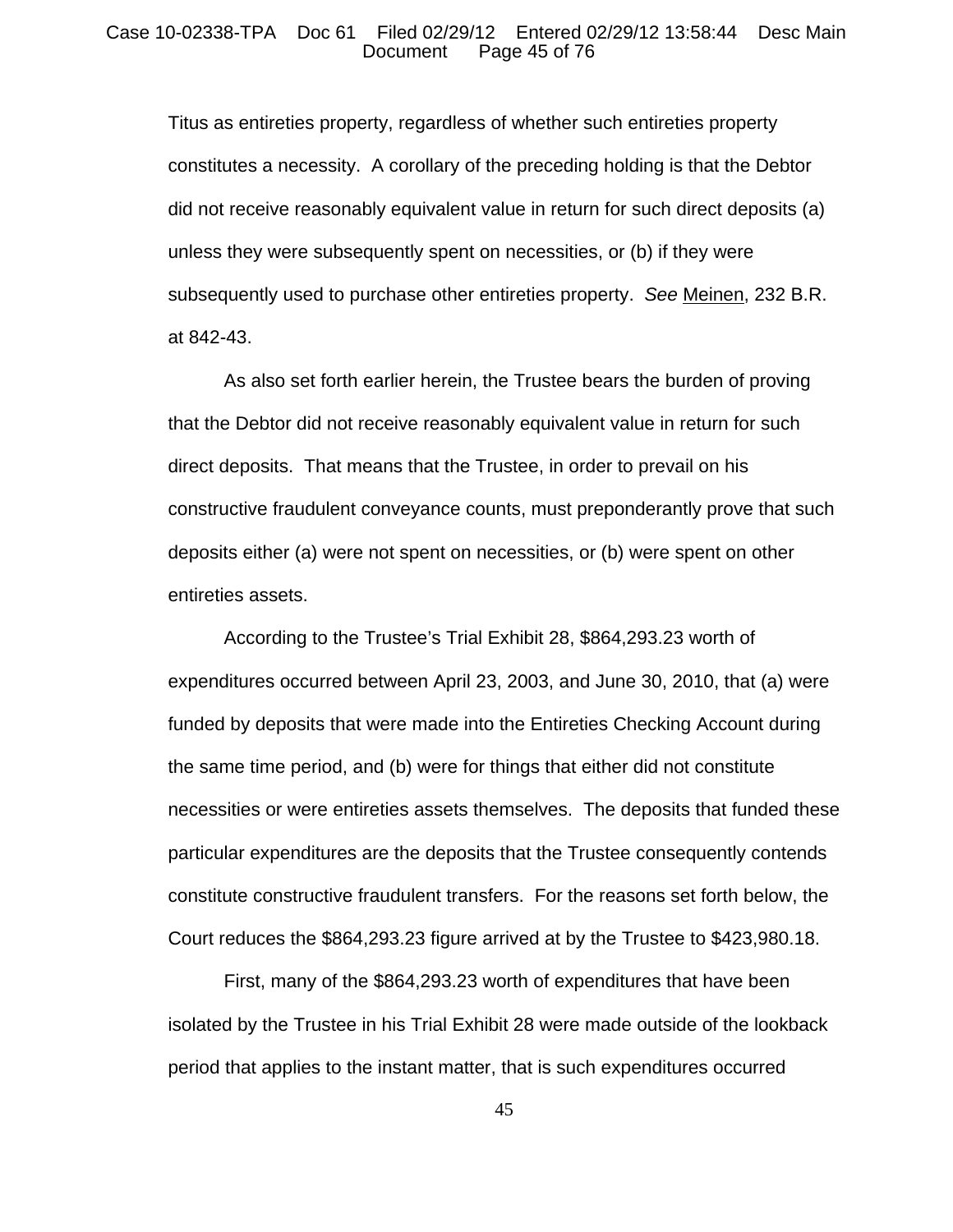## Case 10-02338-TPA Doc 61 Filed 02/29/12 Entered 02/29/12 13:58:44 Desc Main Page 46 of 76

subsequent to April 23, 2007. The Trustee, as set forth earlier herein, can only prevail on his constructive fraudulent transfer actions with respect to those deposits of his wages that occurred during the lookback period, that is between April 23, 2003, and April 23, 2007. Because the Trustee bears the burden of proving that deposits that were made prior to April 23, 2007, were utilized to fund these particular expenditures that occurred subsequent to such date, and since, the Court concludes, the Trustee has not satisfied such burden, the Trustee cannot avoid as fraudulent those deposits that are equal in amount to the sum of such expenditures.<sup>8</sup>

Second, the Court agrees with the Trustee that the \$2,600.00 in political contributions that were made by the Debtor during the lookback period do not constitute necessities. However, pursuant to 11 U.S.C. § 544(b)(2), the Court cannot permit the avoidance of those deposits (i.e., transfers) that were then utilized to fund nonpolitical charitable contributions, even if such contributions occurred during the lookback period.

 $8A$  similar proof issue for the Trustee arises with respect to the avoidance of at least a few deposits that likely occurred pre-lookback period but that funded expenditures that occurred early in the lookback period. The Court, when faced with a similar issue in Arbogast, permitted the Trustee to potentially avoid such deposits as fraudulent. *See* Arbogast, B.R. , 2012 WL 390214 at 26. The Court did so in Arbogast because it determined therein that, after examining trial exhibits, "it [wa]s more likely than not that at least an equal amount of pre-April 23, 2007 direct deposits funded post-April 23, 2007 disbursements as pre-April 23, 2003 direct deposits funded post-April 23, 2003 disbursements." Id. The Court finds that such reasoning applies equally to the facts in the instant matter. Accordingly, the Court shall allow the Trustee to potentially avoid as fraudulent those deposits that occurred pre-lookback period but that funded expenditures that occurred early in the lookback period.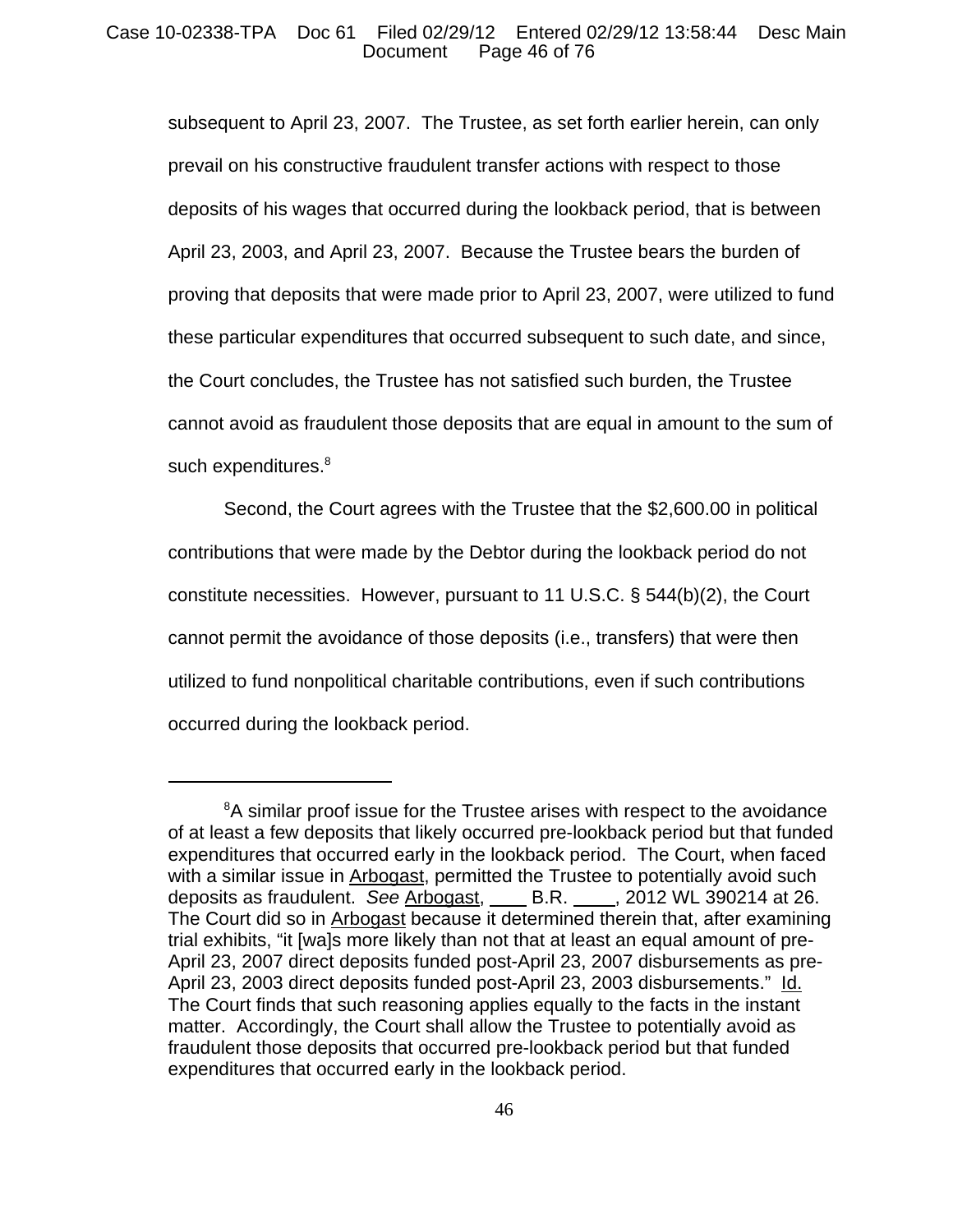Third, the Court concludes that certain of the expenditures, or even

categories of expenditures, that have been isolated by the Trustee and that are

included in the \$864,293.23 figure actually constitute necessities. The following

expenditures, which are taken directly from the Trustee's Trial Exhibit 28, are

found to constitute necessities:

- (a) All of the various insurance policy premium payments that were made during the lookback period, other than \$2,759.00 in premium payments for insurance on a vacation cottage in Bradford, PA;<sup>9</sup>
- (b) All of the monthly parking fees paid to Central Property Service during the lookback period, which total \$2,885.40;

<sup>9</sup> While going over his Trial Exhibit 52 with the Debtor at trial, the Trustee was made aware that the Debtor, throughout the applicable lookback period, had annually been electing to reinvest dividends that he had been earning on a Northwestern Mutual life insurance policy. The Trustee apprised the Court and his opposition at trial that he henceforth intended to pursue such dividend reinvestments as fraudulent transfers in addition to the Debtor's indirect transfers of his wages into the Entireties Checking Account. The Court must reject such attempt by the Trustee, however, for several reasons. First, and as was explained earlier, the Trustee, as set forth in his complaint and second amended complaint by which he prosecutes the Titus Fraudulent Transfer Action, pursues therein as fraudulent transfers only the Debtor's indirect transfers of his wages from the Schnader Law Firm that were made into the Entireties Checking Account. The Debtor testified, the Trustee appeared to accept as true, and the Court finds in any event, that such dividend reinvestments were transacted entirely without the involvement of the Entireties Checking Account. Second, no other vehicle, such as another fraudulent transfer action, exists whereby the Trustee could pursue the avoidance and then recovery of the dividend reinvestments. Third, the Debtor did not consent at trial to having the Trustee pursue such dividend reinvestments as fraudulent transfers; instead, he objected to such pursuit, and the Court will not allow any amendment by the Trustee at this time of his second amended complaint so that he may now pursue such dividend reinvestments. Therefore, the Court will not enter any order that avoids such dividend reinvestments on the ground that they constituted fraudulent transfers.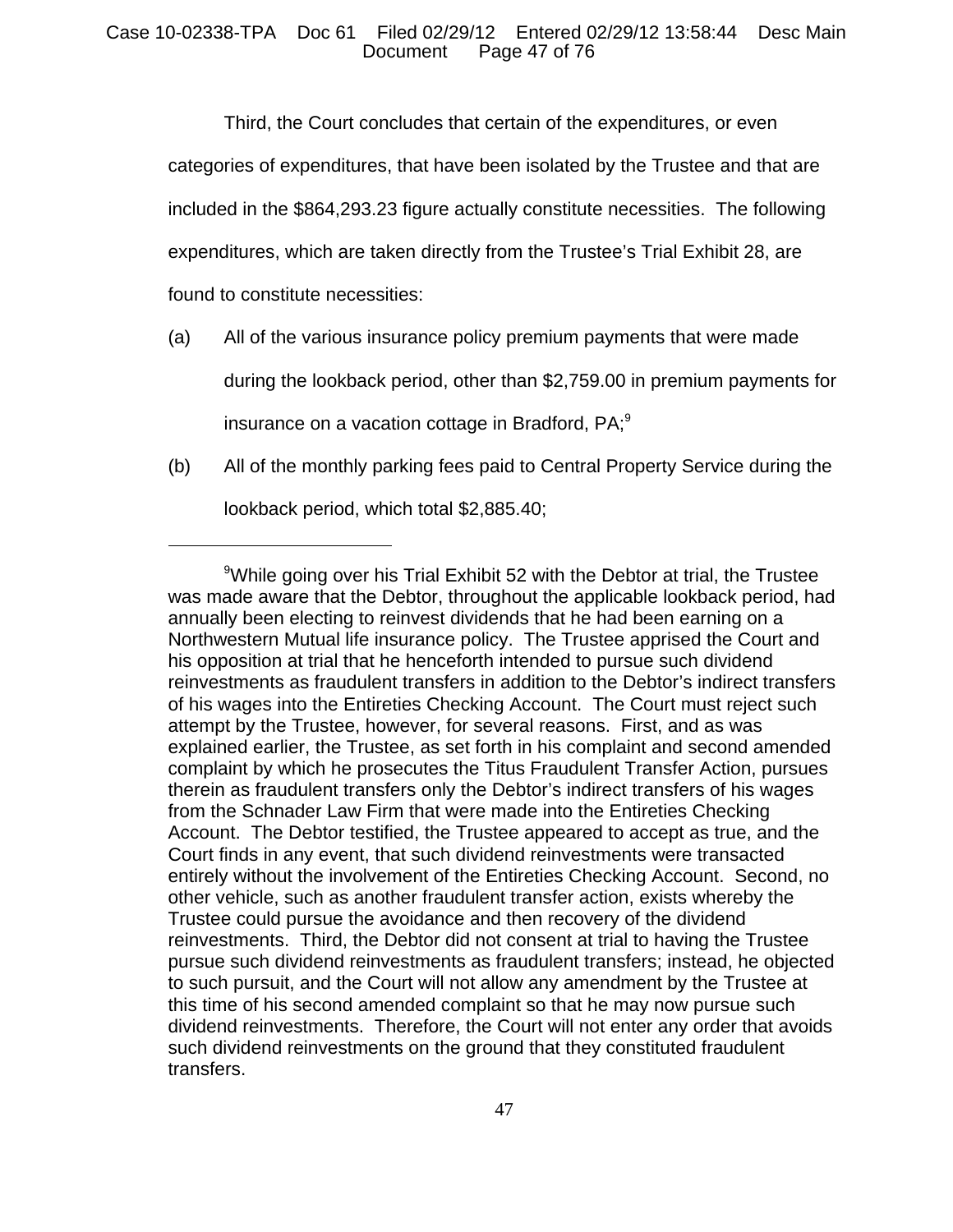- (c) All of the fees paid to Myers & Model, PC during the lookback period for income tax preparation, which fees are found to be reasonable in amount and which total \$1,555.00;
- (d) All of the payments that were made to Louis P. Vitti & Associates during the lookback period for legal fees, which fees are found to be reasonable in amount and which total \$11,606.86;
- (e) A payment made to Homewood Cemetery on March 16, 2007, in the amount of \$350.00; and
- (f) \$25,791.50 in checks that were identified by the Trustee in his Trial Exhibit 53 as having been written for an unknown purpose (Check No's. 2814, 2828 & 3102), which purpose was then disclosed by the Debtor at trial to be payments for various taxes.<sup>10</sup>

Taking into account the foregoing rulings, the Court finds that only

\$177,188.24 worth of the expenditures that were isolated by the Trustee in his

Trial Exhibit 28 were made during the lookback period for things that do not

constitute necessities. Such expenditures are set forth as follows:<sup>11</sup>

 $10$ The Trustee, in his Trial Exhibit 53, identified an additional \$9,531.00 in checks as having been written for an unknown purpose. The Debtor at trial was unable to disclose, just from his memory, what these checks were written for. However, the Debtor testified credibly at trial that the Trustee, for whatever reason, failed to demand that the checks in question be produced at any point during discovery. *See* May 25, 2011 Trial Tape, from 12:25:51 – 12:26:00. Consequently, the Court shall rule that deposits in the amount of the aforesaid additional \$9,531.00 in checks will not be potentially avoidable as fraudulent transfers.

 $11$ The Trustee, in his Trial Exhibit 28, further divides many of the expenditures within the following categories by the person who actually drew the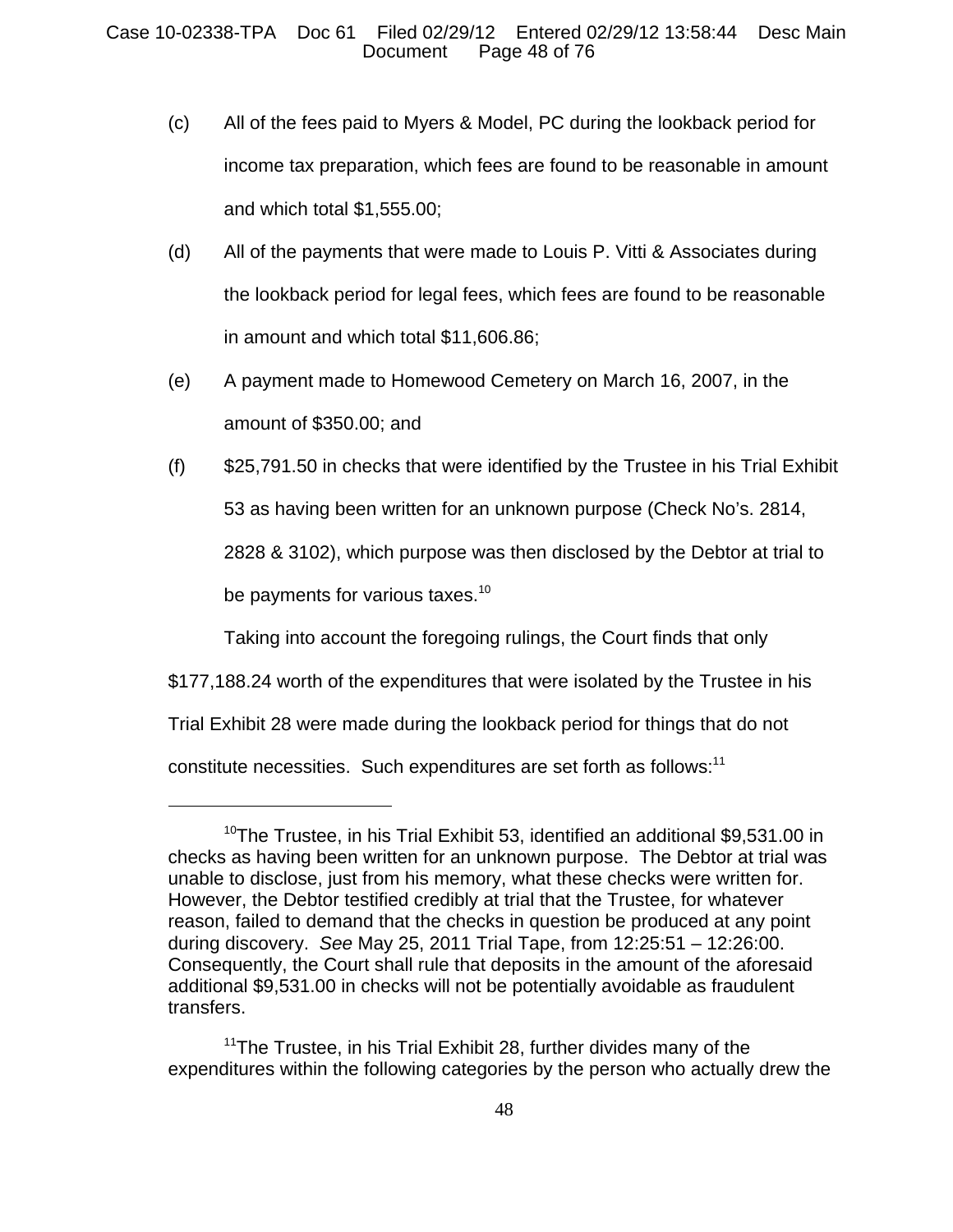| 1. Art/Home Furnishings                             | \$5,874.74   |
|-----------------------------------------------------|--------------|
| 2. Clubs                                            | \$29,642.89  |
| 3. Political Contributions                          | \$2,600.00   |
| 4. Entertainment                                    | \$14,011.46  |
| 5. Jewelry/Furs                                     | \$783.90     |
| 6. Payments to Family                               | \$7,770.85   |
| 7. Season Tickets to Various Functions              | \$48,202.44  |
| 8. Insurance on Vacation Home                       | \$2,759.00   |
| 9. Prudential Realty Co. pmts. (for adult daughter) | \$3,759.12   |
| 10. Miscellaneous Expenditures <sup>12</sup>        | \$61,783.84  |
| Total                                               | \$177,188.24 |

check or made payment out of the Entireties Checking Account so as to satisfy such expenditures (i.e., the Debtor, Mrs. Titus, the two of them together, or undetermined). Such division was necessitated by certain statements of the law that were made within the State Court Titus Decisions. Because this Court will not follow such decisions, this Court finds to be irrelevant to the resolution of the instant matter such division, that is who, in particular, was responsible for making payment out of the Entireties Checking Account with respect to any particular expenditure. This Court concludes instead that what is relevant is simply whether such expenditures were funded by the wages of the Debtor that were deposited directly into the Entireties Checking Account.

 $12$ The "Miscellaneous Expenditures" category is made up of those expenditures that are listed on pages 30 and 31 of the Trustee's Trial Exhibit 28 that were incurred between June 8, 2003, and March 31, 2007, except for the \$1,000.00 contribution to the University of Notre Dame (nonpolitical contribution that is not avoidable pursuant to  $\S$  544(b)(2)) and the \$350.00 charge to Homewood Cemetery (a necessity, as set forth above). The largest expenditure in this category is a \$50,000.00 retainer fee that was paid by the Debtor on behalf of all of the former partners of T & M. The Court concludes that such expenditure does not constitute a reasonable legal fee for the Debtor to be incurring solely by himself and, therefore, rules that such fee does not constitute a necessity.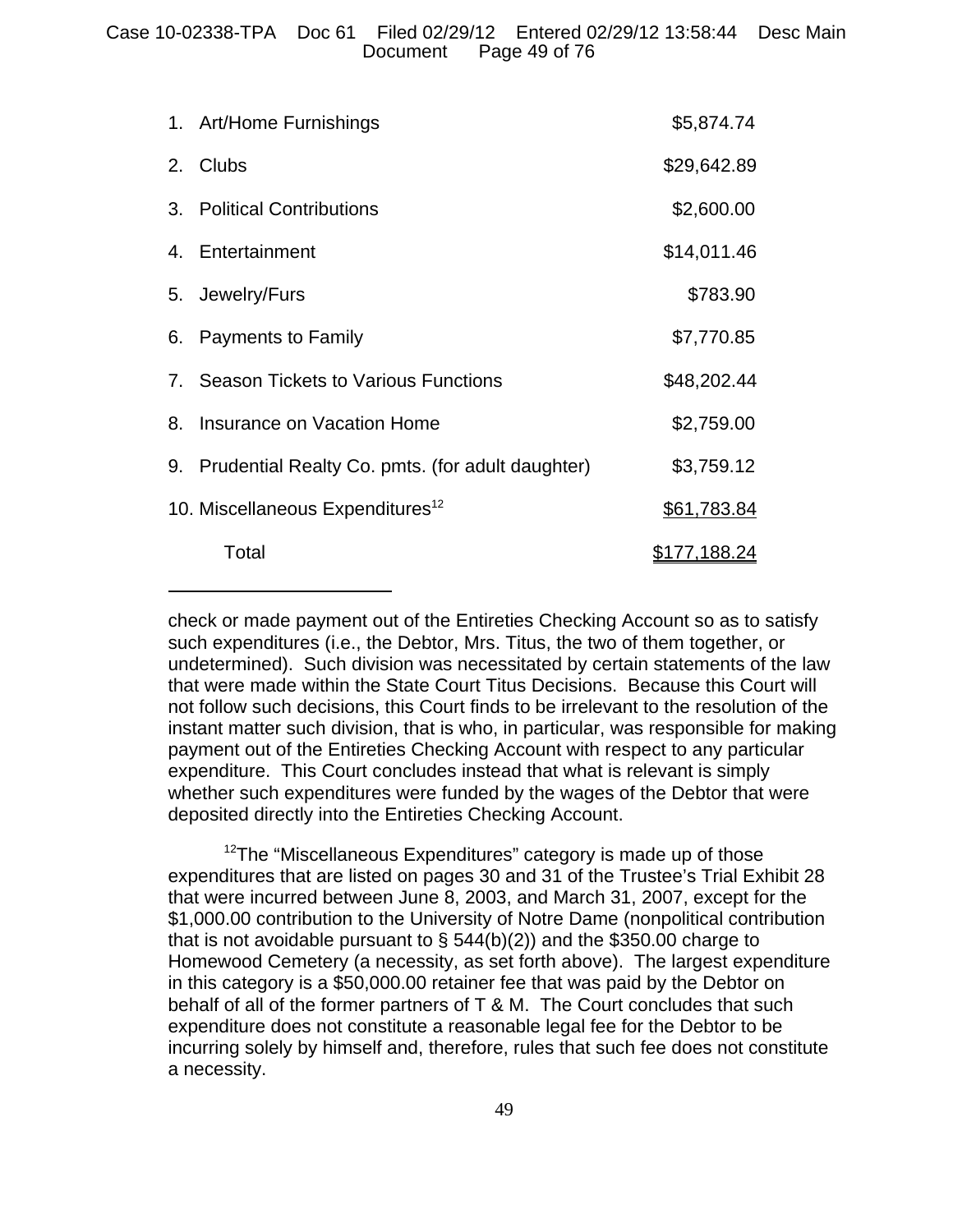### Case 10-02338-TPA Doc 61 Filed 02/29/12 Entered 02/29/12 13:58:44 Desc Main Page 50 of 76

The Court must add to the foregoing \$177,188.24 figure the \$10,175.58 worth of instalment payments on the Fifth/Third Bank loan that were funded by deposits into the Entireties Checking Account because such loan, according to the Debtor, was obtained in order to purchase an automobile that is presently owned by the Debtor and Mrs. Titus as tenants by the entirety.

Finally, the Court must add to the foregoing \$177,188.24 and \$10,175.58 amounts the \$236,616.36 worth of credit card payments that were made between May 8, 2003, and April 2, 2007, which expenditures (a) were funded by deposits into the Entireties Checking Account, and (b) are listed on pages 9 through 13 of the Trustee's Trial Exhibit 28. The Court must do so because (a) the Debtor and Mrs. Titus have failed to provide the Trustee with information, such as credit card statements, from which the Trustee can ascertain what the \$236,616.36 worth of credit card charges were for, and (b) the Debtor and Mrs. Titus, as set forth above, bear the burden of producing such evidence. Put differently, because the Debtor and Mrs. Titus have not produced the requisite information, the Court shall conclude that the \$236,616.36 worth of credit card charges were incurred so as to purchase things that either did not constitute necessities or were entireties assets themselves.

The sum of \$177,188.24, \$10,175.58, and \$236,616.36 equals \$423,980.18. This amount represents expenditures that (a) were funded by deposits that were made into the Entireties Checking Account between April 23, 2003, and April 23, 2007, and (b) were for things that either did not constitute necessities or were entireties assets themselves (hereafter "the Objectionable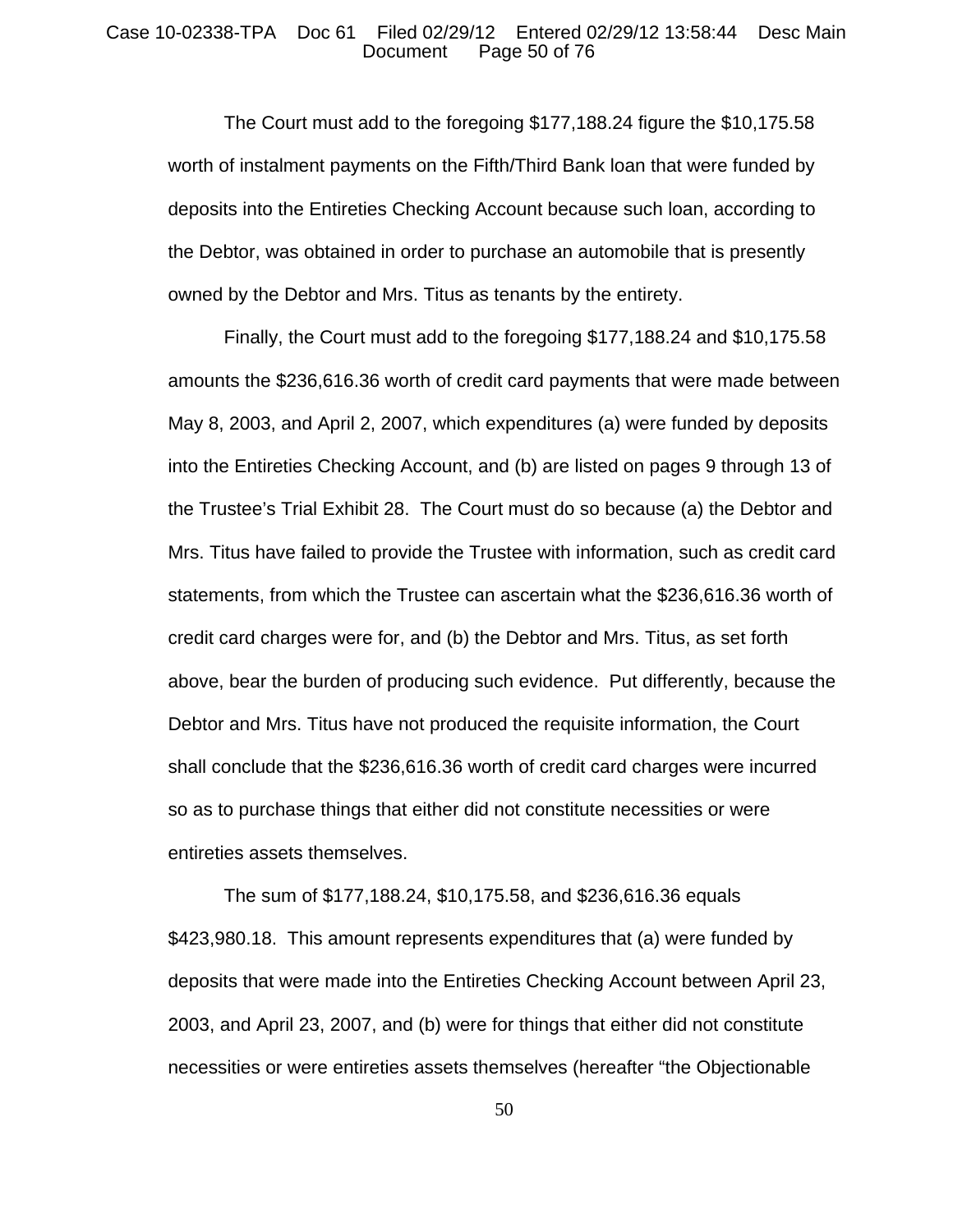## Case 10-02338-TPA Doc 61 Filed 02/29/12 Entered 02/29/12 13:58:44 Desc Main Page 51 of 76

Expenditures").

The Trustee, as set forth above, has preponderantly proven that the Debtor indirectly deposited into the Entireties Checking Account at least \$575,228.25 worth of wages that he earned from the Schnader Law Firm between April 23, 2003, and April 23, 2007. That is certainly more than enough to cover the \$423,980.18 in Objectionable Expenditures that were funded by money that came from such account. However, in order for the Trustee to prevail on his constructive fraudulent transfer actions, he must preponderantly prove, in particular, that the direct deposits of the Debtor's wages into the Entireties Checking Account funded the Objectionable Expenditures. Put differently, the Trustee, in order to so prevail, needs to preponderantly prove that no money that was deposited into the Entireties Checking Account during the lookback period other than such indirect wage transfers funded such expenditures.

Trial Exhibit A of the Debtor and Mrs. Titus reveals that, for the period between June 2, 2006, and July 1, 2010 – i.e., a period roughly of the same length as April 23, 2003, to April 23, 2007 – the Debtor and Mrs. Titus deposited \$142,974.00 worth of social security benefit checks into the Entireties Checking Account. Because the Court does not understand the level of social security benefits of the Debtor and Mrs. Titus to have appreciably changed between the two aforementioned periods, the Court must conclude that roughly \$142,974.00 worth of social security benefits were deposited into the Entireties Checking Account during the lookback period in addition to the aforesaid \$575,228.25 worth of wage deposits. The Court also finds that it is at least as likely as not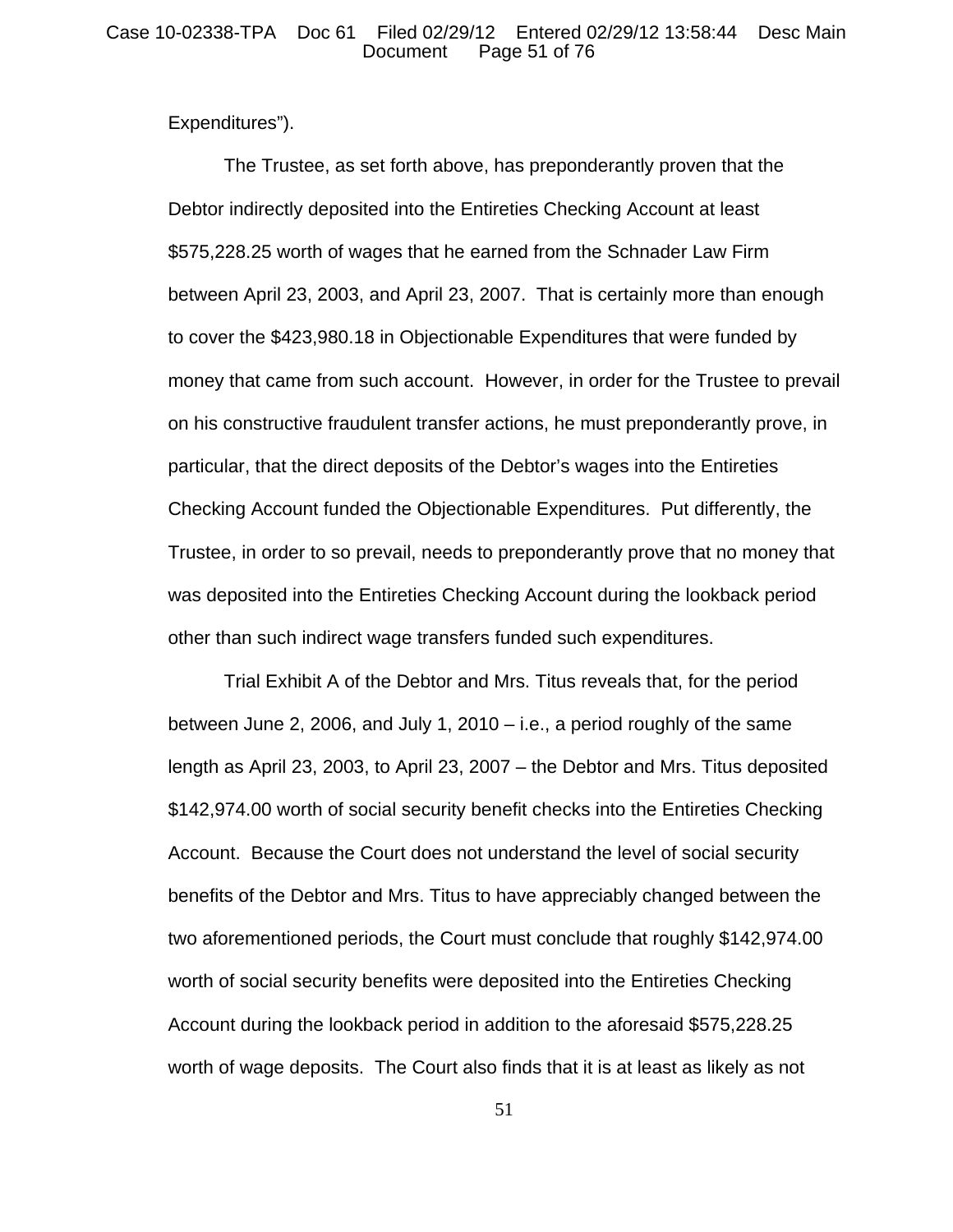## Case 10-02338-TPA Doc 61 Filed 02/29/12 Entered 02/29/12 13:58:44 Desc Main Page 52 of 76

that such \$142,974.00 worth of deposited social security benefits funded an equal portion of the Objectionable Expenditures. Therefore, with respect to \$142,974.00 worth of the Objectionable Expenditures, the Trustee has not preponderantly proven that the same were funded by indirect transfers by the Debtor of his wages into the Entireties Checking Account.<sup>13</sup>

In light of the foregoing, the Trustee has preponderantly proven that \$281,006.18 worth of the Objectionable Expenditures were funded by indirect transfers of the Debtor's wages into the Entireties Checking Account (i.e.,  $$423,980.18 - $142,974.00$ . The Trustee has also consequently proven by a preponderance of the evidence that the Debtor did not receive reasonably equivalent value in return for \$281,006.18 worth of his wages that were deposited directly (i.e., that he indirectly transferred) into the Entireties Checking Account.

 $13$ As set forth above, the Court imposed on the Debtor and Mrs. Titus the burden of producing evidence, such as monthly statements, regarding what \$236,616.36 worth of credit card charges were for (i.e., those charges that were then satisfied with the \$236,616.36 worth of credit card payments that were made between May 8, 2003, and April 2, 2007, that are listed on pages 9 through 13 of the Trustee's Trial Exhibit 28). The Court imposed such burden on the Debtor and Mrs. Titus because they possessed complete control over, and thus had the ability to produce, such information, but chose not to produce the same. In contrast, the Court does not find that the Debtor and Mrs. Titus could have produced any meaningful information from which the Trustee could have then ascertained with any precision whether, and to what extent, their social security benefits did or did not fund \$142,974.00 worth of the Objectionable Expenditures (i.e., evidence that would have allowed the Trustee to trace particular bank account deposits to subsequent withdrawals or expenditures made out of such bank account). Because the Debtor and Mrs. Titus could not have produced any such meaningful evidence, the Court will not impose upon them the burden of doing so.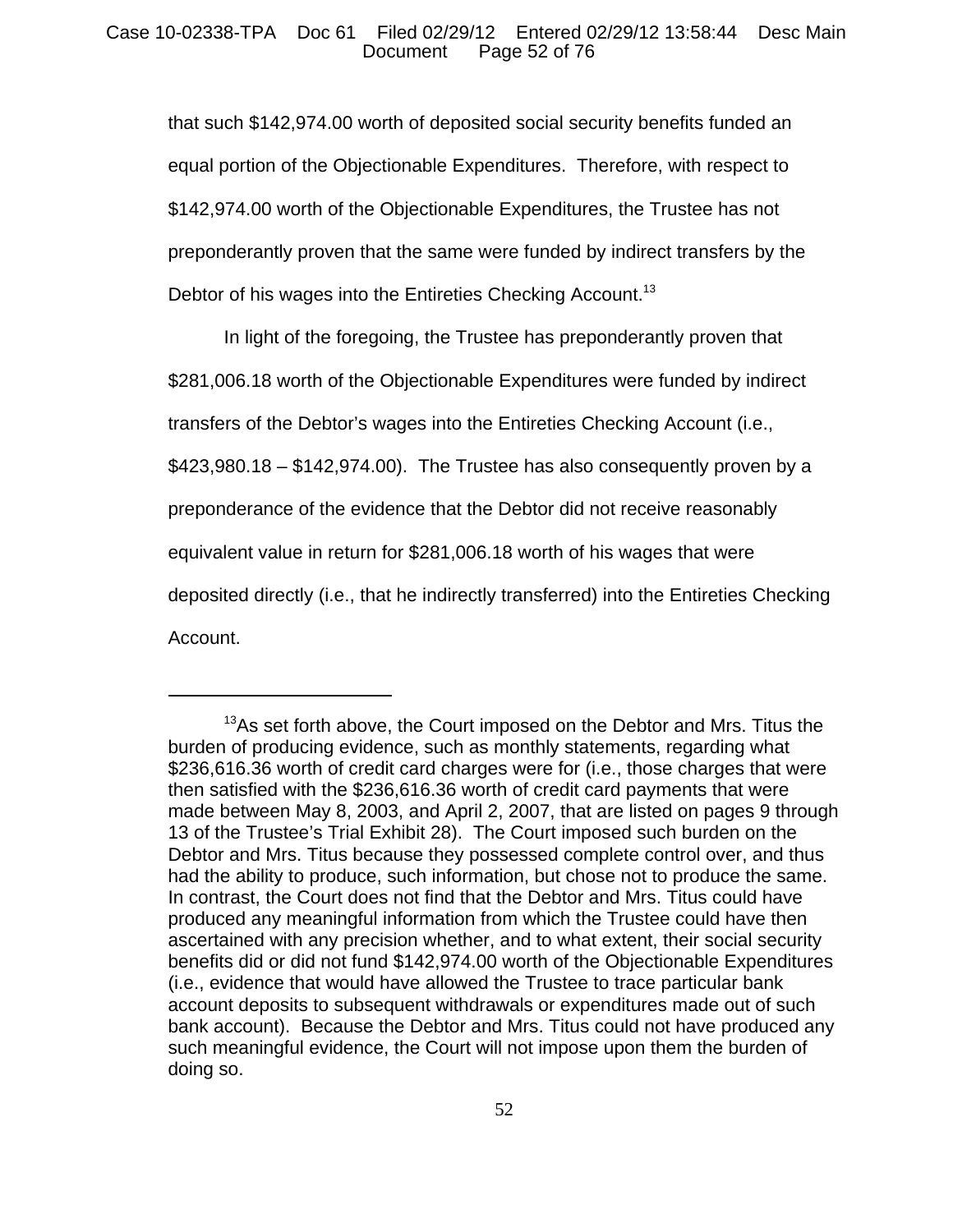## **(iii) Whether the Debtor was insolvent?**

The \$281,006.18 worth of direct deposits of the Debtor's wages for which he did not receive reasonably equivalent value in return do not automatically constitute constructive fraudulent transfers under § 5104(a)(2)(ii) and/or § 5105. Such direct deposits constitute constructive fraudulent transfers under § 5104(a)(2)(ii) only if, while they were being made, the Debtor "intended to incur, or believed or reasonably should have believed that ... [he] would incur, debts beyond ... [his] ability to pay as they became due." 12 Pa.C.S.A. § 5104(a)(2)(ii). Such direct deposits constitute constructive fraudulent transfers under § 5105 only if "the [D]ebtor was insolvent at th[e] time [of the direct deposits in question] or the [D]ebtor became insolvent as a result of [such direct deposits]." 12 Pa.C.S.A. § 5105.

"A debtor is insolvent if, at fair valuations, the sum of the debtor's debts is greater than all of the debtor's assets." 12 Pa.C.S.A. § 5102(a) (Purdon's 2012). "Assets under this section do not include property ... that has been transferred in a manner making the transfer fraudulent under this chapter." 12 Pa.C.S.A. § 5102(d) (Purdon's 2012). Therefore, "exclud[ed] from the computation of the value of the debtor's assets [is] any value that can be realized only by avoiding a transfer of an interest formerly held by the debtor." 12 Pa.C.S.A. § 5102, Committee Cmt. 4 (1993). Also excluded from the computation of the value of a debtor's assets are exempt property and property held as tenants by the entirety to the extent that such tenancy cannot be severed by a creditor of only one tenant. 12 Pa.C.S.A. § 5102, Committee Cmt. 1 (1993).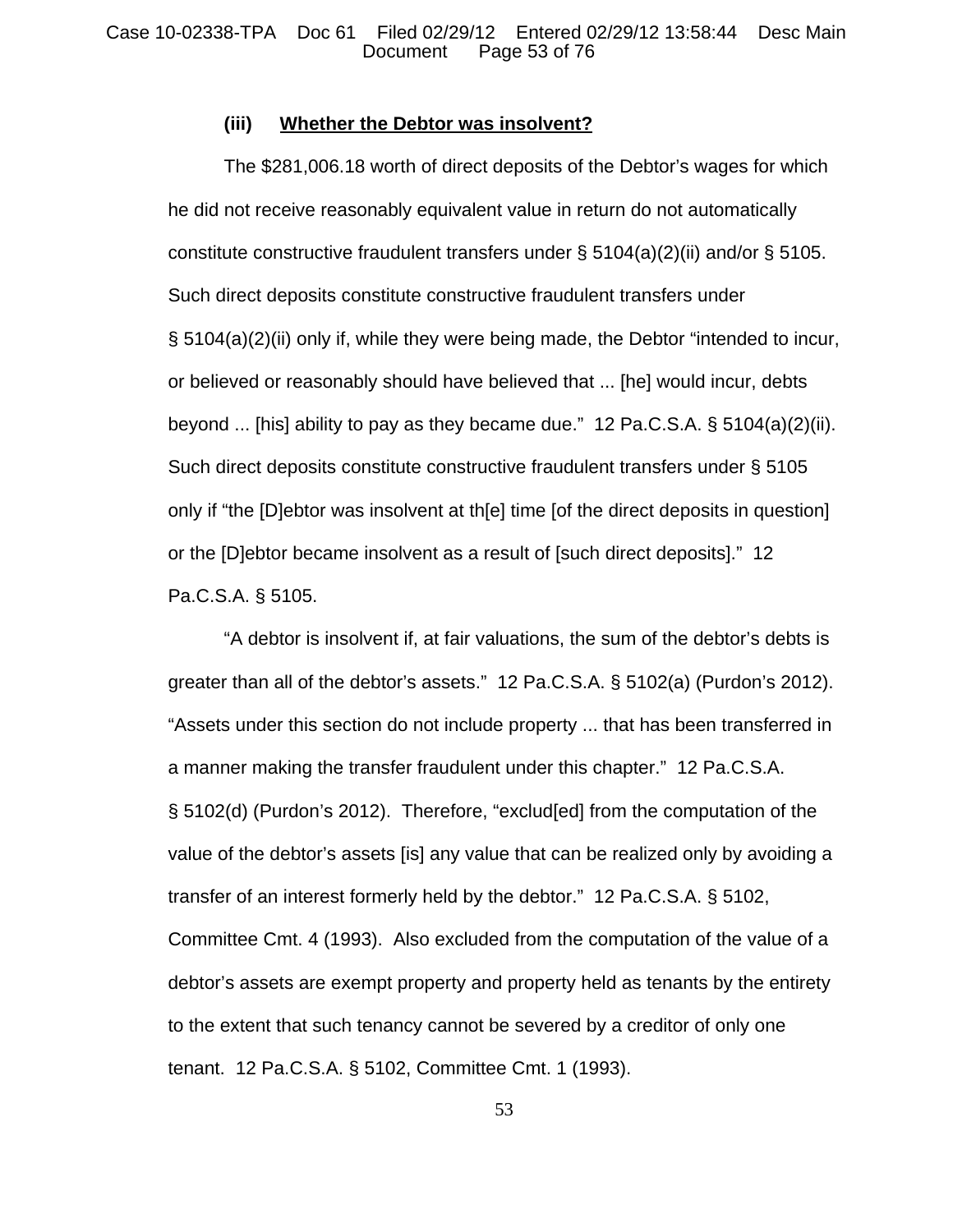## Case 10-02338-TPA Doc 61 Filed 02/29/12 Entered 02/29/12 13:58:44 Desc Main Page 54 of 76

The Court finds that, as was the case for the Debtor when he filed for bankruptcy, he practically did not possess any assets for purposes of § 5102(a) during any portion of the lookback period for the Titus Fraudulent Transfer Action (i.e., between 4/23/03 and 4/23/07). The Court finds as it does because all of the Debtor's assets during such period were either entireties assets, exempt retirement assets, or other exempt assets. Relevant to such finding, the Court holds that the value of the direct deposits of the Debtor's wages into the Entireties Checking Account cannot be counted as an asset for purposes of insolvency testing under § 5102(a). The Court so holds because such direct deposits were instantly transferred into such bank account, which bank account, because it is an entireties asset, cannot itself be considered when assessing the value of the Debtor's assets for purposes of  $\S$  5102(a). Some portion of the direct deposits also cannot be counted as an asset for purposes of § 5102(a) by virtue of the application of § 5102(d) to the instant matter.

The Debtor and Mrs. Titus contend that the fact that the Debtor had no assets during the applicable lookback period should not be fatal to their defense. They so argue because they contend that, during such lookback period, the Debtor also essentially had no debt. The Debtor and Mrs. Titus argue that the Debtor had no debt during the applicable lookback period because, they maintain, the Debtor's liability for Trizec's claim (i.e., the claim that has now been reduced to the Lease Litigation judgment) cannot be counted as debt during such period for purposes of § 5102(a).

The Court understands the Debtor and Mrs. Titus to advance several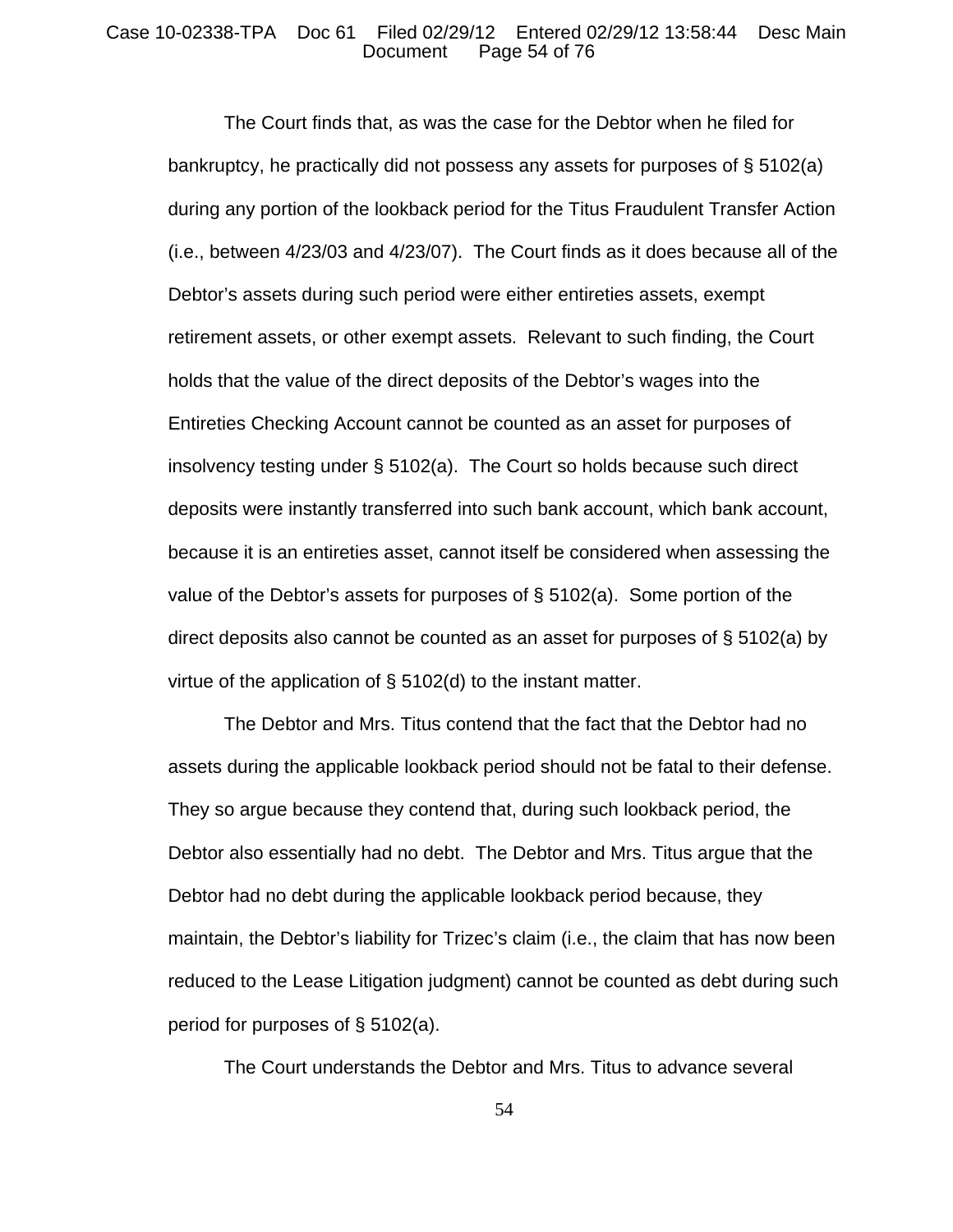## Case 10-02338-TPA Doc 61 Filed 02/29/12 Entered 02/29/12 13:58:44 Desc Main Page 55 of 76

reasons for their position that the Debtor's liability for Trizec's claim cannot be so counted, namely (a) that Trizec's claim was not reduced to judgment until June 7, 2006, (b) that such claim was consequently not liquidated until more than three years of the applicable lookback period had already passed, and (c) that such claim of Trizec was still subject to genuine dispute by virtue of appeals that did not conclude until July 3, 2007, or after the end of the applicable lookback period. The Court rejects such arguments for several reasons, and thus disagrees that the Debtor's liability for Trizec's claim cannot be counted for purposes of insolvency testing under § 5102(a).

First, several of the definitions in § 5101(b) dictate that the Debtor's liability for Trizec's claim be so counted. In particular, "debt" is defined as "[l]iability on a claim." 12 Pa.C.S.A. § 5101(b). "Claim" is defined as "[a] right to payment, *whether or not the right is reduced to judgment, liquidated, unliquidated*, fixed, contingent, matured, unmatured, *disputed, undisputed*, legal, equitable, secured or unsecured." Id. (emphasis added). Given the foregoing definitions, it matters not, when determining whether a debt counts for purposes of insolvency testing under § 5102(a), that such debt (a) has not yet been reduced to judgment, (b) is still unliquidated, or (c) is subject to a genuine dispute.

Second, and perhaps more importantly, the foregoing holding and definitional analysis by the Court is supported by case authority that, because it construes very similar, if not relevantly identical, definitional language in the earlier, since replaced, Uniform Fraudulent Conveyance Act, still arguably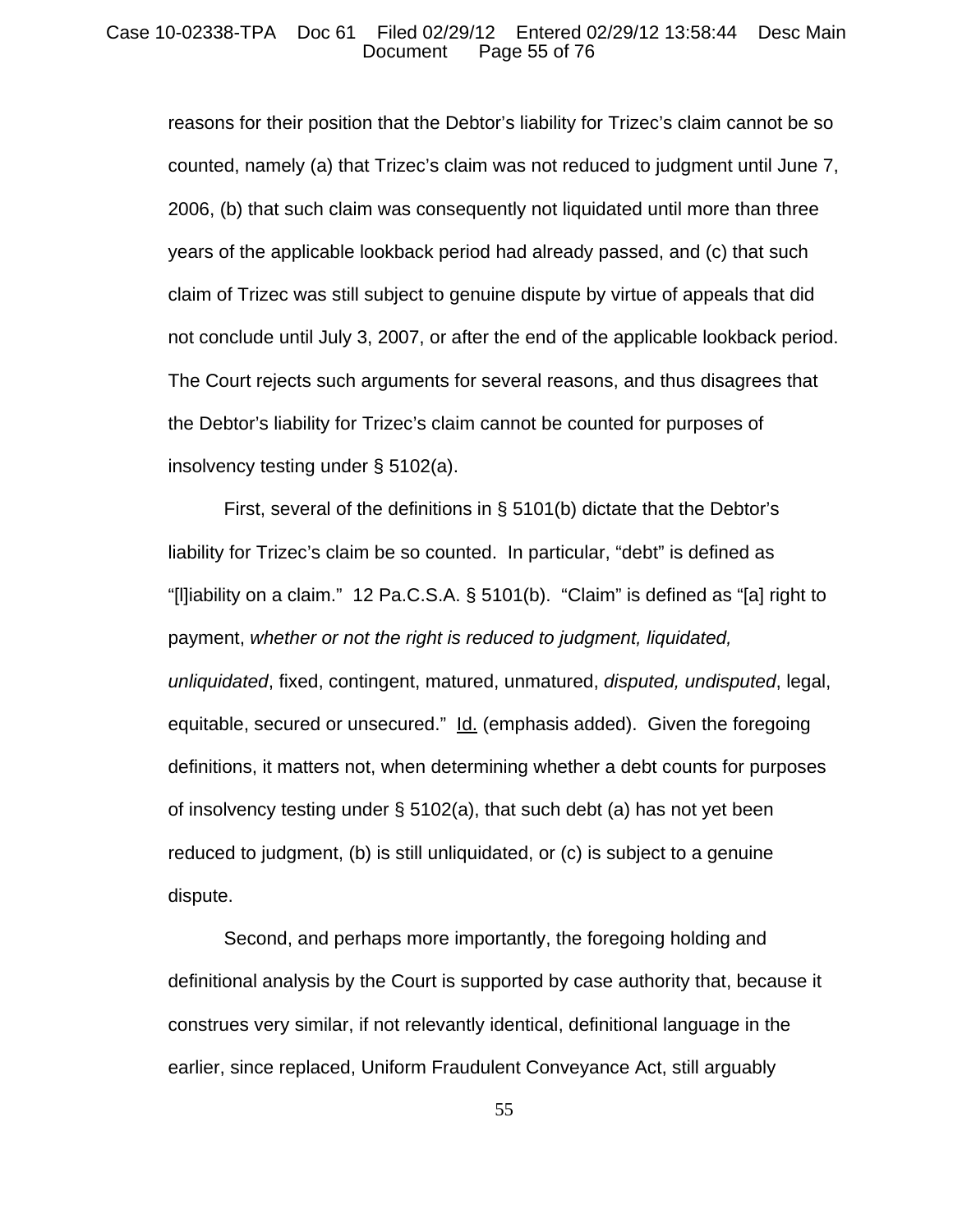## Case 10-02338-TPA Doc 61 Filed 02/29/12 Entered 02/29/12 13:58:44 Desc Main Page 56 of 76

constitutes binding case precedent with respect to the instant matter. *See* United States v. Green, 201 F.3d 251, 257 (3rd Cir. 2000) (citing Baker v. Geist, 321 A.2d 634, 636-37 (Pa. 1974)); Norfolk & Western Railroad Co. v. Wasserstrom, 1991 WL 183385 at 2 (E.D.Pa. 1991); Keeney v. Stremmel, 1991 WL 341742 at 1 (Pa.Com.Pl. 1991). Such case authority stands for the proposition, in particular, that, for purposes of determining a debtor's insolvency status within the context of a constructive fraudulent conveyance action, a disputed, unliquidated claim that has yet to be reduced to judgment nevertheless must be counted as debt, and it must be counted as debt for a period even prior to the filing of a lawsuit against such debtor. *See* Green, 201 F.3d at 257 (citing Geist for the proposition that "the Pennsylvania Supreme Court has found that awareness of a probable legal action against a debtor amounts to a debt for purposes of determining solvency"); Geist, 321 A.2d at 635-37 (appellee's debt to appellant existed, thereby making appellee insolvent, prior to October 24, 1969, which date preceded (a) the filing of the tort action against appellee, (b) the verdict that resulted in judgment against appellee, and (c) the conveyance engaged in by appellee that was ultimately determined to be fraudulent); Wasserstrom, 1991 WL 183385 at 2 (same); Keeney, 1991 WL 341742 at 1 (same); Kit Weitnauer, Anatomy of a Fraudulent Transfer Case: Hidden Complications, 2008 Ann. Surv. of Bankr. Law Part I § 10 (Norton 2008) ("the determination of the amount of the disputed claim 'relates back' to the time of the asset transfer for the purposes of determining insolvency").

Third, no case authority exists for the proposition that, just because "[a]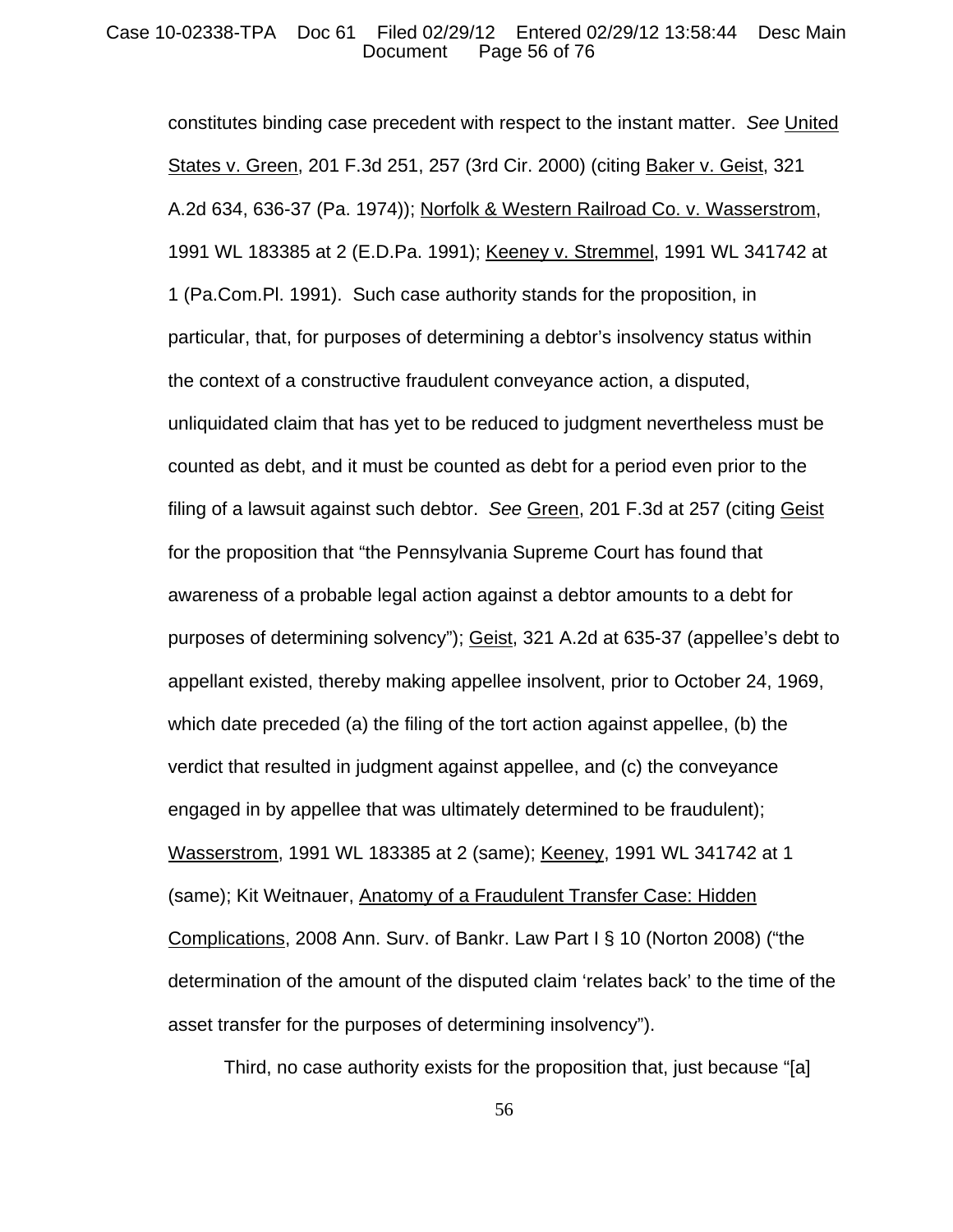## Case 10-02338-TPA Doc 61 Filed 02/29/12 Entered 02/29/12 13:58:44 Desc Main Page 57 of 76

presumption of insolvency [under § 5102(b)] does not arise from nonpayment of a debt as to which there is a genuine bona fide dispute," 12 Pa.C.S.A. § 5102, Committee Cmt. 2 (1993), a disputed debt must also not be counted when conducting the balance sheet test for insolvency under § 5102(a).

Therefore, this Court holds:

- (a) that Trizec's claim against the Debtor counts as indebtedness of the Debtor, for purposes of determining the Debtor's insolvency under § 5102(a), going all the way back to at least July 2000, which is when Trizec brought its action in the Common Pleas Court against, *inter alia*, the Debtor;
- (b) that the liquidation of such claim of Trizec, which claim has now been reduced to the Lease Litigation judgment, relates back to at least the beginning of the applicable lookback period on April 23, 2003, for purposes of determining the Debtor's insolvency under § 5102(a); and
- (c) that, by virtue of the existence of such indebtedness throughout the applicable lookback period, the Debtor was insolvent for purposes of § 5102(a) throughout such lookback period.

Finally, this Court's determination that the Debtor was insolvent for purposes of § 5102(a) throughout the applicable lookback period is not affected by the fact that the incurrence by the Debtor of his indebtedness to Trizec may have perhaps created in the Debtor's favor a corresponding asset in the form of a right against all of the other former T & M partners for contribution. The Court so holds because, even accepting *arguendo* that Trizec's claim may have created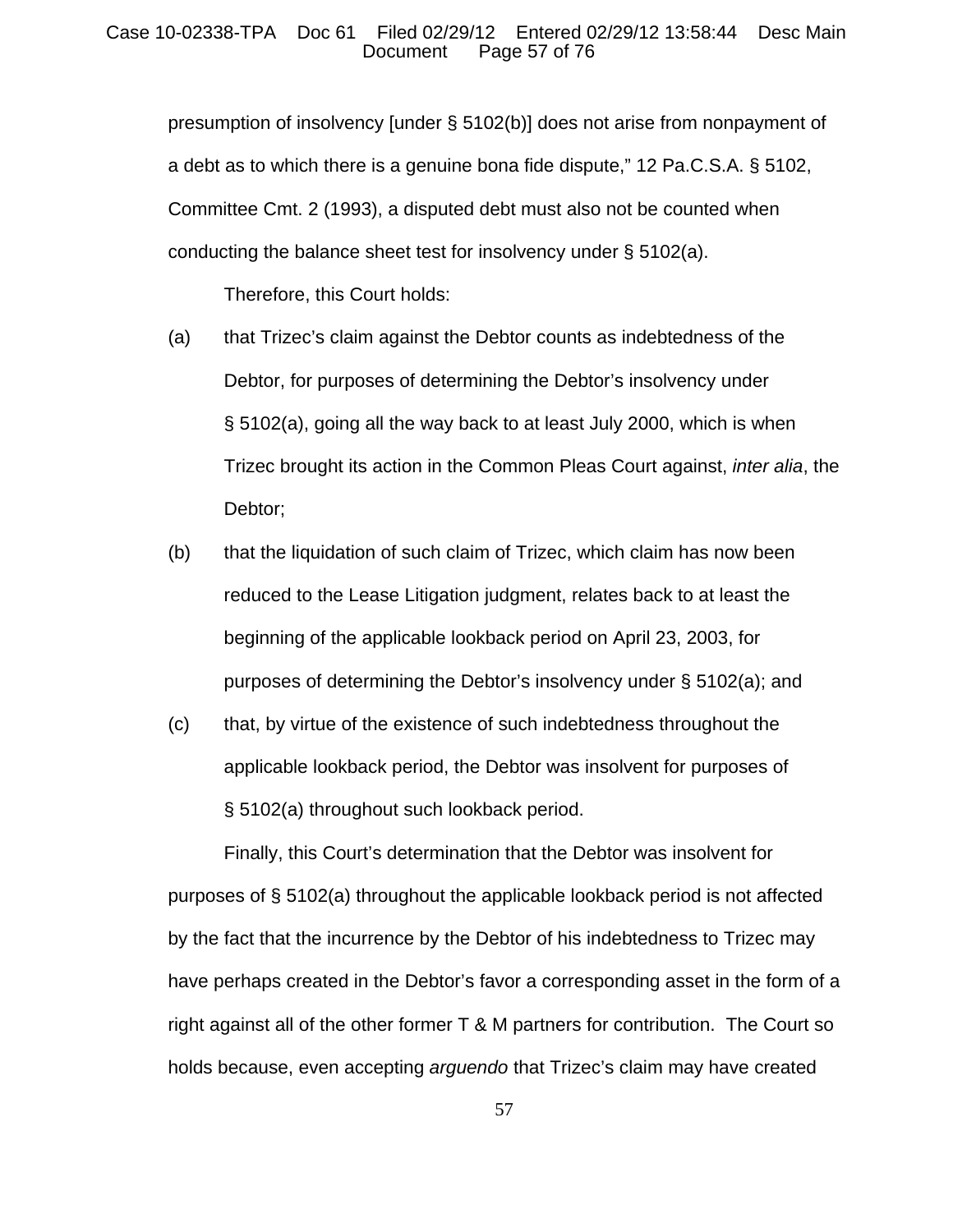## Case 10-02338-TPA Doc 61 Filed 02/29/12 Entered 02/29/12 13:58:44 Desc Main Page 58 of 76

such a contribution right in the Debtor's favor, an argument that the existence of such contribution right should operate, for purposes of an insolvency determination, to completely counterbalance the weight of Trizec's claim is flawed, and such flaw should be readily apparent. The flaw in such an argument is that the value of such contribution right in the Debtor's favor could be worth as much as the entire amount of the Debtor's joint and several liability on the indebtedness that he owes to Trizec. Indeed, if such contribution right were worth as much as the amount of such indebtedness owed to Trizec, then the Debtor would ultimately not be liable for even a very small percentage of such debt as between himself and his former T & M partners, which is certainly not the case.

Therefore, the Debtor was insolvent throughout the entirety of the applicable lookback period (i.e., from 4/23/03 to 4/23/07).

## **(iv) Resolution of actions under §§ 5104(a)(2)(ii) and 5105.**

As a consequence of all of the foregoing analysis, the Trustee has proven his case under § 5105, and is thus entitled to a judgment in his favor regarding his action brought thereunder in the amount of \$281,006.18. Briefly, the Trustee has preponderantly proven that (a) Trizec's claim arose well before all of the direct deposits that were made between April 23, 2003, and April 23, 2007, (b) the Debtor did not receive reasonably equivalent value in return for such direct deposits to the extent of \$281,006.18, and (c) the Debtor was insolvent at all times between April 23, 2003, and April 23, 2007.

The Court concludes that the Trustee is not potentially entitled to a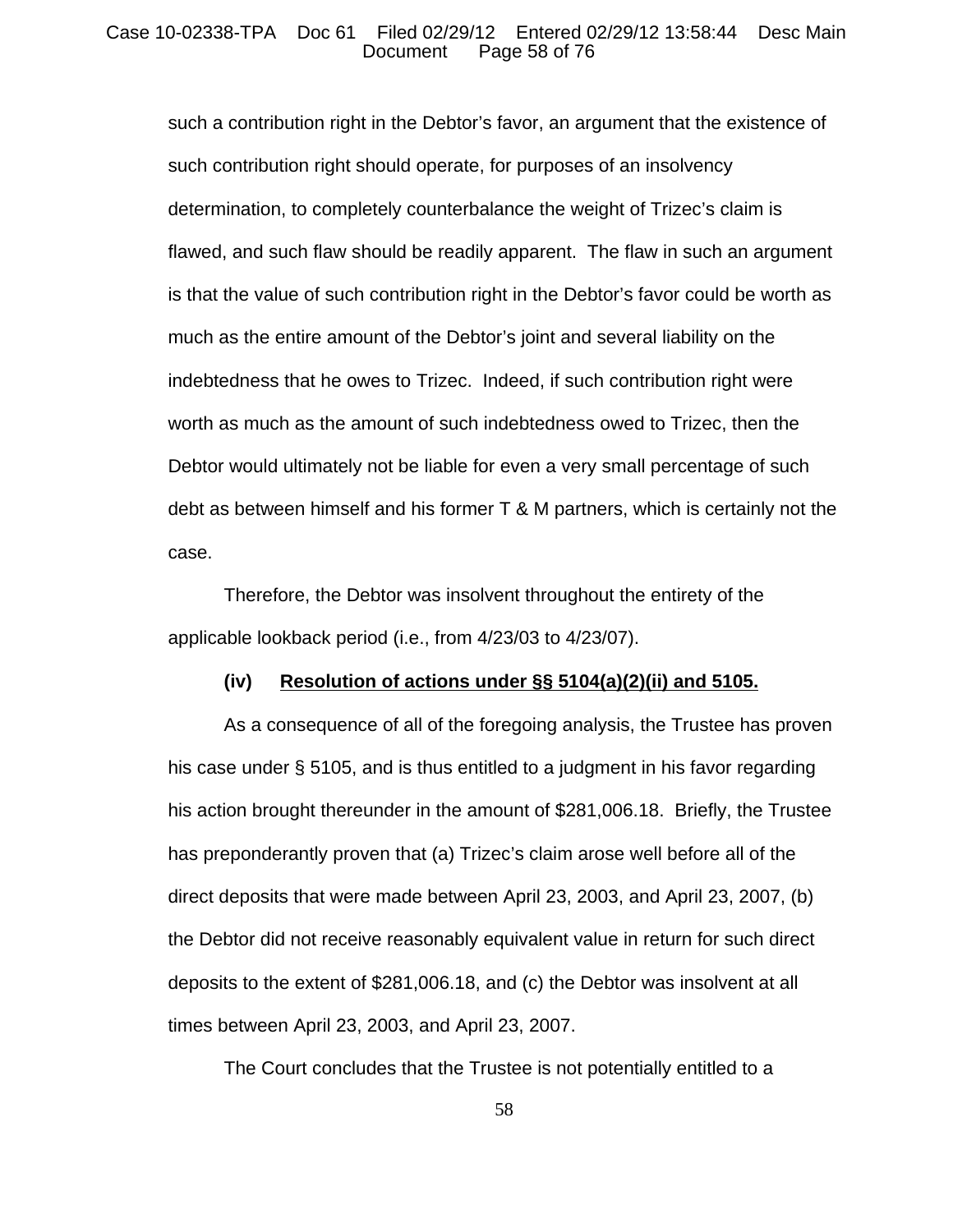## Case 10-02338-TPA Doc 61 Filed 02/29/12 Entered 02/29/12 13:58:44 Desc Main Page 59 of 76

judgment under  $\S$  5104(a)(2)(ii) for an amount in excess of \$281,006.18. Therefore, and because he is entitled to a judgment for such amount via his action under § 5105, it really matters not whether the Trustee (a) has also preponderantly proven that the Debtor, while such direct deposits were being made, intended to incur, or believed or reasonably should have believed that he would incur, debts beyond his ability to pay as they became due, and (b) could thus also prevail under § 5104(a)(2)(ii). The Court holds summarily, however, that, in light of all of the foregoing analysis, the Trustee could prevail under § 5104(a)(2)(ii) as well in the amount of \$281,006.18.

Pursuant to § 550(a)(1), the Court will impose the foregoing judgment for \$281,006.18 upon, that is against, the Debtor and Mrs. Titus jointly and severally.

## **II. Objections to Debtor's Exemptions.**

In his Bankruptcy Schedule C the Debtor has elected to claim the exemptions afforded to him under 11 U.S.C. § 522(b)(3), that is those exemptions provided by federal nonbankruptcy, state and local law, as well as the exemption generally of property held as a tenant by the entirety. Thus, the Debtor has elected not to take those exemptions afforded to him under 11 U.S.C. § 522(b)(2), that is the federal exemptions provided under 11 U.S.C. § 522(d).

As set forth above, the Trustee and TRZ object to the Debtor's exemption of (a) what the Debtor characterizes in his Bankruptcy Schedule C as wages owed to him from his employer that he had earned but not yet been paid as of the commencement date of the instant bankruptcy case, (b) his interest in a life insurance policy with a cash surrender value of \$220,000.00, (c) his retirement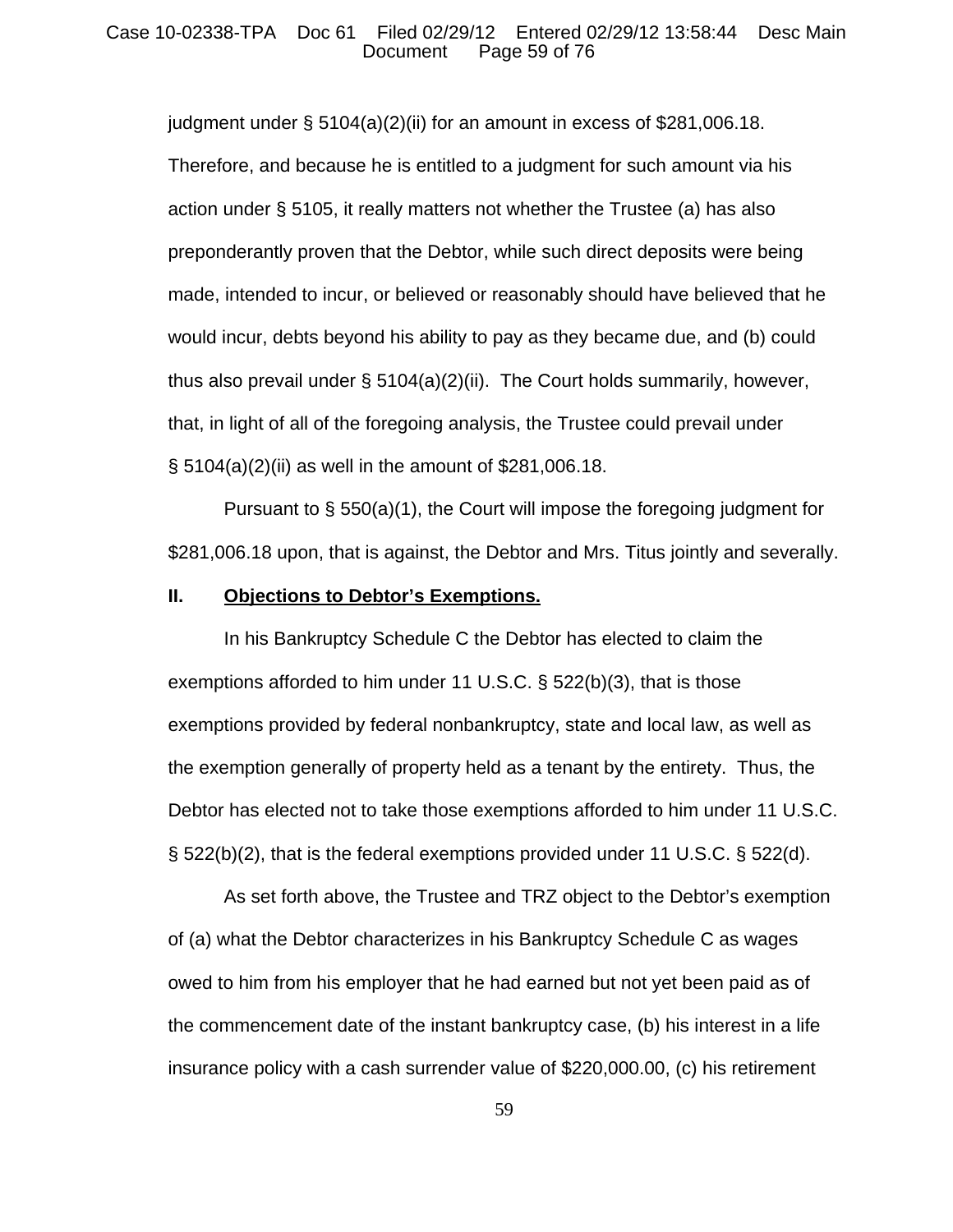account valued at \$1,549,795.00 as of the commencement of the instant case, and (d) his interest in various property that he owns with Mrs. Titus as tenants by the entirety.

## **A. Objection to Exemption of Entireties Property.**

The Court will first address the Trustee's threshold objection to the Debtor's exemption of the various entireties property that he owns with Mrs. Titus. As the Court understands it, the Trustee, at the outset, takes the position that the Debtor may not exempt his interests in such entireties property if, and to the extent that, the Trustee prevails in the Titus Fraudulent Transfer Action. The basis for such position by the Trustee appears to be that if, and to the extent that, the Trustee so prevails, then such entireties property can be executed upon to satisfy a judgment, thereby negating an exemption in such property.

The Court rejects outright the foregoing position of the Trustee because, even though the Trustee has now prevailed in the Titus Fraudulent Transfer Action by receiving a judgment in his favor therein for \$281,006.18, such judgment, as set forth earlier herein, liquidates a post-petition rather than a prepetition claim against the Debtor. Such point is fatal to the Trustee's position because only pre-petition joint claims (i.e., pre-petition claims against both the Debtor and Mrs. Titus) may serve to disqualify an exemption by the Debtor in entireties property under § 522(b)(3)(B). Therefore, the Court overrules the foregoing objection by the Trustee to the Debtor's exemption of the various pieces of entireties property that he owns with Mrs. Titus.

As an aside, the Court notes that the Trustee actually loses nothing by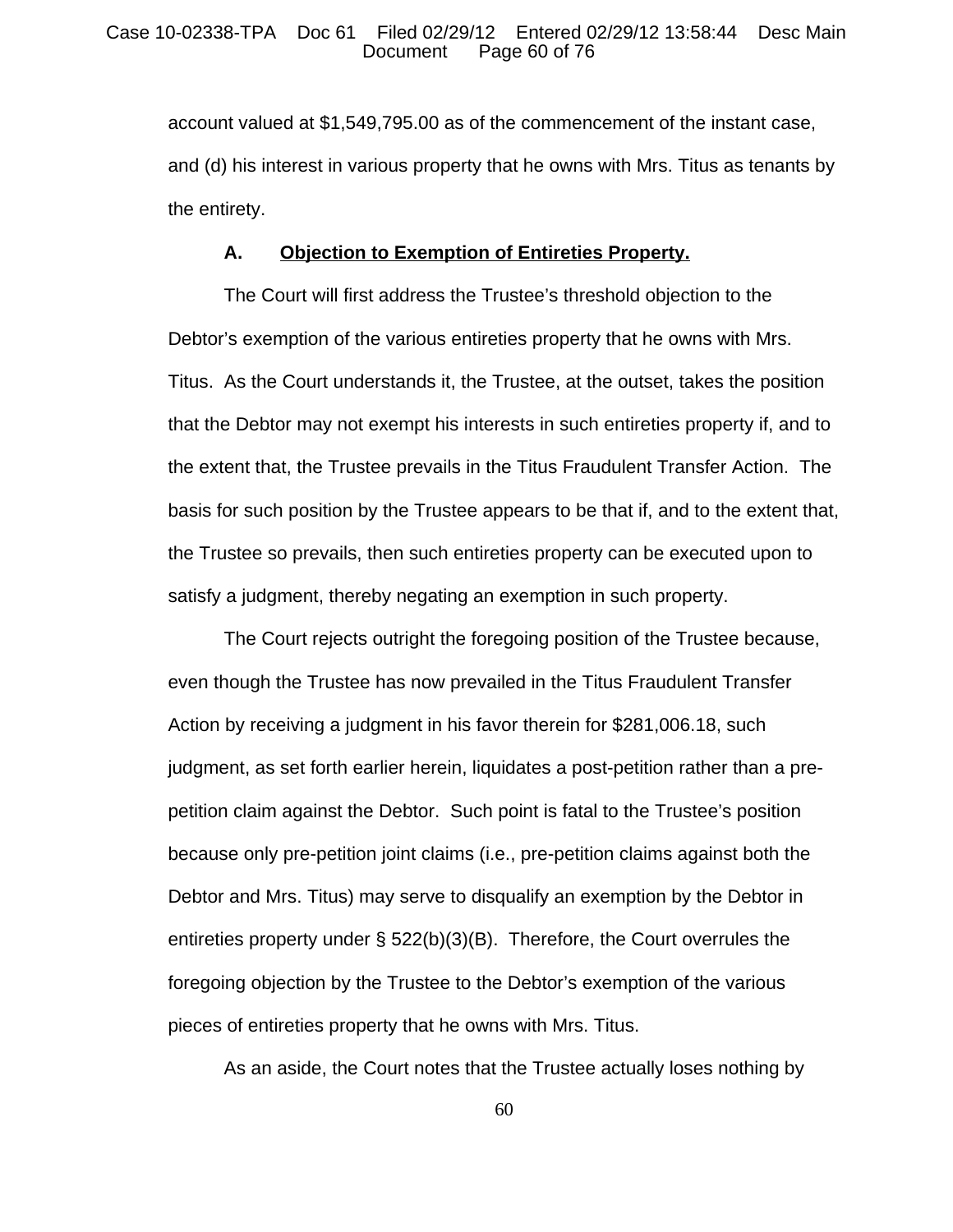## Case 10-02338-TPA Doc 61 Filed 02/29/12 Entered 02/29/12 13:58:44 Desc Main Page 61 of 76

virtue of the Court's overruling of his foregoing exemption objection. That is because the Trustee's ability to collect on the aforesaid \$281,006.18 judgment is entirely unaffected by either the Debtor's Chapter 7 discharge that he has obtained by way of the instant case or his exemption of property therein; the foregoing result stems from the fact, as just alluded to, that such judgment liquidates a post-petition rather than a pre-petition claim against the Debtor.

## **B. Objection to Exemption of Debtor's Retirement Account.**

The Debtor has exempted his retirement account pursuant to both 11 U.S.C.  $\S$  522(b)(3)(C) and 42 Pa.C.S.A.  $\S$  8124(b)(1)(ix), and contends that it is also excluded from property of his bankruptcy estate pursuant to 11 U.S.C.  $\S$  541(c)(2). Paragraph (C) of  $\S$  522(b)(3) allows a debtor to exempt, in full, "retirement funds to the extent that those funds are in a fund or account that is exempt from taxation under section 401, 403, 408, 408A, 414, 457, or 501(a) of the Internal Revenue Code of 1986." 11 U.S.C.A. § 522(b)(3)(C) (West 2012). The Trustee and TRZ, as the objecting parties, bear the burden of proving that the Debtor's exemptions, including that of his retirement account, are inappropriate. *See* Fed.R.Bankr.P. 4003(c), 11 U.S.C.A. (West 2012). The Trustee and TRZ have failed – and, in fact, have not even attempted – to prove that the Debtor's retirement account is not just that, or that the same is not exempt from taxation under 26 U.S.C. (IRC) §§ 401, 403, 408, 408A, 414, 457, or 501(a). Therefore, the Court concludes that the Debtor's retirement account may be exempted in full pursuant to  $\S$  522(b)(3)(C).

Because the Court concludes that the Debtor's retirement account may be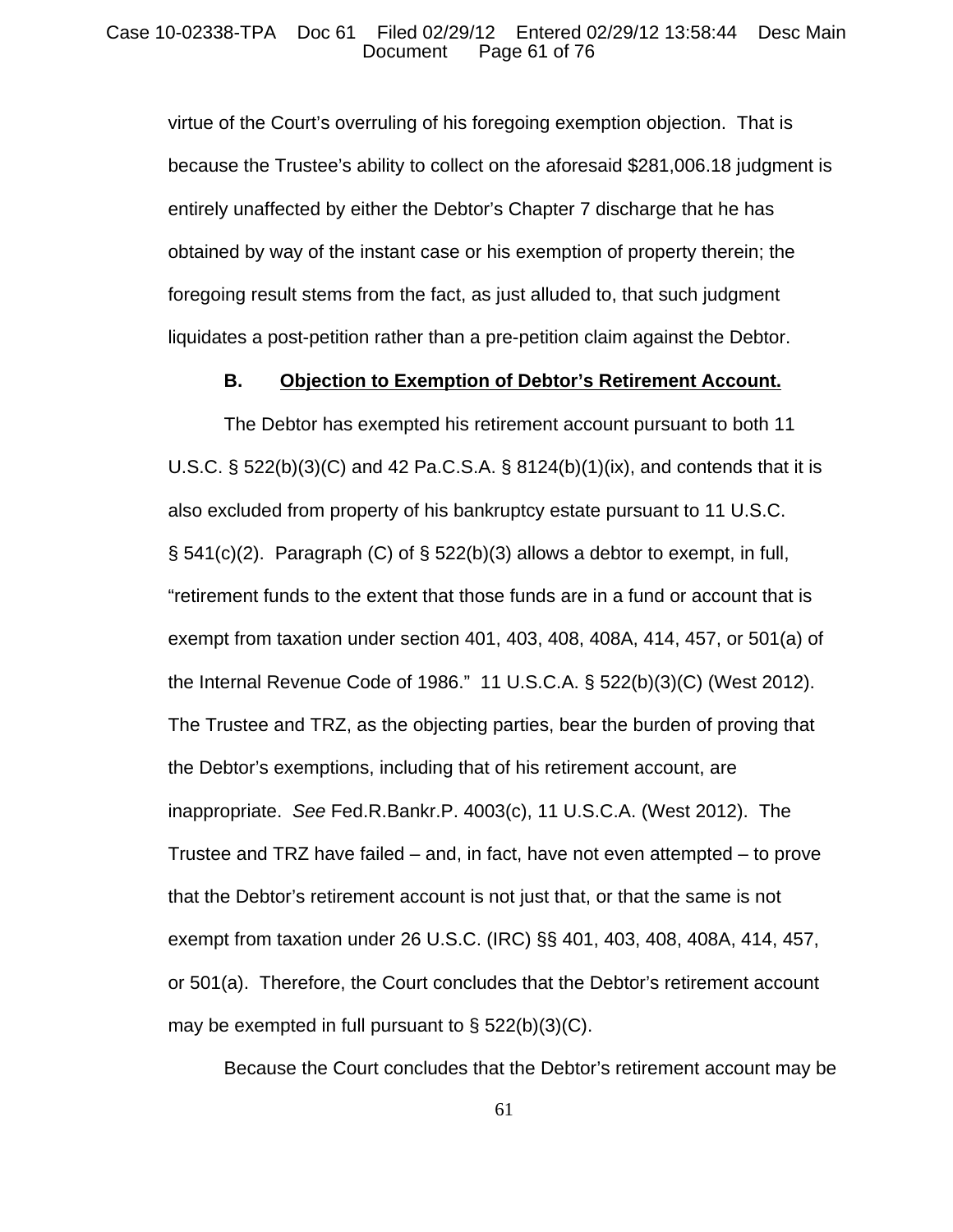## Case 10-02338-TPA Doc 61 Filed 02/29/12 Entered 02/29/12 13:58:44 Desc Main Page 62 of 76

exempted in full pursuant to  $\S$  522(b)(3)(C), the Court need not really address matters regarding whether § 541(c)(2) operates to exclude such retirement account from bankruptcy estate property, or whether such retirement account can also be exempted pursuant to  $\S 8124(b)(1)(ix)$ . However, the Court notes as an aside that TRZ, when it objects to the Debtor's retirement account, appears either to (a) neglect the existence of  $\S$  522(b)(3)(C) and to instead consider only the impact of § 8124(b)(1)(ix) on the Debtor's exemption, or (b) assume that limitations are built into § 522(b)(3)(C) that are similar in nature to those that comprise part of  $\S$  8124(b)(1)(ix). To the extent that TRZ assumes that such limitations have been incorporated into  $\S$  522(b)(3)(C), TRZ is simply mistaken. *See* Arbogast, B.R. , 2012 WL 390214 at 32. To the extent that TRZ focuses only on § 8124(b)(1)(ix), the Court holds that it matters only that the Debtor correctly cited § 522(b)(3)(C) as a ground for exempting his retirement account, not that the Debtor also cited alternative grounds for excluding or exempting his retirement account such as § 8124(b)(1)(ix).

Finally, the Trustee and TRZ appear to object to the Debtor's exemption of his retirement account, in part, on the basis that certain of the contributions that were made into such account constitute fraudulent transfers. As set forth earlier herein, the Trustee, via the Titus Fraudulent Transfer Action, cannot successfully pursue as being fraudulent transfers any contributions that have been made into the Debtor's retirement account. The Court can now also rule that, because it has determined that the Debtor may exempt, without any limitation, his retirement account pursuant to  $\S$  522(b)(3)(C), he need not utilize  $\S$  8124(b)(1)(ix) to make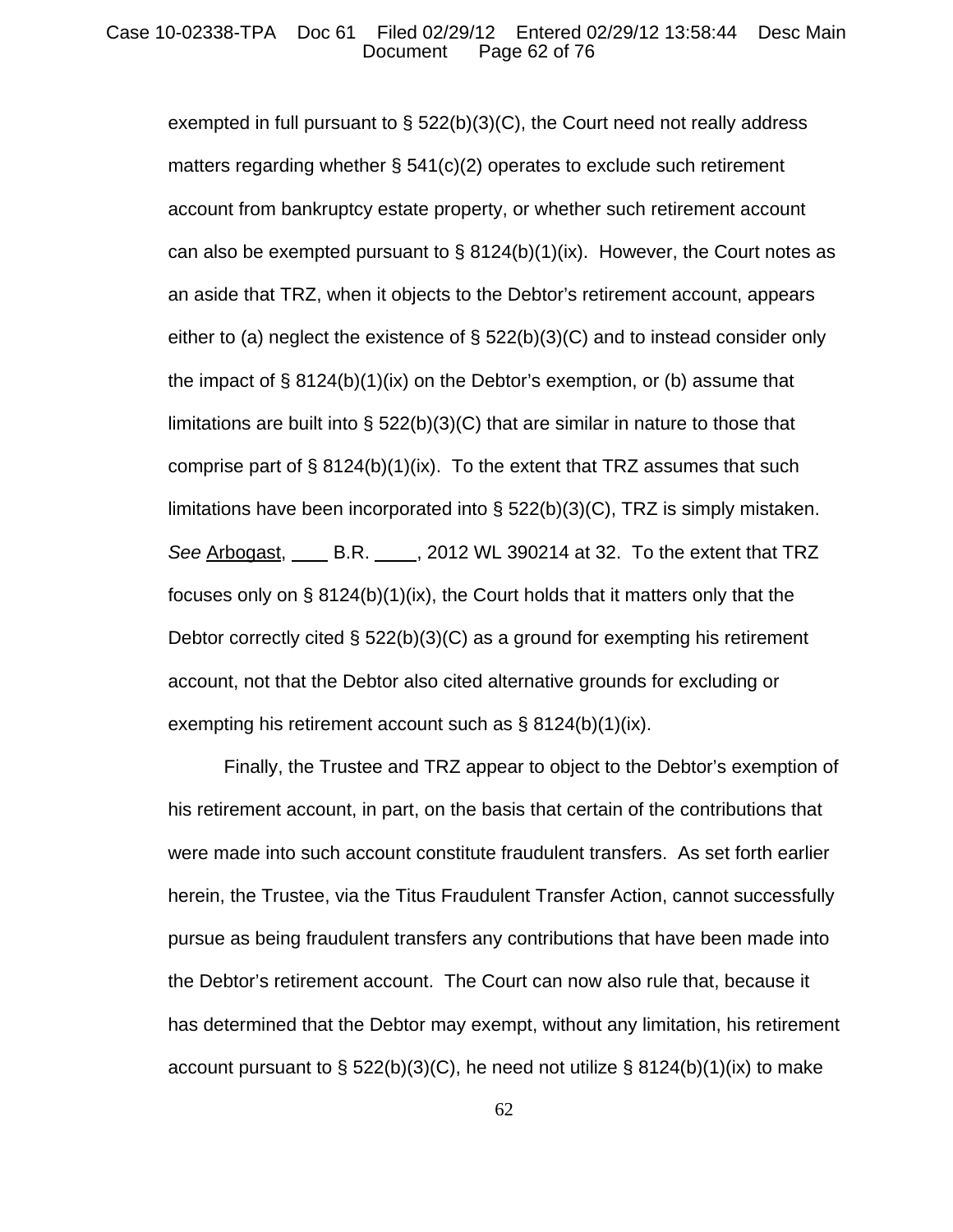## Case 10-02338-TPA Doc 61 Filed 02/29/12 Entered 02/29/12 13:58:44 Desc Main Page 63 of 76

such exemption. Consequently, the Trustee and TRZ also cannot utilize the "fraudulent conveyances" limitation that is found at  $\S$  8124(b)(1)(ix)(C), which means that it matters not to the exemption that the Debtor has taken in his retirement account whether certain of the contributions that were made into such account constitute fraudulent transfers.

In light of the foregoing, the objection of the Trustee and TRZ to the Debtor's exemption of his retirement account is overruled.

## **C. Objection to Exemption of Life Insurance Policy Interest.**

The Debtor has exempted his interest in a life insurance policy, including the cash surrender value of \$220,000.00 that is attributable to such policy, pursuant to 42 Pa.C.S.A. § 8124(c)(6). TRZ and the Trustee contend that none of such cash surrender value may be so exempted. The Court holds that the Debtor has appropriately exempted such cash surrender value pursuant to § 8124(c)(6). *See* In re LaMond, 2008 WL 251801 at 1 (Bankr.W.D.Pa. 2008). Therefore, the objection by the Trustee and TRZ to the cash surrender value attributable to the life insurance policy in question is overruled.

# **D. Exemption objection based on position that certain additions to exempted assets constitute fraudulent transfers.**

The Trustee and TRZ appear to object to some portion of many of the Debtor's exemptions on the basis that certain of the additions to the assets sought to be exempted constitute fraudulent transfers. The Trustee and TRZ apparently do not confine this particular exemption objection to just the Debtor's exemption of his retirement account (i.e., his exemption of particular contributions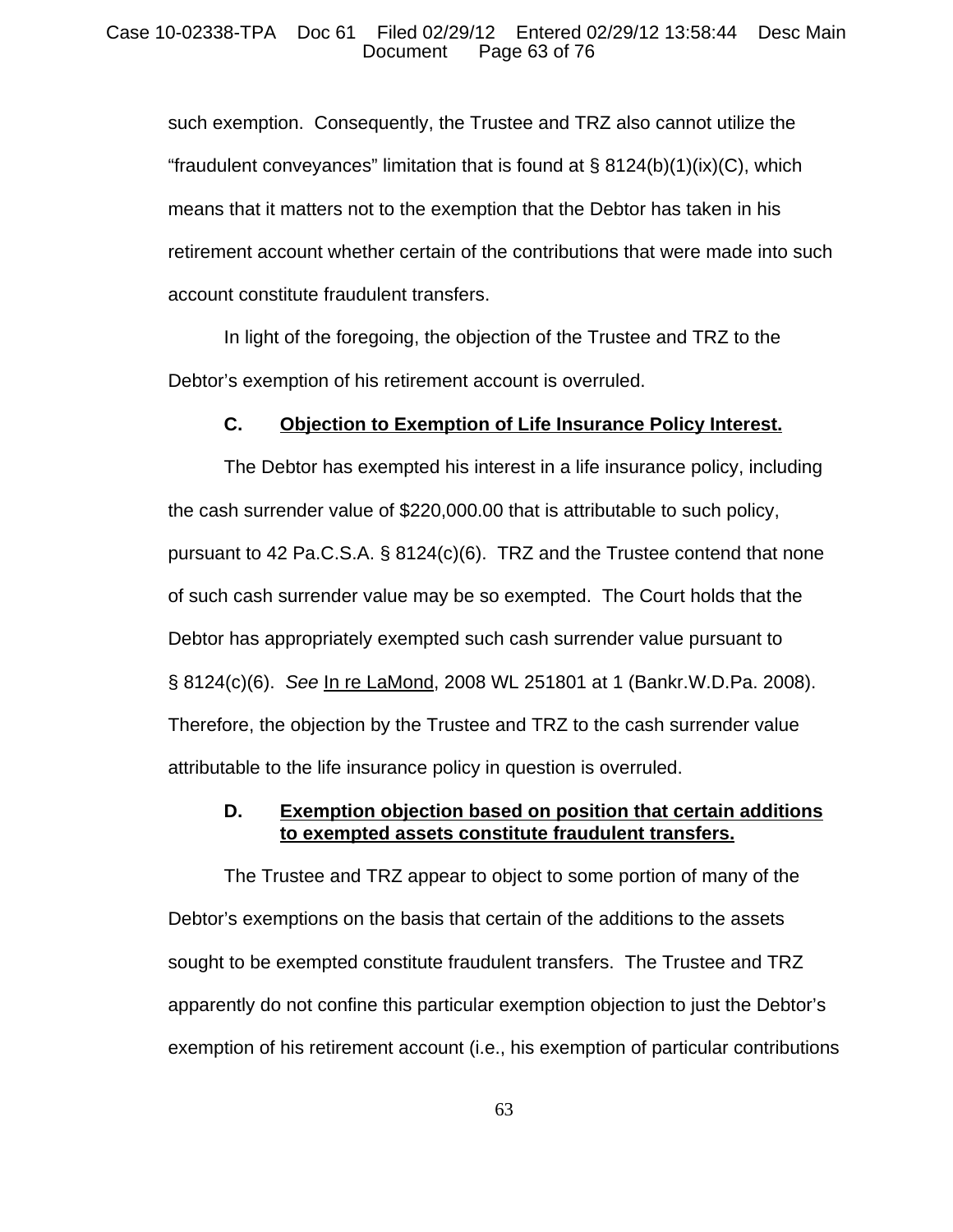## Case 10-02338-TPA Doc 61 Filed 02/29/12 Entered 02/29/12 13:58:44 Desc Main Page 64 of 76

that were made into such account).

The Court must overrule this exemption objection for several reasons. First, the statutory provisions upon which the Debtor relies for his exemption of the entireties property (i.e., § 522(b)(3)(B)) and his interest in the life insurance policy inclusive of its cash surrender value (i.e., § 8124(c)(6)) do not contain any "fraudulent conveyances" limitation like that which is found in Pennsylvania's exemption provision for retirement accounts (i.e.,  $\S$  8124(b)(1)(ix)(C)). Second, the Court is unaware of any broad general authority, be it statutory, case, treatise, or otherwise, for simply denying a debtor an exemption to the extent that he has engaged in fraudulent transfers. Third, § 8124(b)(1)(ix)(C) is inapplicable, for the reasons set forth above, to the Debtor's exemption, in particular, of his retirement account.

Fourth, the Court, in the course of resolving the Titus Fraudulent Transfer Action, has avoided as being fraudulent transfers a few of those additions that the Debtor has made to assets that he now seeks to exempt. The Court, however, as a remedy under § 550(a)(1) for the avoidance of such fraudulent transfers, has determined that it is more prudent to grant to the Trustee a money judgment rather than to order the return of some portion of particular tangible assets that the Debtor now holds and seeks to exempt. The Court also notes that, even if it were to order the return of particular property under  $\S$  550(a)(1) as a remedy in the Titus Fraudulent Transfer Action, the ordering of the return of such property is not actually the same thing as denying an otherwise appropriate exemption in such property. Finally, the Court points out that its decision to grant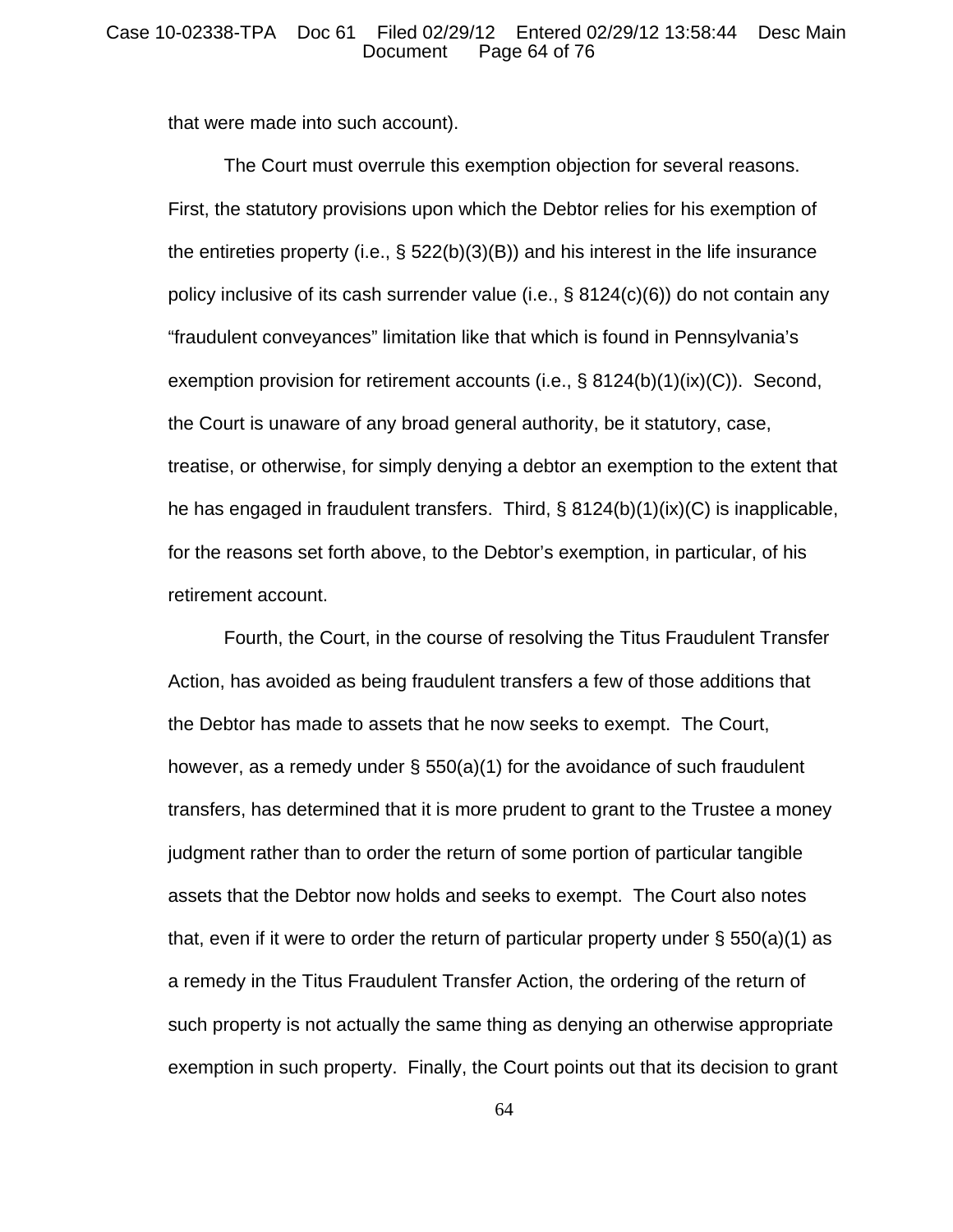## Case 10-02338-TPA Doc 61 Filed 02/29/12 Entered 02/29/12 13:58:44 Desc Main Page 65 of 76

the Trustee a money judgment under  $\S$  550(a)(1) rather than to order the return of particular property that the Debtor has now exempted will not operate to, in any way, harm the Trustee's collection efforts with respect to such money judgment. The Court so concludes because, as the Court has previously held herein, such money judgment liquidates a post-petition claim, which means that the Trustee's ability to collect on such judgment will be entirely unaffected by either the Debtor's Chapter 7 discharge that he has obtained by way of the instant case or his exemption of property therein.

Therefore, this particular exemption objection by the Trustee and TRZ is overruled.

## **E. Exemption Objection regarding so-called unpaid wages.**

The Trustee and TRZ both object to the Debtor's exemption of what he characterizes in his Bankruptcy Schedule C as wages that are owed to him by his employer that he had earned but not yet been paid as of the commencement date of the instant bankruptcy case. The amount of such wages is not indicated in such Schedule C, but the parties agree that such amount is the same \$74,412 that is listed on the Debtor's Bankruptcy Schedule B as an interest in a capital account at the Schnader Law Firm, which is the Debtor's current employer.

The Debtor exempts such \$74,412 pursuant to 42 Pa.C.S.A. § 8127(a), which, as set forth earlier herein, provides generally that "[t]he wages, salaries and commissions of individuals shall while in the hands of the employer be exempt from any attachment, execution or other process," 42 Pa.C.S.A. § 8127(a). The Debtor contends that such money can be exempted pursuant to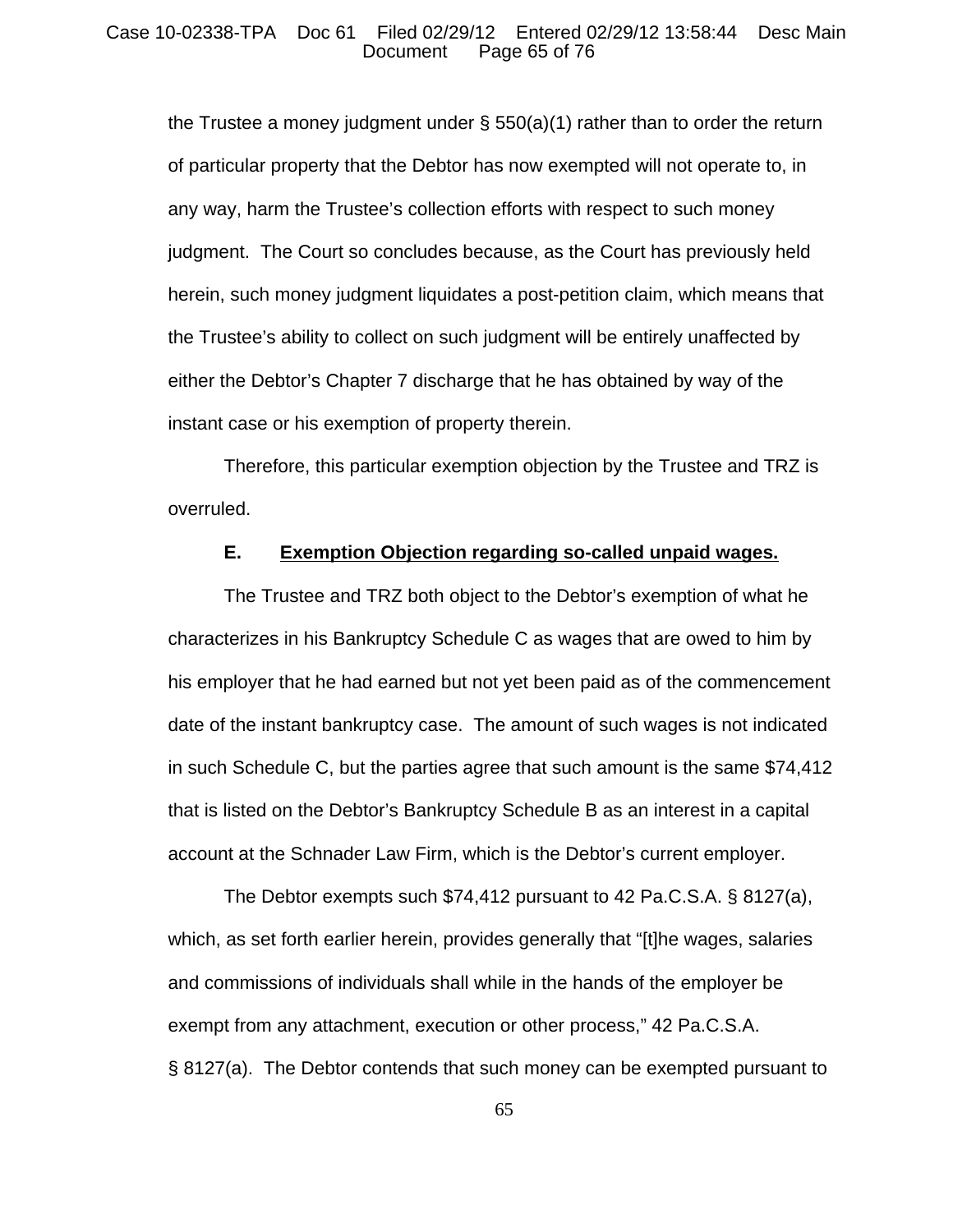## Case 10-02338-TPA Doc 61 Filed 02/29/12 Entered 02/29/12 13:58:44 Desc Main Page 66 of 76

§ 8127(a) because, as of the date when the instant bankruptcy case was commenced, the Debtor was an employee of, rather than a partner with, the Schnader Law Firm. Therefore, argues the Debtor, the Schnader Law Firm was then his employer, and what he was then earning from the Schnader Law Firm constituted wages or a salary.

The Trustee and TRZ disagree with the Debtor's characterization of the \$74,412 at issue. They essentially contend that, because such money still sits in a capital account at the Schnader Law Firm, and since the Debtor indisputably was at one time a partner at such firm, such money must constitute something other than wages or salary, even if it rests in the hands of an entity that is now the Debtor's employer. For the foregoing reason, the Trustee and TRZ object to any exemption of such \$74,412 pursuant to § 8127(a).

The Court agrees with the position of the Trustee and TRZ and will, therefore, sustain their objection to the Debtor's exemption of the \$74,412 under § 8127(a). The Court rules as it does because it agrees with the Trustee and TRZ that, because such \$74,412 still sits in a capital account at a law firm where the Debtor was once a partner, such money must constitute something other than wages or salary. Crucial to the Court's decision is its holding, in turn, that money which is earned by an individual in his capacity as a partner, as a matter of law, cannot constitute wages or salary. Because the \$74,412 still sits in the aforesaid capital account, the Trustee and TRZ have preponderantly proven, that is it is more likely than not, that such money represents either (a) a contribution that the Debtor made to the Schnader Law Firm when he was a partner there, or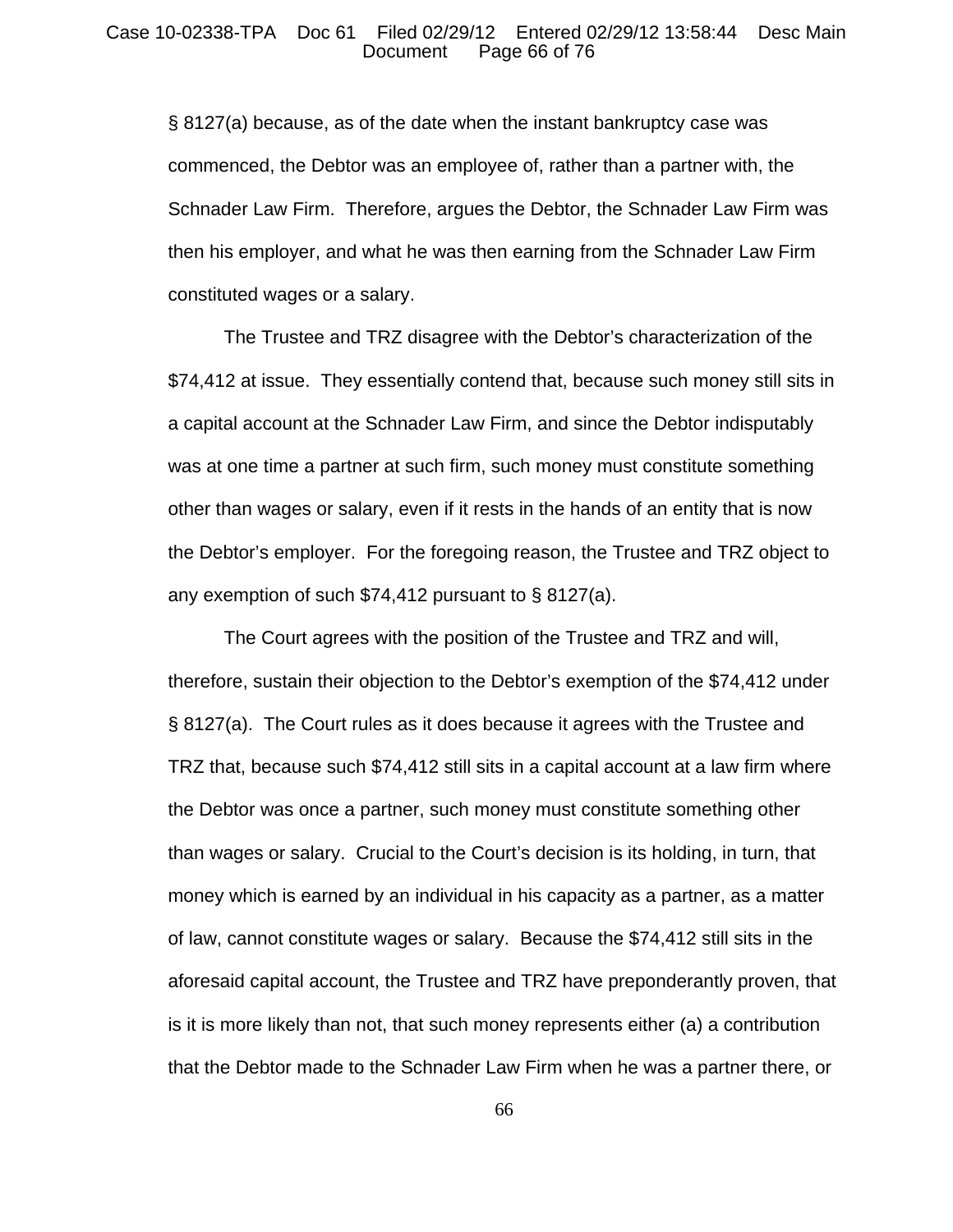## Case 10-02338-TPA Doc 61 Filed 02/29/12 Entered 02/29/12 13:58:44 Desc Main Page 67 of 76

(b) earnings of the Debtor while he worked at such firm as a partner, which earnings were retained for whatever reason; neither of the foregoing, the Court holds, constitute wages or salary.

Although the Court sustains the objection of the Trustee and TRZ to the Debtor's exemption of said \$74,412, the Court will not order that the Debtor immediately turn over such money to the Trustee. That is because (a) the Schnader Law Firm presently possesses such money, and (b) such firm, according to the Debtor's Bankruptcy Schedule D, possesses a security interest in such money. If the Trustee and TRZ wish to pursue further the collection of such \$74,412, then they will have to initiate a turnover action against the Schnader Law Firm to recover such money.

## **III. Objections to TRZ's Claim.**

The Debtor and the Schnader Law Firm both object to the original and amended proofs of claim that TRZ has filed in the instant bankruptcy case. Such proofs of claim indicate that TRZ rather than Trizec is the creditor to whom the Debtor owes the joint and several Lease Litigation judgment. TRZ claims that it is the entity to whom the Debtor owes such judgment on the basis that it is the successor in interest to Trizec. The basis for the objections to TRZ's claim by the Debtor and the Schnader Law Firm is that TRZ is not a successor in interest to Trizec and, thus, is not the proper entity to whom the Debtor owes the joint and several Lease Litigation judgment.

At the outset, the Court notes that it suspects that the motivation of the Debtor, and perhaps the Schnader Law Firm as well given that it is the Debtor's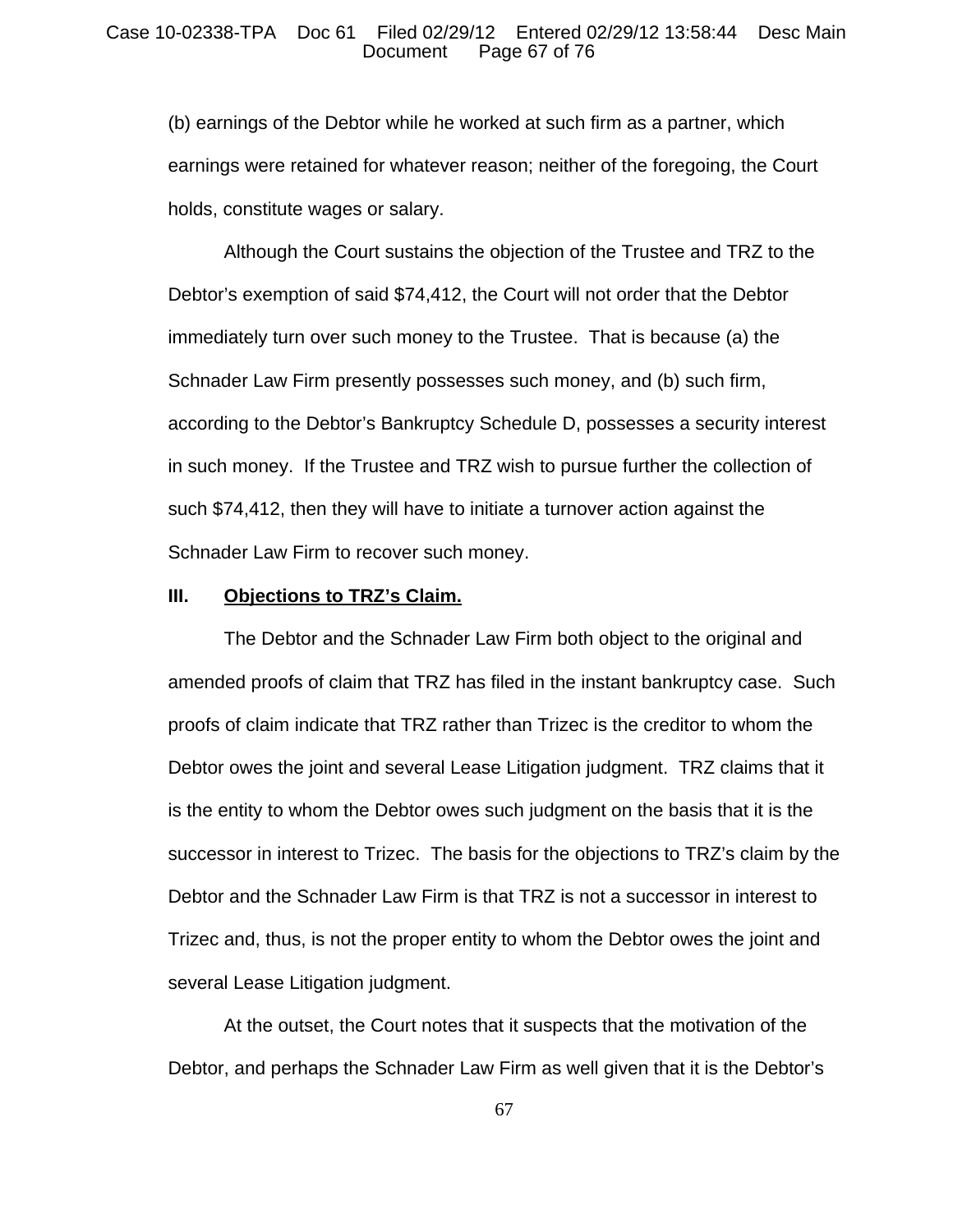## Case 10-02338-TPA Doc 61 Filed 02/29/12 Entered 02/29/12 13:58:44 Desc Main Page 68 of 76

current employer, in objecting to TRZ's claim is (a) to defeat the standing of those who prosecute the Titus Fraudulent Transfer Action and the objections to the Debtor's exemptions, and/or (b) to obviate the need for any recovery by way of such fraudulent transfer action and exemption objections, thereby also obviating the need to further prosecute such matters. The Court, for the reasons briefly set forth below, holds that, even if it were to disallow TRZ's claim for the reason advanced by the Debtor and the Schnader Law Firm, such disallowance would neither affect the standing of those who prosecute the instant matters nor obviate the need for such matters to be prosecuted.

First, with respect to standing regarding the Titus Fraudulent Transfer Action, the Court has already pointed out when resolving such matter that the Trustee obtains his derivative standing to prosecute the same via § 544(b)(1) because a creditor indisputably existed as of May 20, 2010, that could have prosecuted such matter, not because TRZ in particular was such creditor. Second, with respect to standing to prosecute the only exemption objection that the Court sustains herein, that being the objection to the Debtor's exemption of the \$74,412 that is listed on his Bankruptcy Schedule B as an interest in a capital account at the Schnader Law Firm, the Trustee indisputably possesses standing to prosecute such exemption objection without any derivation from TRZ.

Third, even if a claim in the name of TRZ were to be disallowed, that would not serve to negate the need for prosecuting and then resolving the instant matters. The Court so rules because other creditors would still exist with claims that could then be satisfied by any recovery that would be obtained in such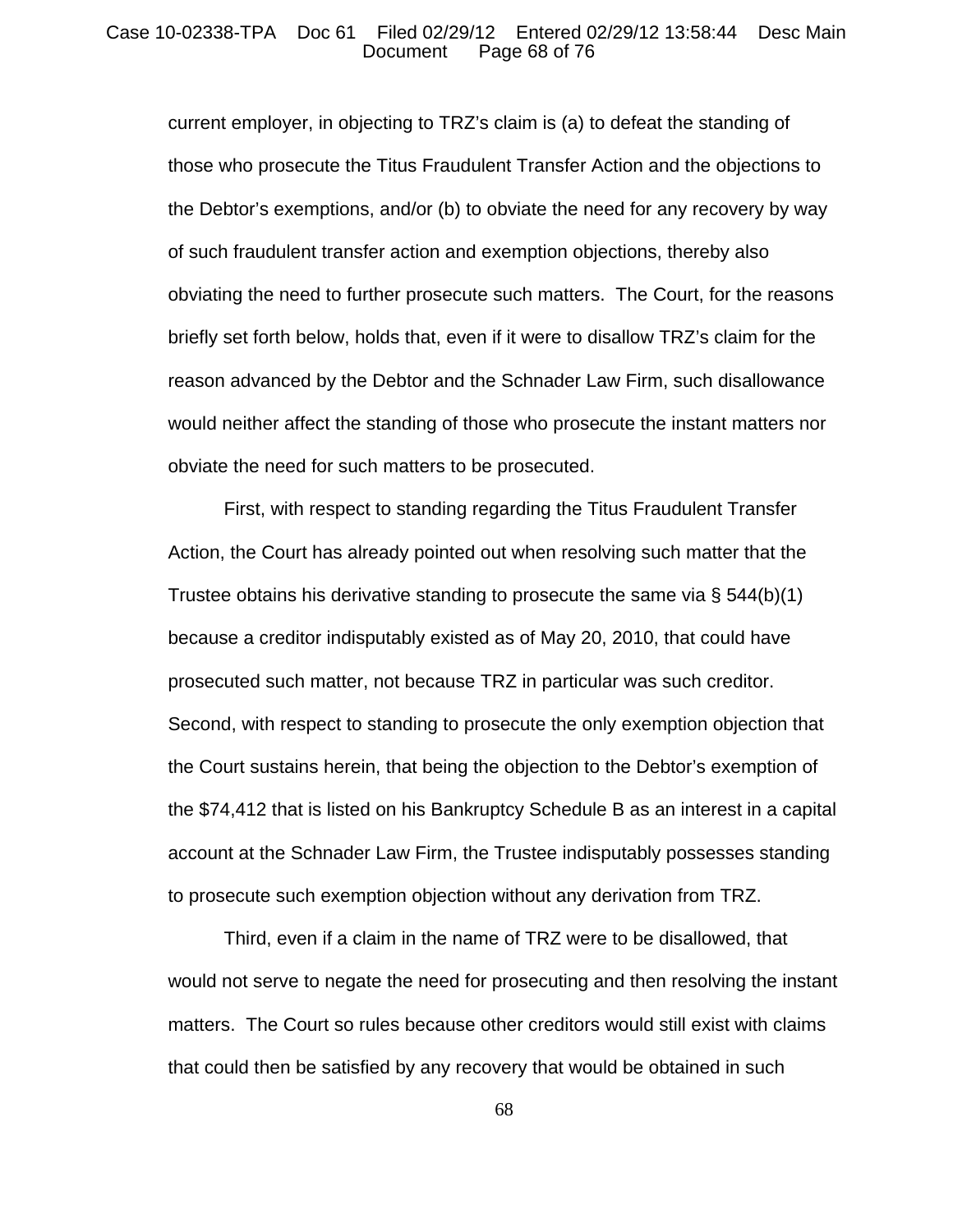#### Case 10-02338-TPA Doc 61 Filed 02/29/12 Entered 02/29/12 13:58:44 Desc Main Page 69 of 76

matters. Specifically, the Schnader Law Firm itself is presumably such a creditor. As well, if TRZ would not be a creditor of the Debtor, then some other entity related to TRZ indisputably would be such a creditor; such other related entity might potentially share in a distribution of estate property, pursuant to 11 U.S.C. § 726(a)(3), by filing a tardy proof of claim.

In any event, the Court shall overrule the objections to TRZ's proofs of claim. The Court so rules because, even if it was the case that an affiliate of TRZ should have been named as creditor in TRZ's proofs of claim rather than TRZ itself, TRZ could easily rectify such error by amending its last proof of claim, timely filed as it was, and such amendment would relate back in time to when such last proof of claim was filed. *See* In Unioil, Inc., 962 F.2d 988, 992-93 (10th Cir. 1992) ("'[w]here ... [the only change] is a substitution as ... claimant of one having the legal right to sue instead of one improperly named as ... claimant and the party substituted bears some relation of interest to the original party, there is no change in the cause of action and the substitution relates back to the ... filing of the claim'"); In re Gens, 112 F.3d 569, 575 (1st Cir. 1997) (same). Such an amendment would be proper here because neither the Debtor, the Schnader Law Firm, nor any other unsecured creditor would suffer prejudice by virtue of the allowance of such an amendment. The Court so holds because (a) "something more than mere creditor disappointment is required to preclude amendment," Gens, 112 F.3d at 575 (rejecting as prejudice that other creditors simply will receive less in a distribution if a claim amendment is permitted), (b) there would be no risk of multiple liability to both TRZ and an affiliate of TRZ if a claim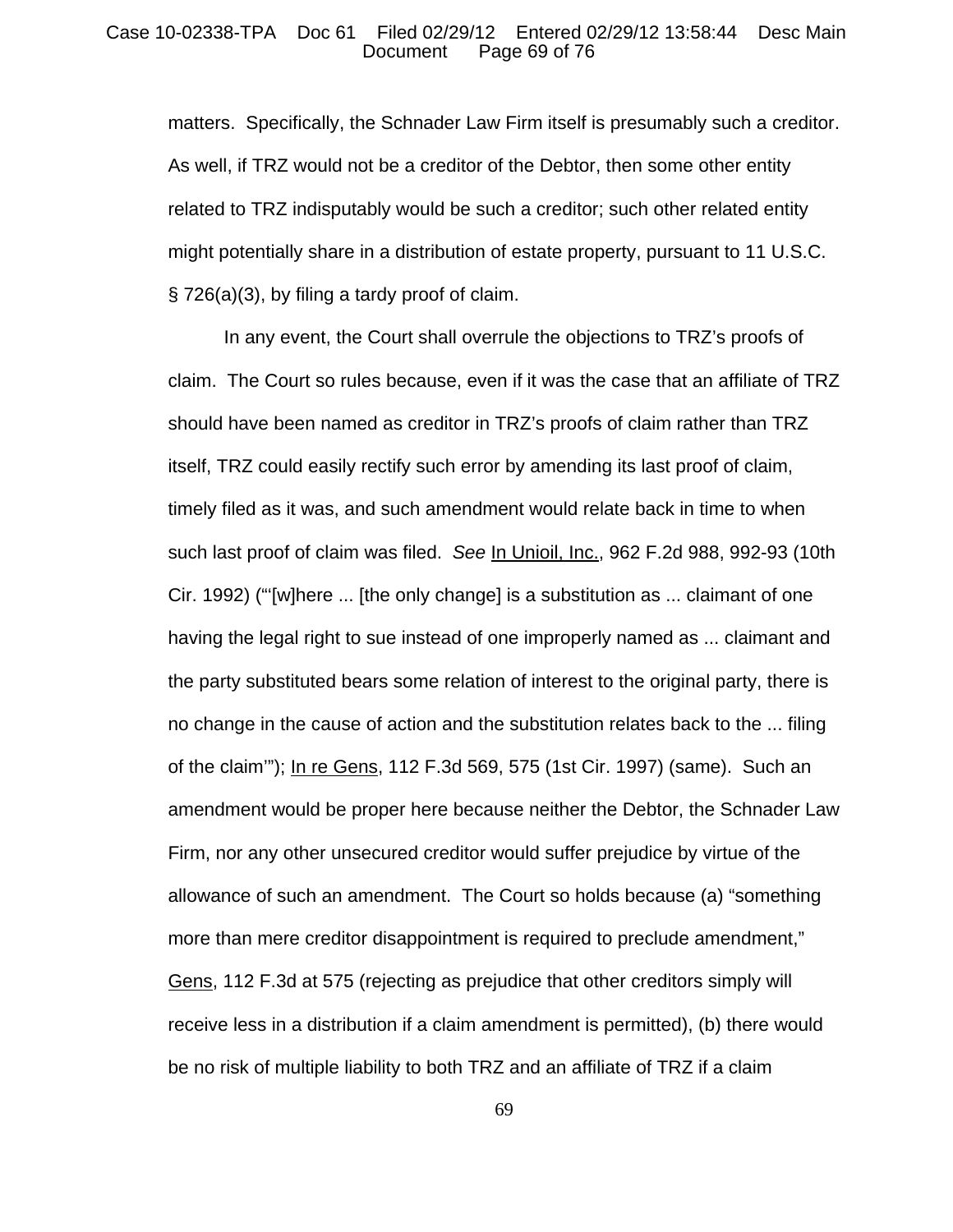## Case 10-02338-TPA Doc 61 Filed 02/29/12 Entered 02/29/12 13:58:44 Desc Main Page 70 of 76

amendment so as to name such affiliate as claimant were permitted, *see* Unioil, 962 F.2d at 991, and (c) undue surprise would not occur if such an amendment were to occur in the instant case given that the objecting parties herein do not dispute the present existence of the joint and several Lease Litigation judgment, *see* Id.

Because TRZ could so amend its last proof of claim if it needed to, it really matters not for claims allowance purposes whether TRZ is technically the proper entity to whom the Debtor owes the joint and several Lease Litigation judgment, that is whether an affiliate of TRZ should have been named as claimant rather than TRZ itself in such proof of claim. Therefore, the substance of the objections to TRZ's claim are pointless. Consequently, the Court shall overrule such objections. The Court also concludes that, because it matters not for claims allowance purposes whether TRZ is technically the proper entity to whom the Debtor owes the joint and several Lease Litigation judgment, no need exists to resolve such issue. Consequently, the Court will not resolve the issue of whether an affiliate of TRZ should have been named as creditor in TRZ's proofs of claim rather than TRZ itself.

Finally, and even though it is of no real significance given that the Court overrules the objections to TRZ's claim on their merits, the Court holds that the Debtor and the Schnader Law Firm lack standing to object to TRZ's claim. The Court so holds given the existence of the Trustee and the fact that the Court has not yet authorized either the Debtor or the Schnader Law Firm to so act in place of the Trustee. *See* In re Trusted Net Media Holdings, LLC, 334 B.R. 470, 474-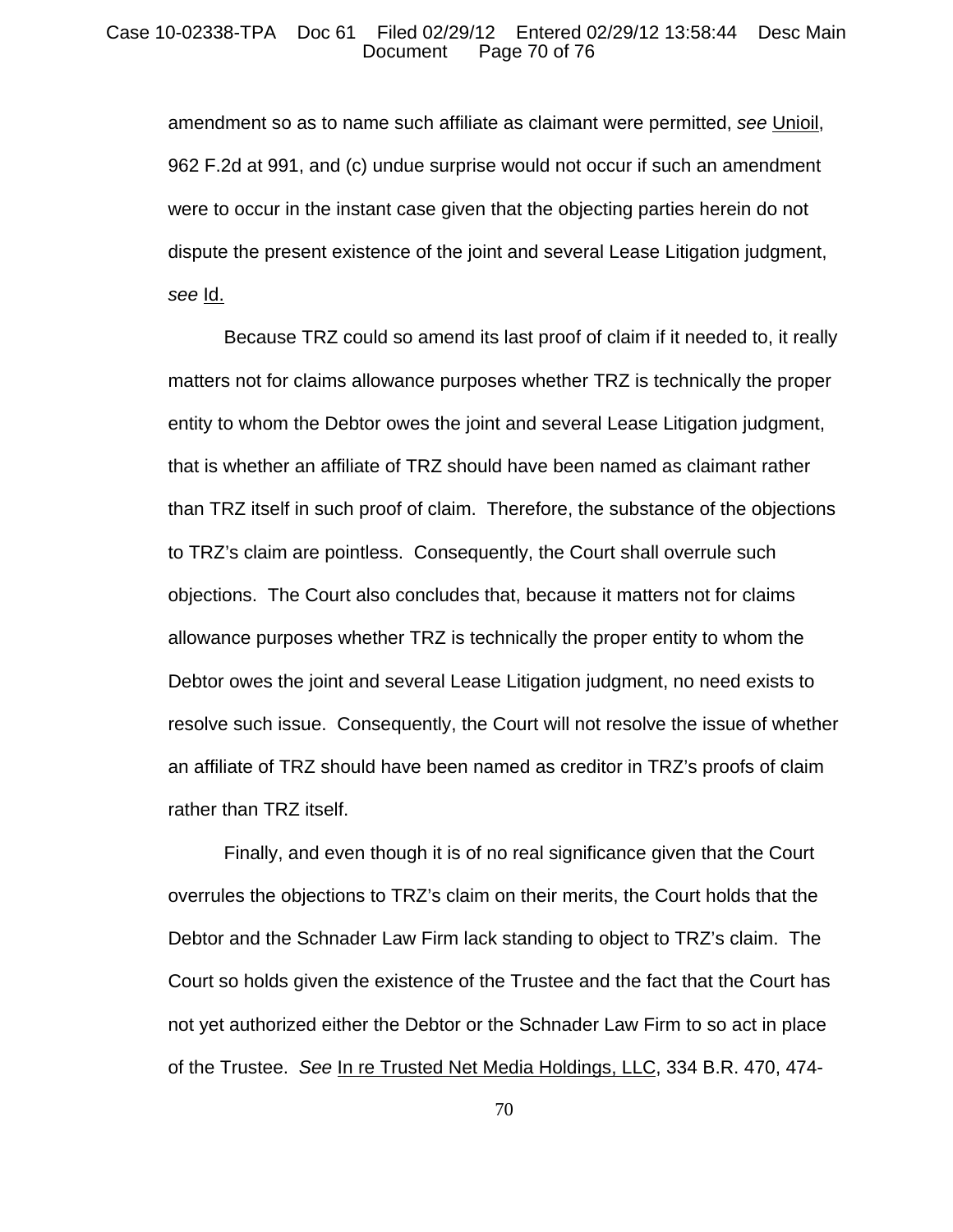## Case 10-02338-TPA Doc 61 Filed 02/29/12 Entered 02/29/12 13:58:44 Desc Main Page 71 of 76

76 (Bankr.N.D.Ga. 2005) ("where a trustee is appointed to administer an estate, a creditor can object to the claim of another creditor only if, upon demand, the trustee refuses to do so and the court grants the creditor the right to act on behalf of the trustee"); In re Bakke, 243 B.R. 753, 755-56 (Bankr.D.Ariz. 1999) (same); 4 Collier on Bankruptcy, ¶ 502.02[2][c] & [d] at 502-13 to 14 (Bender 2011) (same). Given that the Court now rules, as set forth above, that the substance of the objections by the Debtor and the Schnader Law Firm to TRZ's claim are pointless, and since the Court now also actually overrules such objections on their merits, the Court would not authorize either the Debtor or the Schnader Law Firm to prosecute such claim objections as they have proceeded to do in any event.

## **IV. The impact of** *Stern v. Marshall* **on the instant matter.**

Because of the recent decision by the United States Supreme Court in Stern v. Marshall, 131 S.Ct. 2594, 180 L.Ed.2d 475 (U.S. 2011), an issue arises as to whether this Court has the constitutional authority to enter a final decision in a fraudulent transfer action that is brought pursuant to state law by way of § 544(b)(1). *See* In re El-Atari, 2011 WL 5828013 at 3 n.4 & 4 (E.D.Va. 2011); Jonathan P. Friedland, *Stern v. Marshall* – The Supreme Court Revisits *Marathon*, Commercial Bankruptcy Litigation § 3:4 (2012). In fact, this very issue has been raised by certain similarly situated parties in other adversary proceedings that are presently pending before this Court. As the Court understands it, these litigants argue only that this Court lacks the constitutional authority to enter a final decision in a fraudulent transfer action brought under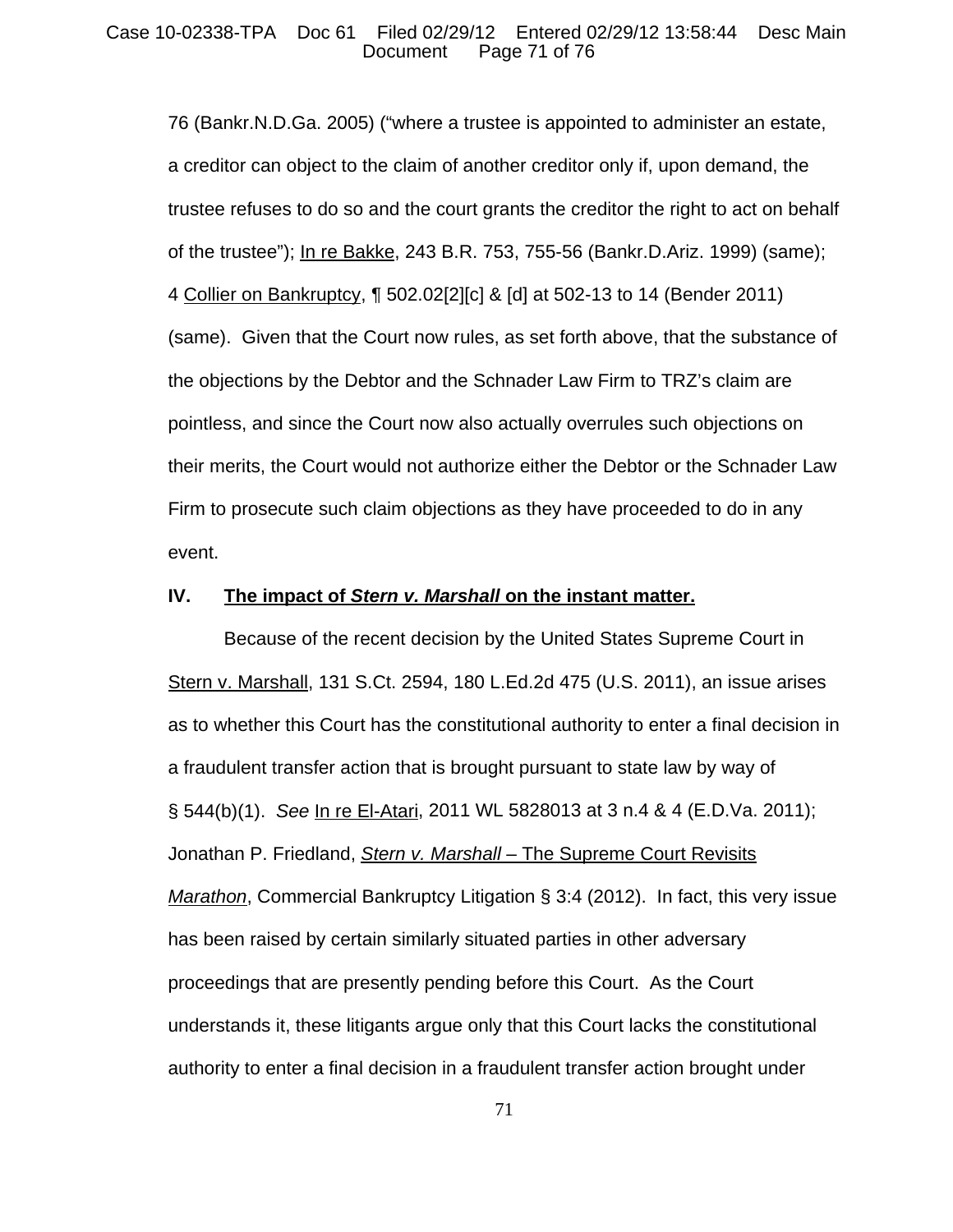## Case 10-02338-TPA Doc 61 Filed 02/29/12 Entered 02/29/12 13:58:44 Desc Main Page 72 of 76

state law via § 544(b)(1), not that this Court lacks subject matter jurisdiction altogether regarding such an action.

This Court is inclined to agree with those authorities that construe the Stern decision narrowly and hold that, notwithstanding Stern, a bankruptcy court possesses the constitutional authority to enter a final decision regarding a fraudulent transfer action that is brought pursuant to state law by way of § 544(b)(1). *See* El-Atari, 2011 WL 5828013 at 3 n.4 (citing cases). Therefore, this Court concludes that it possesses the constitutional authority to enter a final judgment in the Titus Fraudulent Transfer Action. Also supporting the preceding conclusion by the Court is the fact that the Debtor removed the Titus Fraudulent Transfer Action to this Court; because of such removal, the Debtor arguably consented to have this Court enter a final judgment in the Titus Fraudulent Transfer Action.

However, the Court also holds that, even if it does not possess such authority, it at least possesses subject matter jurisdiction over such a fraudulent transfer action and, thus, also the constitutional authority to submit proposed findings of fact and conclusions of law to a district court regarding said action. *See* In re Canopy Financial, Inc., 2011 WL 3911082 at 4-5 (N.D.Ill. 2011); El-Atari, 2011 WL 5828013 at 3-4. Therefore, the Court concludes that, because it possesses subject matter jurisdiction over the Titus Fraudulent Transfer Action, it thereby is also vested with the constitutional authority to at least propose findings of fact and conclusions of law to a district court regarding such action.

In light of the foregoing, the Court takes the view that the instant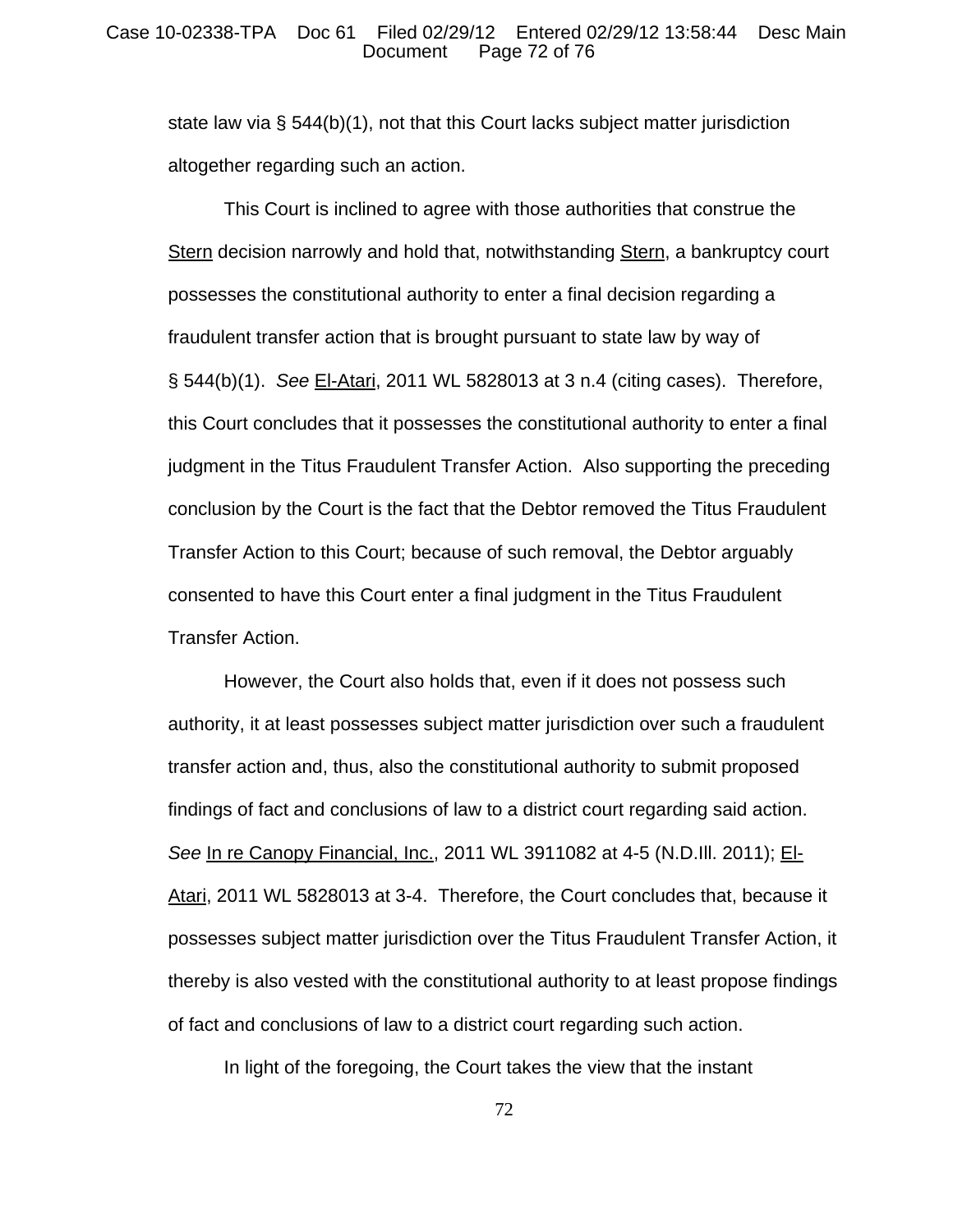Memorandum Opinion (and accompanying Order of Court) constitutes a final judgment to the extent that it pertains to the Titus Fraudulent Transfer Action. However, if a U.S. District Court ultimately disagrees with this Court and determines that, pursuant to Stern v. Marshall, this Court may not enter a final judgment in such action, then the portions of this Court's opinion and order that pertain to such action constitute proposed findings of fact and conclusions of law.

#### **CONCLUSION**

For all of the foregoing reasons, the Court will grant judgment in favor of the Trustee, and against the Debtor and Mrs. Titus jointly and severally, in the Titus Fraudulent Transfer Action in the amount of \$281,006.18. The Court will also sustain the objection of the Trustee and TRZ to the Debtor's exemption of the \$74,412 that is listed on the Debtor's Bankruptcy Schedule B as an interest in a capital account at the Schnader Law Firm. The Court will overrule the remainder of the exemption objections that have been made by the Trustee and TRZ. Finally, the Court will overrule the objections to TRZ's claim that have been made by the Debtor and the Schnader Law Firm.

## **BY THE COURT**

 **/s/ BERNARD MARKOVITZ, U.S. Bankruptcy Judge**

**DATED: February 29, 2012**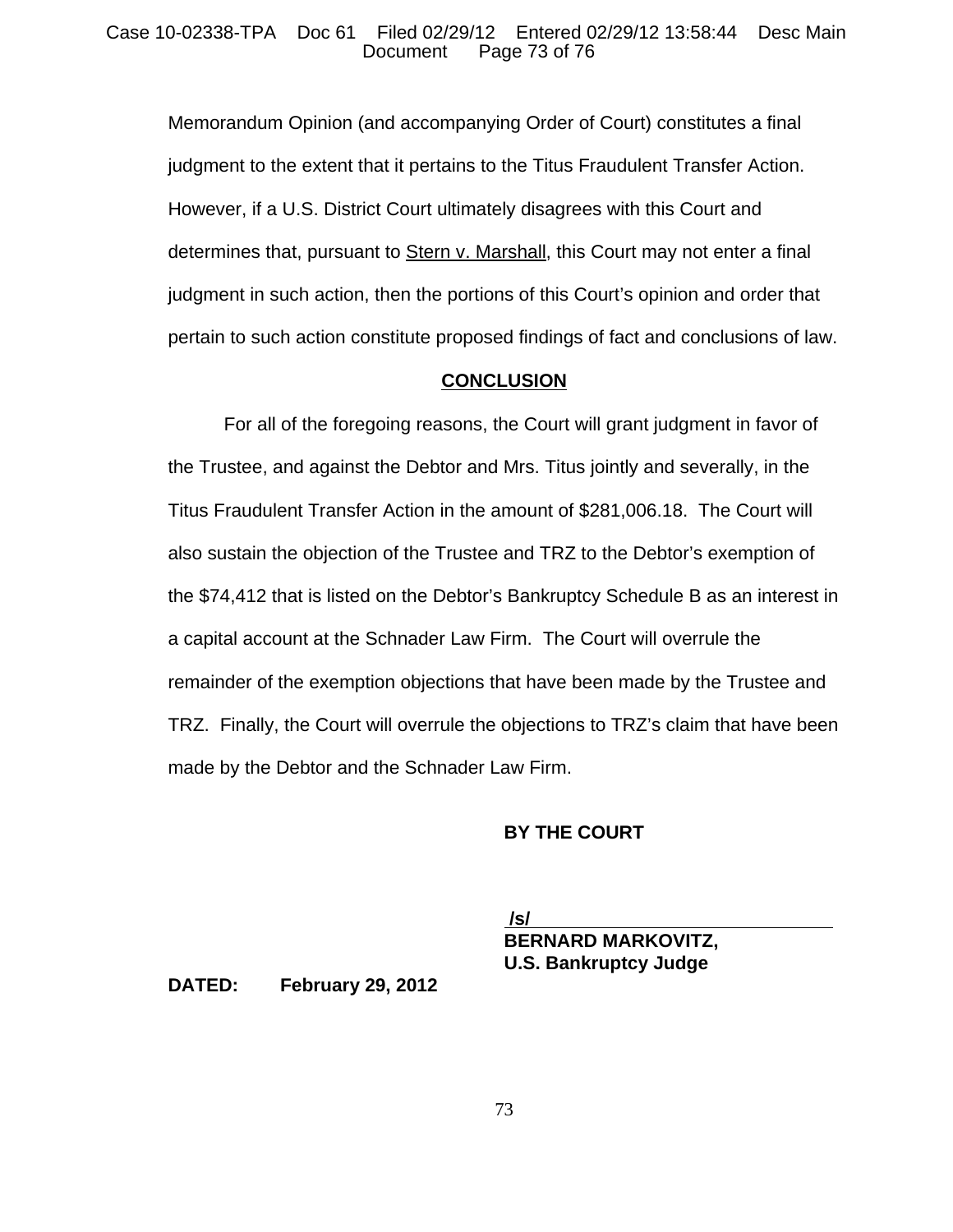## **IN THE UNITED STATES BANKRUPTCY COURT FOR THE WESTERN DISTRICT OF PENNSYLVANIA**

| IN RE:                                  |             |                               |
|-----------------------------------------|-------------|-------------------------------|
| PAUL H. TITUS,                          |             | Bankruptcy No. 10-23668-TPA   |
|                                         | Debtor.     | <b>Chapter 7</b>              |
| Carlota M. Bohm, Trustee,               | Plaintiff,  |                               |
|                                         | v.          | Adversary No. 10-2338-BM      |
| Paul H. Titus &<br><b>Bonnie Titus,</b> |             |                               |
|                                         | Defendants. |                               |
| Carlota M. Bohm, Trustee,               | Movant,     |                               |
|                                         | v.          | <b>Related to Doc. No. 41</b> |
| Paul H. Titus,                          | Respondent. |                               |
| TRZ Holdings II, Inc.,                  | Movant,     |                               |
|                                         | v.          | <b>Related to Doc. No. 45</b> |
| Paul H. Titus,                          | Respondent. |                               |
| Paul H. Titus,                          | Movant,     |                               |
|                                         | v.          | <b>Related to Doc. No. 67</b> |
| TRZ Holdings II, Inc.,                  | Respondent. |                               |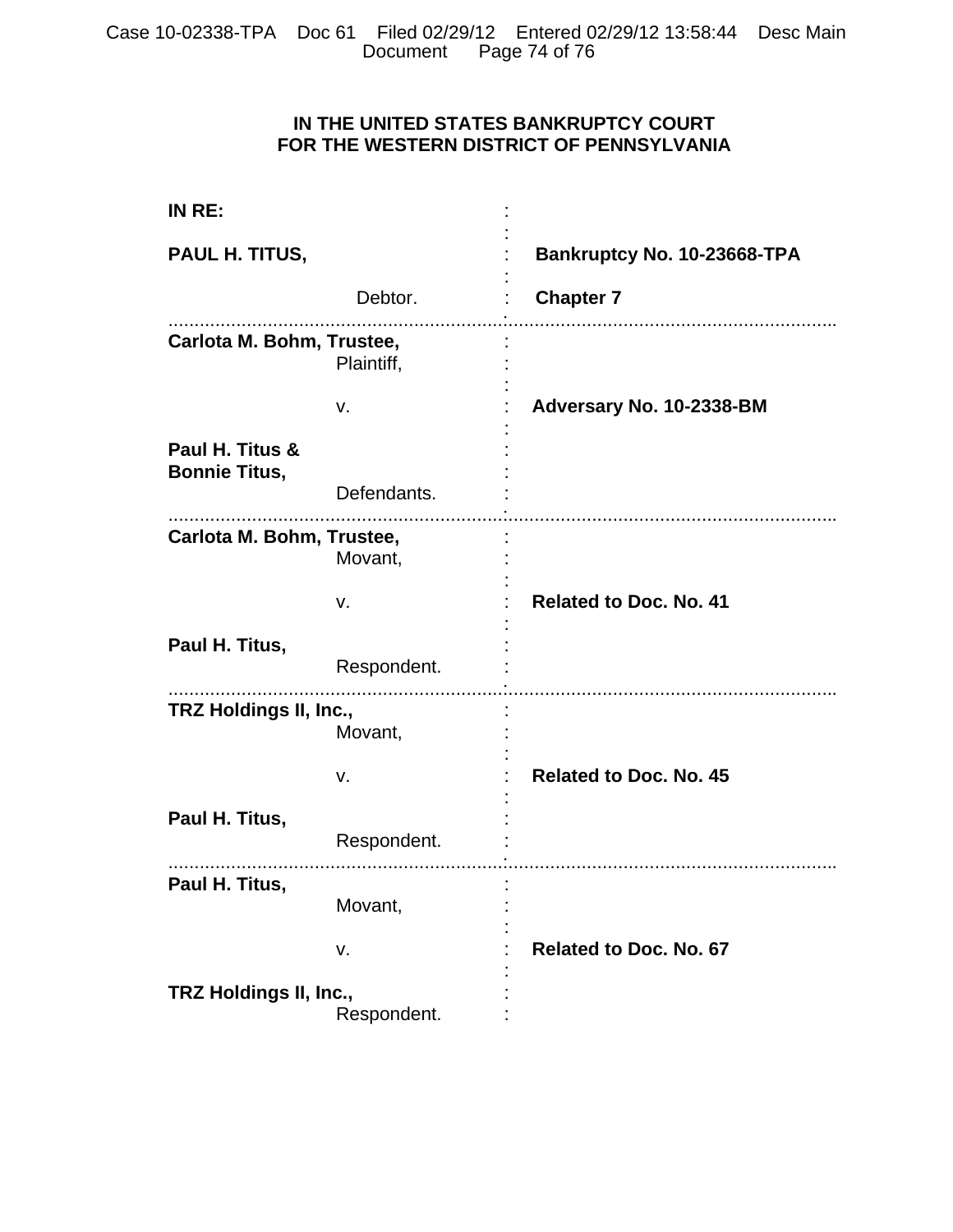Case 10-02338-TPA Doc 61 Filed 02/29/12 Entered 02/29/12 13:58:44 Desc Main Page 75 of 76

| <b>Schnader Harrison Segal &amp;</b><br>Lewis, LLP, |                     |                                |
|-----------------------------------------------------|---------------------|--------------------------------|
| Movant,                                             | ٠                   |                                |
| v.                                                  | $\blacksquare$<br>٠ | <b>Related to Doc. No. 108</b> |
| TRZ Holdings II, Inc.,                              |                     |                                |
|                                                     | Respondent.         | ٠<br>٠<br>٠                    |

#### **ORDER OF COURT**

**AND NOW,** this **29th day** of **February, 2012**, for the reasons, and utilizing the nomenclature, set forth in the accompanying Memorandum Opinion of the same date; it is **hereby ORDERED, ADJUDGED, AND DECREED** that:

- (a) judgment is **GRANTED in favor of the Trustee, and against the Debtor and Mrs. Titus jointly and severally**, in the Titus Fraudulent Transfer Action in the amount of  $$281,006.18;$ <sup>1</sup>
- (b) the objection of the Trustee and TRZ to the Debtor's exemption of the \$74,412 that is listed on the Debtor's Bankruptcy Schedule B as an interest in a capital account at the Schnader Law Firm is **SUSTAINED**;
- (c) the remainder of the exemption objections that have been made by the Trustee and TRZ are **OVERRULED**; and

<sup>&</sup>lt;sup>1</sup>If it is ultimately determined that, pursuant to **Stern v. Marshall**, this Court may not enter a final judgment in the Titus Fraudulent Transfer Action, then this Court's granting herein of a judgment in favor of the Trustee, and against the Debtor and Mrs. Titus, shall constitute this Court's recommendation (i.e., proposed findings of fact and conclusions of law) regarding such action to the U.S. District Court.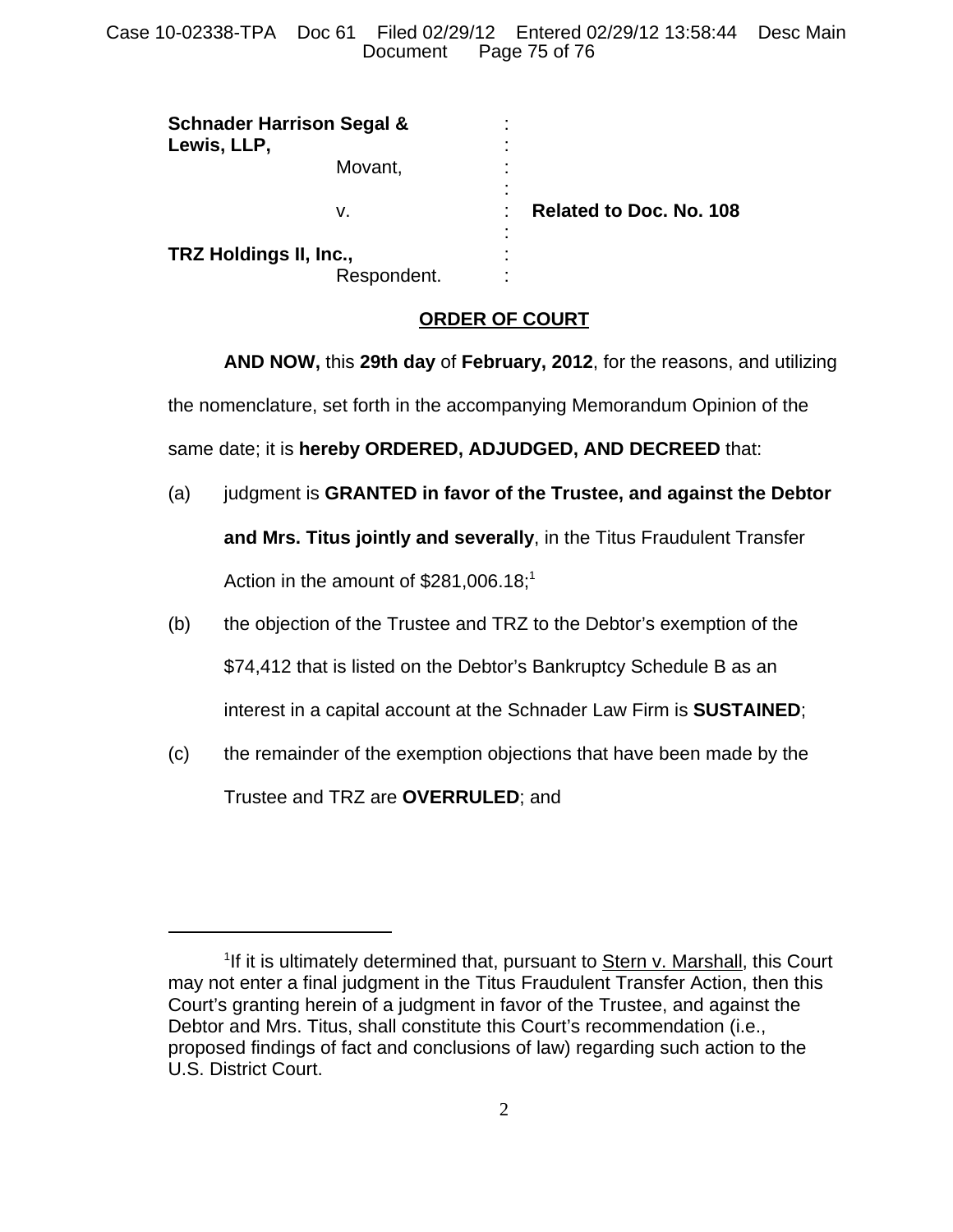(d) the objections of the Debtor and the Schnader Law Firm to the claim of

## TRZ are **OVERRULED**.

## **BY THE COURT**

 **/s/** 

# **BERNARD MARKOVITZ, U.S. Bankruptcy Judge**

cm: John P. Vetica, Jr., Esq. Neal H. Levin, Esq. Douglas A. Campbell, Esq. Eric A. Schaffer, Esq. Robert Shearer, Esq., Ch. 7 Trustee Office of the United States Trustee (to be served electronically by case administrator)